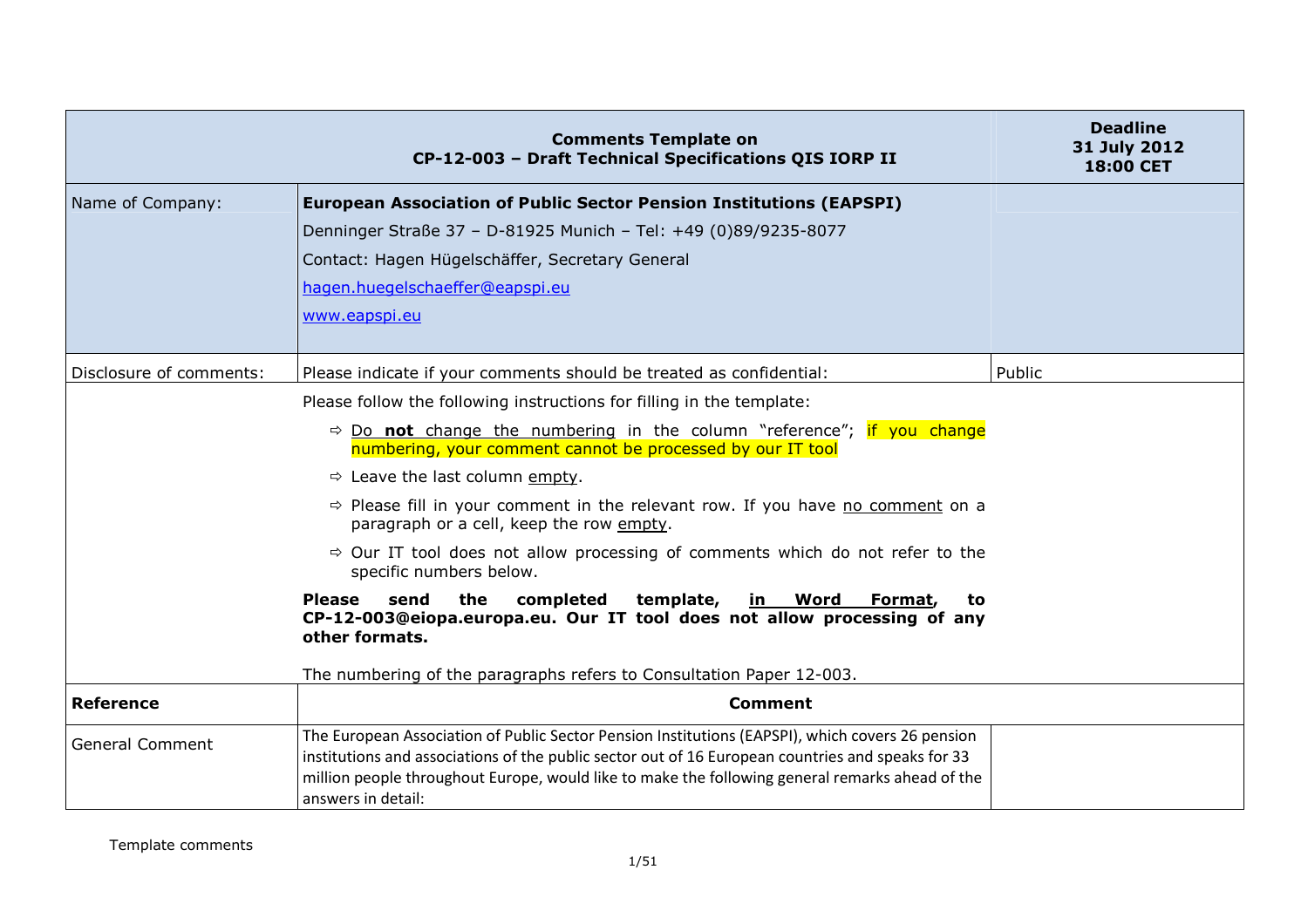| <b>Comments Template on</b><br>CP-12-003 - Draft Technical Specifications QIS IORP II                                                                                                                                                                                                                                                                                                                                                                                                                                                                                                                                                                                                                                                                                               | <b>Deadline</b><br>31 July 2012<br>18:00 CET |
|-------------------------------------------------------------------------------------------------------------------------------------------------------------------------------------------------------------------------------------------------------------------------------------------------------------------------------------------------------------------------------------------------------------------------------------------------------------------------------------------------------------------------------------------------------------------------------------------------------------------------------------------------------------------------------------------------------------------------------------------------------------------------------------|----------------------------------------------|
| EAPSPI fully agrees with the aim of the Commission in the Call for Advice of April 2011, according<br>to which a risk-based supervisory system for IORPs should be developed on the basis of the<br>IORP Directive as the starting point. This approach is justified due to the basic differences<br>between IORPs and insurance undertakings, as EIOPA itself has identified several times (i.e. in the<br>previous second consultation document on the review of the IORP Directive, EIOPA-CP-11/006, in<br>particular see 9.3.6 $a - h$ ). EAPSPI has reservations that in spite of this commitment, this<br>consultation on the technical specifications $-$ as well as the previous consultation on the IORP<br>review - is built on the Solvency II principles and structure. |                                              |
| EAPSPI continues to be of the opinion that the supervision of IORPs requires a regulatory regime<br>sui generis that truly accounts for the differences of IORPs and insurance companies. Due to the<br>differences of pension schemes all over the EU, EAPSPI suggests to respect those differences<br>among occupational pension systems in the different member states when designing a new<br>regulatory framework.                                                                                                                                                                                                                                                                                                                                                             |                                              |
| Bearing in mind the details of the HBS concept laid out in the technical specifications draft for the<br>QIS, EAPSPI is of the opinion that the purpose of the HBS and EIOPA's conclusion in case of a deep<br>impact on IORPs and occupational pensions the study on capital requirements is not clear:                                                                                                                                                                                                                                                                                                                                                                                                                                                                            |                                              |
| Does the HBS "only" have an informational character in order to foster transparency,<br>measuring and comparability of security mechanism of IORPs, as was mentioned several<br>times in EIOPA's recent consultation document from October 2011 and EIOPA's advice to<br>the Commission in February 2012?                                                                                                                                                                                                                                                                                                                                                                                                                                                                           |                                              |
| or                                                                                                                                                                                                                                                                                                                                                                                                                                                                                                                                                                                                                                                                                                                                                                                  |                                              |
| Is the HBS meant to be a supervisory tool $-$ this was also mentioned by EIOPA $-$ supposed<br>to automatically trigger consequences in terms of higher solvency capital charges for<br>IORPs and supervisory actions?                                                                                                                                                                                                                                                                                                                                                                                                                                                                                                                                                              |                                              |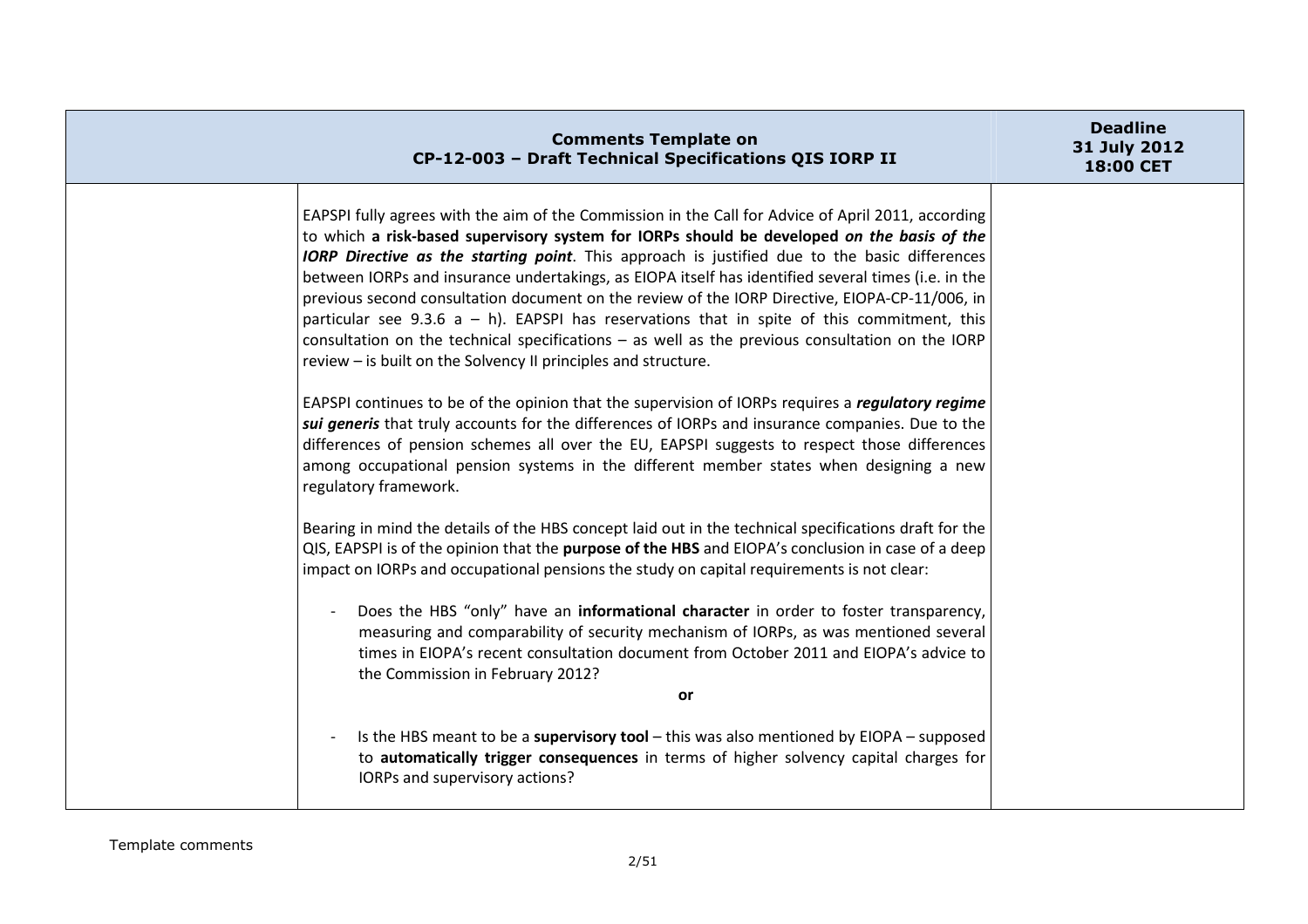|                                                                                                                                                                                                                                                                                                                                                                                                                                                                                                                                                 | <b>Comments Template on</b><br>CP-12-003 - Draft Technical Specifications QIS IORP II                                                                                                                                                                                                                                                                                                                                                                  | <b>Deadline</b><br>31 July 2012<br>18:00 CET |
|-------------------------------------------------------------------------------------------------------------------------------------------------------------------------------------------------------------------------------------------------------------------------------------------------------------------------------------------------------------------------------------------------------------------------------------------------------------------------------------------------------------------------------------------------|--------------------------------------------------------------------------------------------------------------------------------------------------------------------------------------------------------------------------------------------------------------------------------------------------------------------------------------------------------------------------------------------------------------------------------------------------------|----------------------------------------------|
| Given this uncertainty, EAPSPI would like to emphasise that commenting on the HBS is difficult.                                                                                                                                                                                                                                                                                                                                                                                                                                                 |                                                                                                                                                                                                                                                                                                                                                                                                                                                        |                                              |
| EAPSPI therefore expresses its general concern with the HBS as presented in the draft for the<br>technical specifications. As the QIS consultation does not offer the possibility to address this issue<br>and to question the character of the consultation (see on this EAPSPI's answer to Q1), EAPSPI<br>sketches its general reservations about applying the Solvency II principles and the SCR structure to<br>IORPs. It would not be possible to answer EIOPA's question on the QIS without being able to refer<br>to this argumentation. |                                                                                                                                                                                                                                                                                                                                                                                                                                                        |                                              |
| mechanisms have proven to be safe during the past crisis.                                                                                                                                                                                                                                                                                                                                                                                                                                                                                       | The Solvency II regime is not necessary for IORPs. The already existing security                                                                                                                                                                                                                                                                                                                                                                       |                                              |
|                                                                                                                                                                                                                                                                                                                                                                                                                                                                                                                                                 | IORPs have specific inbuilt security mechanisms that ensure the solvency position of<br>pension schemes. In some pension schemes, contributions and the main benefit<br>parameters can be modified by the employers and the employees' representatives.                                                                                                                                                                                                |                                              |
| therefore be ensured.                                                                                                                                                                                                                                                                                                                                                                                                                                                                                                                           | Many pension schemes, especially of the public sector in the Netherlands, Scandinavian<br>countries or in Germany, foresee paritarian management. Paritarian management<br>involves social partners on the Board of Directors of the IORP or in similar internal<br>supervisory bodies. Due to paritarian representation, the interests both of the employers<br>and of the employees and beneficiaries are well-balanced and the benefit security can |                                              |
| payments is minimised.                                                                                                                                                                                                                                                                                                                                                                                                                                                                                                                          | $\triangleright$ Due to the fact that IORPs in the public sector are social institutions and therefore not<br>chiefly for profit organizationsorganisations, the possibility of a potential conflict of<br>interests between member protection and profit maximizing behavior and dividend                                                                                                                                                             |                                              |
| the ultimate responsibility to fulfill the respective pension commitment                                                                                                                                                                                                                                                                                                                                                                                                                                                                        | For DB- and hybrid DB-/DC-schemes, in at least some Member States, employers have                                                                                                                                                                                                                                                                                                                                                                      |                                              |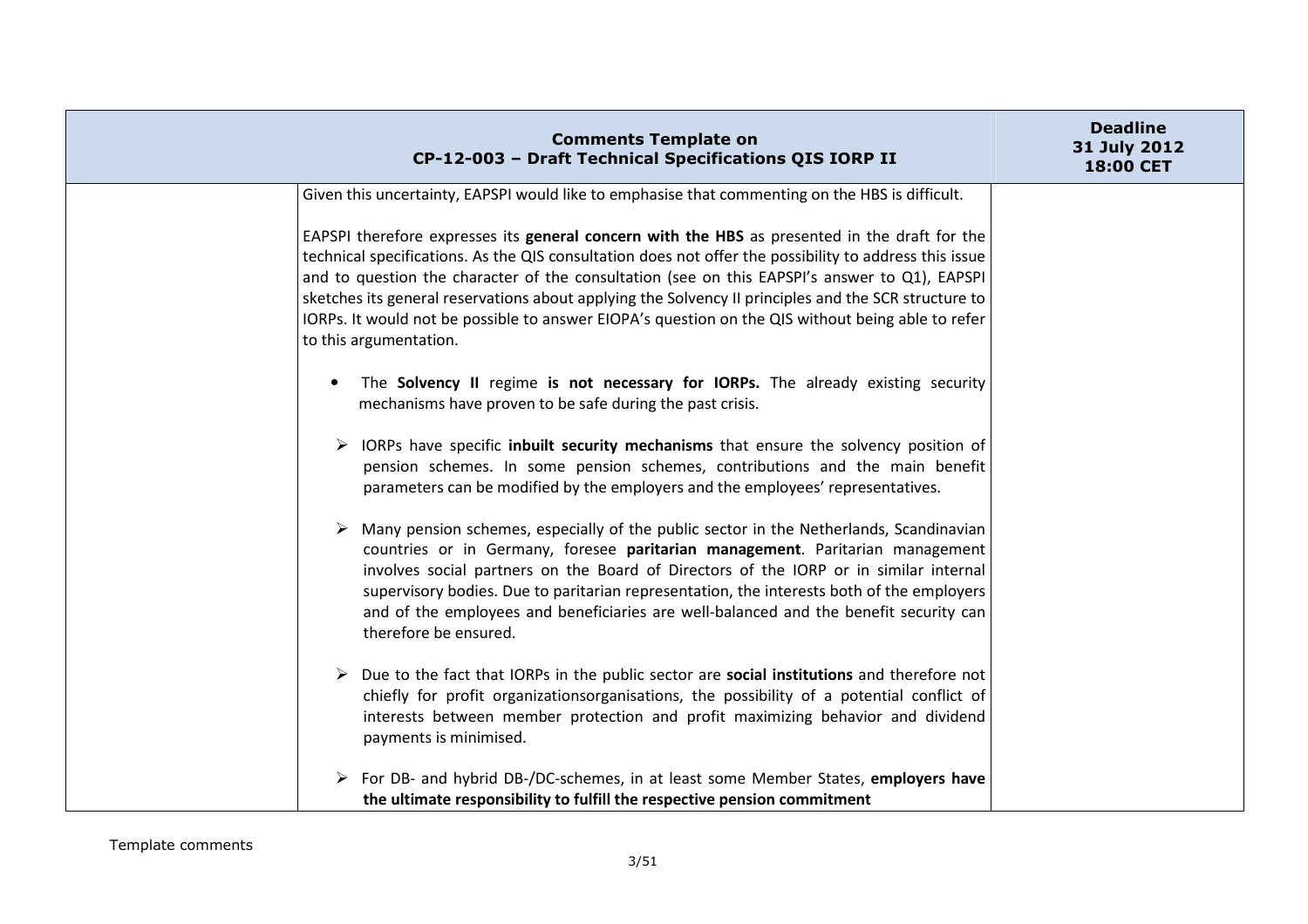| <b>Comments Template on</b><br>CP-12-003 - Draft Technical Specifications QIS IORP II                                                                                                                                                                                                                                                                                                                                                                                                                                                                                                                                                                                                                                                                                                                                                                                                                                                                                                             | <b>Deadline</b><br>31 July 2012<br>18:00 CET |
|---------------------------------------------------------------------------------------------------------------------------------------------------------------------------------------------------------------------------------------------------------------------------------------------------------------------------------------------------------------------------------------------------------------------------------------------------------------------------------------------------------------------------------------------------------------------------------------------------------------------------------------------------------------------------------------------------------------------------------------------------------------------------------------------------------------------------------------------------------------------------------------------------------------------------------------------------------------------------------------------------|----------------------------------------------|
| The structure of Solvency II is not appropriate for the regulation of IORPs due to the<br>differences between IORPs and insurance undertakings. Because of the long-term nature<br>of pensions, the actual risks IORPs are facing differ from those of insurance undertakings.<br>Indeed the stable and long-term character of IORPs' liabilities has various risk mitigating<br>effects.<br>The methods of measuring and quantifying financially the risks of IORPs as laid out in<br>Solvency II do not meet the nature of IORPs. These aspects should be taken into<br>consideration when redesigning the regulatory framework for IORPs (see in particular<br>EAPSPI's answers to Q2, Q10 and Q17 on these aspects).<br>The HBS and the calculation of the SCR in the draft specifications fully rest on the<br>Solvency II structure of measuring and quantifying risks which EAPSPI regards as<br>inadequate for IORPs. By maintaining this structure, the HBS itself is not an appropriate |                                              |
| approach for IORPs. The fact that security mechanisms of IORPs are considered at a later<br>stage may not solve this general problem (see EAPSPI's answer to Q2).                                                                                                                                                                                                                                                                                                                                                                                                                                                                                                                                                                                                                                                                                                                                                                                                                                 |                                              |
| Additionally, given the proposals of EIOPA in Section 2.6, EAPSPI is of the opinion that the<br>$\bullet$<br>HBS is not appropriate to reach the intended goal of the Commission namely to precisely<br>assess and quantify the "true risk position" of IORPs (CfA 4.1), because of the design and<br>the valuation of the HBS. The valuation still involves a high degree of arbitrariness and<br>leads to pseudo-certainty which contradicts the notion of a neutral, objective and<br>informative balance sheet. Also, the question arises how to evaluate the financial solidity<br>of a public sector institution as employer and sponsor. Moreover, EIOPA introduces an<br>additional channel for bringing more volatility into the balance sheets of IORPs (see<br>EAPSPI's answer to Q10).                                                                                                                                                                                                |                                              |
| Furthermore, the HBS leaves room for what could be named the "Holistic Balance Sheet                                                                                                                                                                                                                                                                                                                                                                                                                                                                                                                                                                                                                                                                                                                                                                                                                                                                                                              |                                              |
| Paradox": The security level for the employees is the same as without the HBS, economically<br>speaking nothing changes, but - with the HBS - costs increase dramatically. The existing security                                                                                                                                                                                                                                                                                                                                                                                                                                                                                                                                                                                                                                                                                                                                                                                                  |                                              |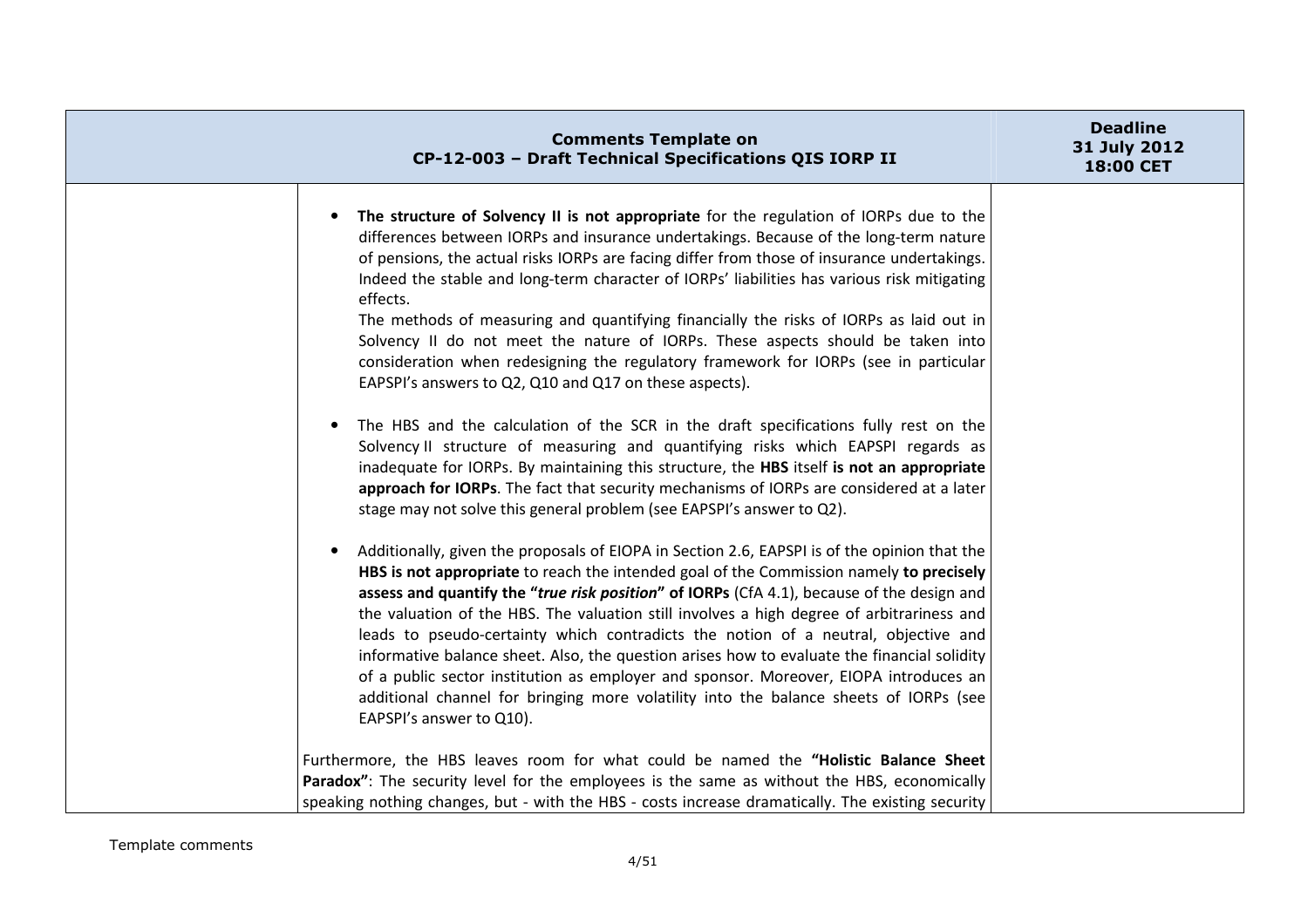|        | <b>Comments Template on</b><br>CP-12-003 - Draft Technical Specifications QIS IORP II                                                                                                                                                                                                                                                                                                                                                                                                                                                                                                                                                                                                                                                                                                                                                                                    | <b>Deadline</b><br>31 July 2012<br>18:00 CET |
|--------|--------------------------------------------------------------------------------------------------------------------------------------------------------------------------------------------------------------------------------------------------------------------------------------------------------------------------------------------------------------------------------------------------------------------------------------------------------------------------------------------------------------------------------------------------------------------------------------------------------------------------------------------------------------------------------------------------------------------------------------------------------------------------------------------------------------------------------------------------------------------------|----------------------------------------------|
|        | mechanisms today already safeguard at a low cost exactly the same level of security which would<br>be created with so called quantitative precision in the new regulatory regime for a much higher<br>cost (best case) if not for the price of termination of existing pension scheme arrangements<br>(worst case).                                                                                                                                                                                                                                                                                                                                                                                                                                                                                                                                                      |                                              |
|        | As a conclusion, given the quality of the various existing security mechanisms of IORPs and the<br>problems of a precise quantification and risk assessment for IORPs and their security mechanisms,<br>EAPSPI argues for not implementing the HBS because the security mechanisms of IORPs as<br>"holistic assets" deliver a flexible insolvency protection and make up for truly exceptional cases<br>that should release IORPs from a Solvency II-like risk-based regulatory regime.<br>Again, EAPSPI regrets the very limited time frame of this complex and important consultation.<br>The consultation of the technical specifications for the first time offers stakeholders the possibility<br>to study thoroughly the long debated HBS. Due to the short time frame, EAPSPI has decided to<br>concentrate on only certain aspects of the consultation document. |                                              |
| $Q1$ . | Do stakeholders agree with the general set-up of the QIS exercise as put forward in the<br>Introduction (Chapter 1)? What improvements do stakeholders suggest?<br>EAPSPI welcomes the opportunity given by EIOPA to have access to more detailed information on<br>the HBS, particularly EIOPA's intention on how to cope with the valuation of security mechanisms.<br>EAPSPI also welcomes the idea to assess the impact of the HBS on the financial requirements for<br>IORPS.<br>The general approach of the consultation on the technical specifications for the QIS is very<br>technical by nature, strictly focusing on detailed quantitative aspects. Because of the necessary<br>qualified staff and resources smaller IORPs will find it difficult to participate in the QIS. Regarding                                                                       |                                              |
|        | the content of the consultation, EAPSPI would like to express its concern that the setup of the<br>consultation aims at one direction only, namely the Solvency II structure for IORPs: the structure                                                                                                                                                                                                                                                                                                                                                                                                                                                                                                                                                                                                                                                                    |                                              |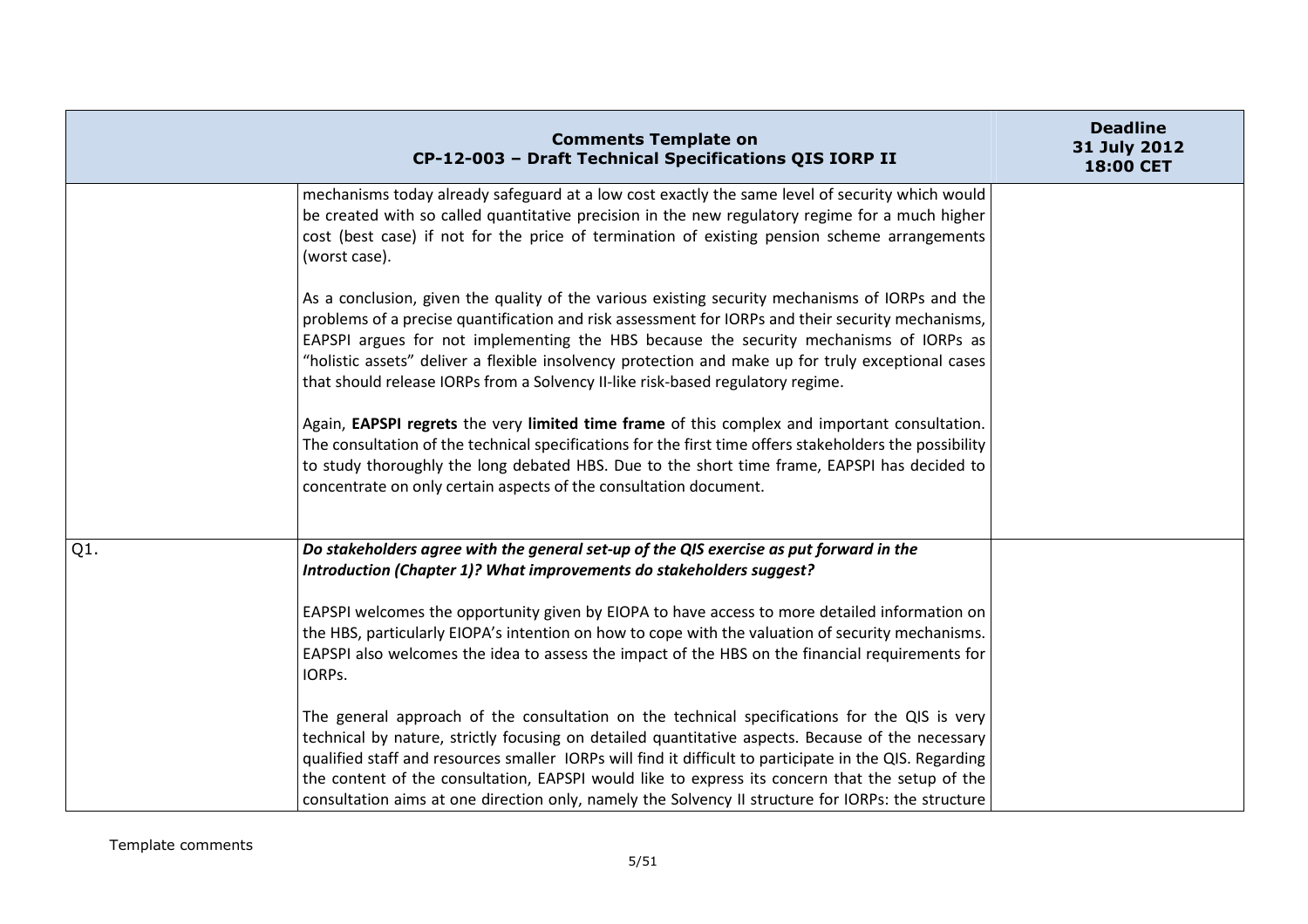| <b>Comments Template on</b><br>CP-12-003 - Draft Technical Specifications QIS IORP II                                                                                                               | <b>Deadline</b><br>31 July 2012<br>18:00 CET |
|-----------------------------------------------------------------------------------------------------------------------------------------------------------------------------------------------------|----------------------------------------------|
| of the technical specifications and the forthcoming QIS is identical to Solvency II, as EIOPA<br>confirms (see I.4.5.). The only exclusion is the question of how to include security mechanisms of |                                              |
| IORPs etc. as financial assets in the HBS. By answering detailed technical questions on how to                                                                                                      |                                              |
| apply the Solvency II structure, stakeholders are forced to accept implicitly that Solvency II has                                                                                                  |                                              |
| become the blueprint for the IORP review. This includes the general pillar I principles (market-                                                                                                    |                                              |
| consistency, risk-sensitivity) as well as the actual calculation of the SCR. With their 23 questions,                                                                                               |                                              |
| EIOPA asks stakeholders to help finalise the technical design of a complex structure - without                                                                                                      |                                              |
| specifying how the structure will be used.                                                                                                                                                          |                                              |
| As an improvement, EAPSPI would like to suggest to allow EIOPA more time to reconsider the                                                                                                          |                                              |
| general direction of the review of the IORP directive and to discuss openly how to regulate IORPs.                                                                                                  |                                              |
| EAPSPI would like to point out that general and crucial topics on how to review the IORP                                                                                                            |                                              |
| directive are not settled (see the general comment above). These topics were already part of                                                                                                        |                                              |
| EIOPA's Call for Advice on the review of Directive 2003/41/EC, EIOPA-CP-11/006, second                                                                                                              |                                              |
| consultation of 2 January 2012. The majority of stakeholders opposed the adoption of the                                                                                                            |                                              |
| Solvency II framework and principles (market-consistent valuation, risk-sensitive capital                                                                                                           |                                              |
| requirements) According to an analysis conducted by the German pension association aba, 108<br>out of 127 statements were against a Solvency II-like risk-based SCR, 15 of the 19 supporting        |                                              |
| statements came from the insurance sector. 48 out of 86 statements clearly were against a                                                                                                           |                                              |
| market consistent valuation of assets and liabilities, only 24 statements supported without                                                                                                         |                                              |
| restrictions a market consistent valuation. A similar situation could be found at the Public Hearing                                                                                                |                                              |
| of the Commission on the Review of the IORP-Directive which took place on 1 March 2012: the                                                                                                         |                                              |
| majority of the stakeholders (i.e. employers' associations, trade unions, industry federations)                                                                                                     |                                              |
| opposed an adoption of a Solvency II-like regulatory regime. Also, the political representatives of                                                                                                 |                                              |
| the UK, the Netherlands, Germany and Ireland demonstrated a truly "united" opposition to                                                                                                            |                                              |
| Solvency II for IORPs (all mentioning their surprise at the high degree of social consensus with                                                                                                    |                                              |
| regard to the topic in their countries). These concerns seem to have gone unheard since the QIS                                                                                                     |                                              |
| will be carried out on a Solvency II basis as regards structure and principles. It seems important to                                                                                               |                                              |
| pay attention to these voices and to find answers to the open questions which should be based on                                                                                                    |                                              |
| a mutual interest of adequate, safe and sustainable pensions in Europe.                                                                                                                             |                                              |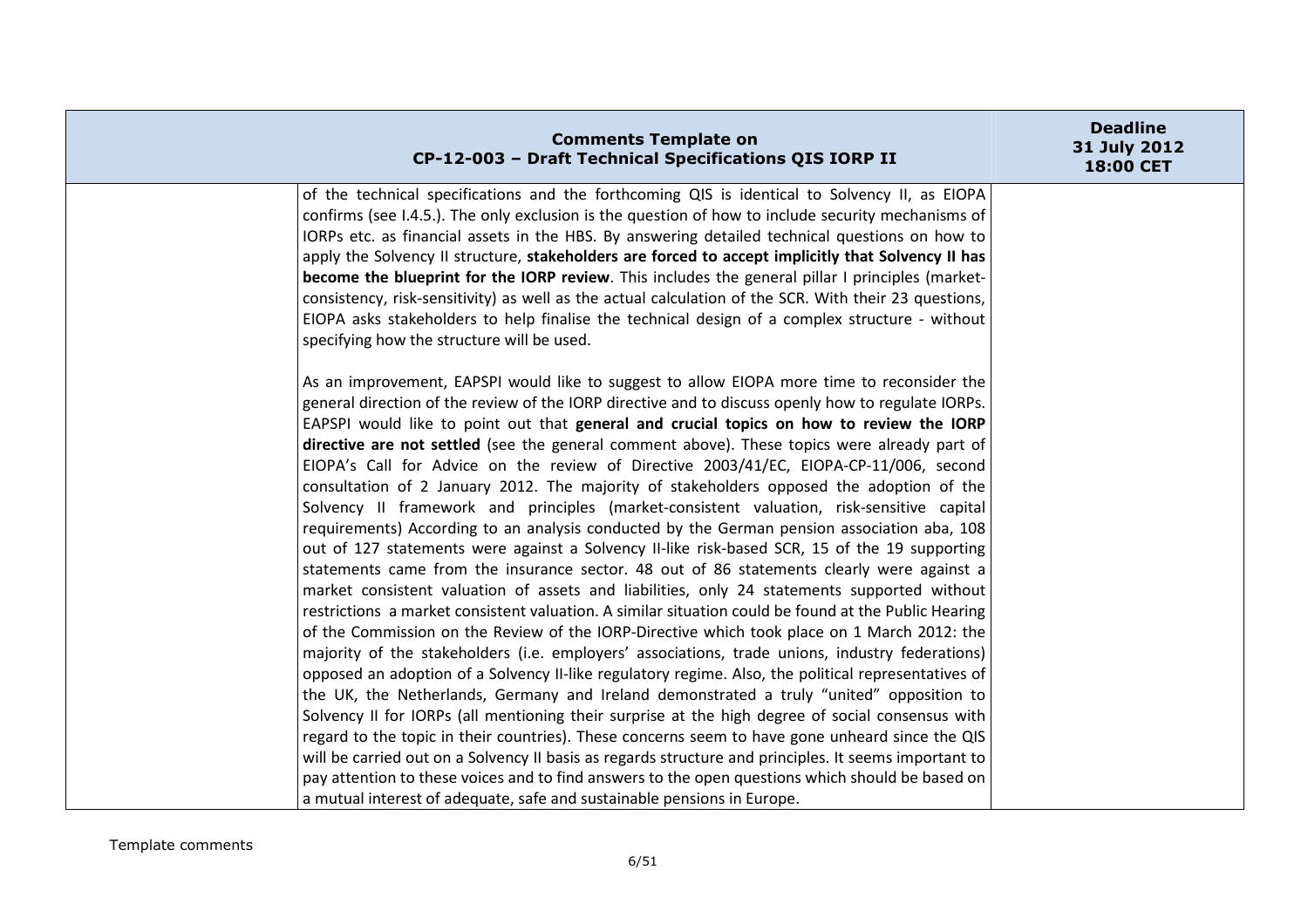|        | <b>Comments Template on</b><br>CP-12-003 - Draft Technical Specifications QIS IORP II                                                                                                                                                                                                                                                                                                                                                                                                                                                                                                                                                                                                                                                                                                                                                                                                                                                                                                                                                                                                                                                                                                                                                                                             | <b>Deadline</b><br>31 July 2012<br><b>18:00 CET</b> |
|--------|-----------------------------------------------------------------------------------------------------------------------------------------------------------------------------------------------------------------------------------------------------------------------------------------------------------------------------------------------------------------------------------------------------------------------------------------------------------------------------------------------------------------------------------------------------------------------------------------------------------------------------------------------------------------------------------------------------------------------------------------------------------------------------------------------------------------------------------------------------------------------------------------------------------------------------------------------------------------------------------------------------------------------------------------------------------------------------------------------------------------------------------------------------------------------------------------------------------------------------------------------------------------------------------|-----------------------------------------------------|
|        | Concerning the SCR, EAPSPI would like to point out that differences between Solvency II and the<br>current suggestion are marginal. The idea of a regulatory framework sui generis for IORPs seems<br>to have vanished. IORPs will have to calculate pure Solvency II numbers the only differences<br>being some adapted risk categories and the same parameterisation of the remaining categories<br>(see the explanations on the gross SCR calculation in SCR.2.8.ff and on the risk-categories in<br>Section 3). Only as a second step will the loss-absorbing capacity of security mechanisms and<br>technical provisions of IORPs be accounted for $-$ on top of an inadequate structure to measure<br>the risks of IORPs. In addition, IORPs shall also calculate as an option the basic risk-free interest<br>rate according to the QIS5 extrapolation method (HBS.8.11.). EIOPA points out (SCR.2.9.) that the<br>gross SCR "is an additional source of information about the risk profile of the IORP." But this<br>"additional information" is exactly the Solvency II perspective. In the end, a comparison of the<br>results of QIS 5 for insurance companies and the IORP QIS is possible, only adjustment for the<br>differing interest rate levels has to be made. |                                                     |
| $Q2$ . | Do stakeholders believe that the adjustment (discretionary and conditional benefits, last resort<br>benefit reductions) and security mechanisms (sponsor support, pension protection schemes)<br>IORPs dispose of are taken into account adequately?<br>EAPSPI is of the opinion that the security mechanisms (sponsor support, pension protection<br>schemes) IORPs dispose of are not adequately taken into account in the HBS.<br>The general concerns that both the differences of IORPs and insurance undertakings, especially<br>the existing security mechanisms and that the method of risk and financial assessment are<br>inadequate for IORPs materialise in the concept of the HBS.<br>The HBS conceptualizes the specific characteristics of IORPs only as additional financial assets.<br>This perspective generally equates IORPs with insurance undertakings, respecting differences only                                                                                                                                                                                                                                                                                                                                                                         |                                                     |
|        | as new assets put on top of the same basic structure. However, this perspective neglects the<br>structural differences of IORPs and insurance undertakings due to the fact that in the case of<br>occupational pensions there is a 3-party relationship (employer, employee and IORP). This                                                                                                                                                                                                                                                                                                                                                                                                                                                                                                                                                                                                                                                                                                                                                                                                                                                                                                                                                                                       |                                                     |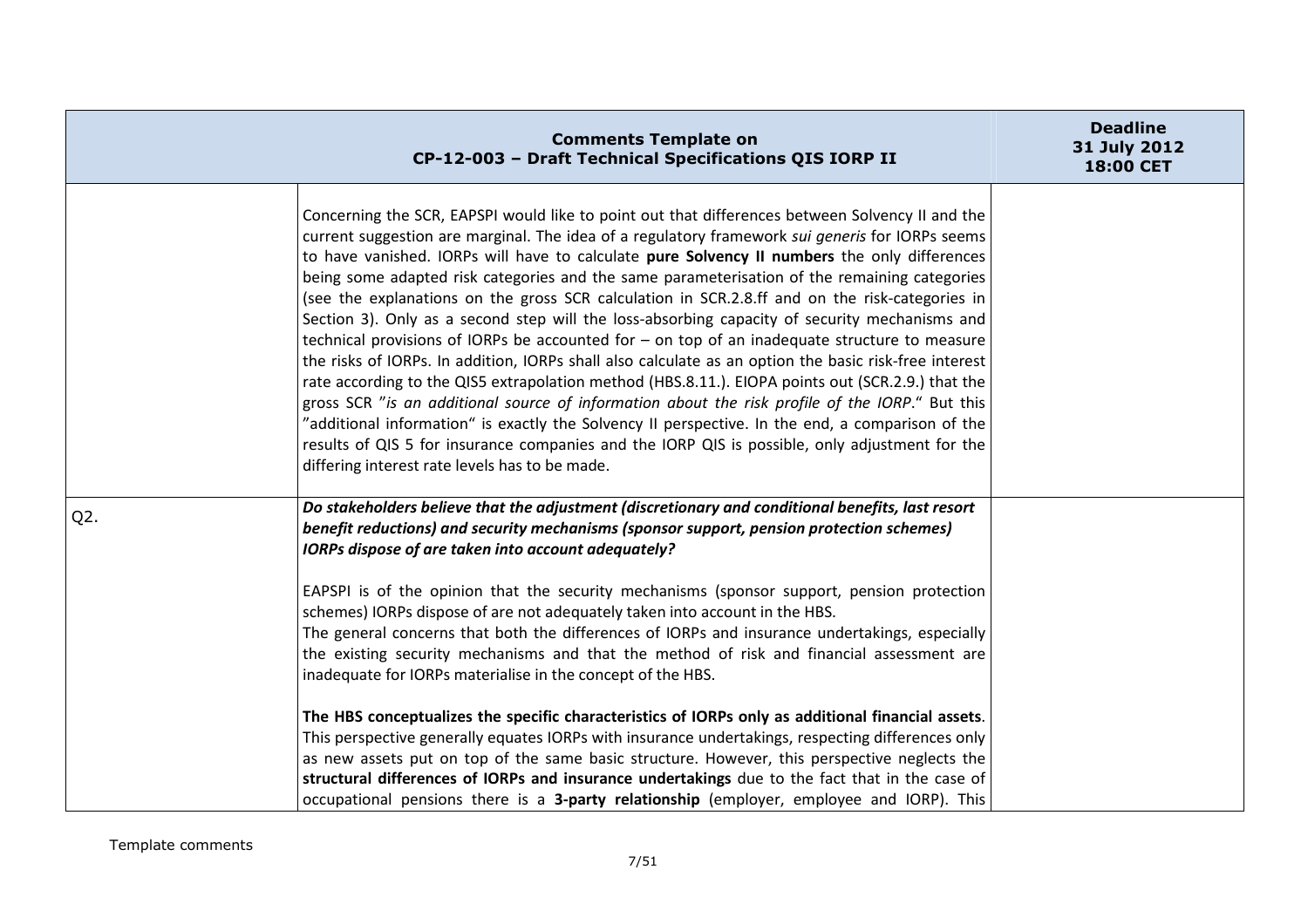| <b>Comments Template on</b><br>CP-12-003 - Draft Technical Specifications QIS IORP II                                                                                                                                                                                                                                                                                                                                                                                                                                                                                                                                                                                                                                                                                                                                                                                                                                                                                                                                                                                                                                                                                                                                                   | <b>Deadline</b><br>31 July 2012<br>18:00 CET |
|-----------------------------------------------------------------------------------------------------------------------------------------------------------------------------------------------------------------------------------------------------------------------------------------------------------------------------------------------------------------------------------------------------------------------------------------------------------------------------------------------------------------------------------------------------------------------------------------------------------------------------------------------------------------------------------------------------------------------------------------------------------------------------------------------------------------------------------------------------------------------------------------------------------------------------------------------------------------------------------------------------------------------------------------------------------------------------------------------------------------------------------------------------------------------------------------------------------------------------------------|----------------------------------------------|
| accounts particularly for the public sector where the sponsoring employers generally show a very<br>reliable financial stability. In addition, the institutional characteristics of certain IORPs especially in<br>the public sector (not-for-profit, balanced or even paritarian governance and decision-making<br>etc.) play a crucial role. This provides for a very flexible and efficient structure for securing<br>employees' rights.                                                                                                                                                                                                                                                                                                                                                                                                                                                                                                                                                                                                                                                                                                                                                                                             |                                              |
| The structural difference changes the starting point for regulating IORPs: The idea of the "back up<br>facility" sponsor support and pension protection scheme is that they step in when they are<br>needed no matter if the development is "normal" (HBS) or "stressed" (SCR). The structure of the<br>QIS leads to a differentiation of the value of the security mechanisms in the HBS ('normal<br>development') and their loss-absorbing capacity in the SCR ('stressed development'). Dividing the<br>security mechanisms in this way leads to unnecessary and superfluous complexity.                                                                                                                                                                                                                                                                                                                                                                                                                                                                                                                                                                                                                                             |                                              |
| This flexible organisational feature of occupational pensions is also implicit in the proposals of the<br>technical specifications when the value and the loss-absorbing capacity of IORPs' security<br>mechanisms are discussed (chapter 2.6 and 3.2). For example, the IORP can activate a proportion<br>of current and future profits of the sponsor as an asset in its HBS even in normal times (HBS.6.29<br>and 6.30) and additionally the sponsor support has a flexible loss-absorbing capacity, as "the<br>actual value of the sponsor support in adverse scenarios can exceed the average value" (HBS.6.55).<br>The added value of the HBS could be seen as the attempt to examine quantitatively the sponsor's<br>ability to deliver these flexible payments when necessary (see HBS.6.26). The question remains if<br>the actual method to assess the future economic position and earning power of a company is<br>reliable. Also, the assessment of the future economic position of public sector entities as<br>sponsors of IORPs poses further questions not tackled in the QIS.Serious doubts are indicated<br>concerning the involved fundamental uncertainty of future payments (see also EAPSPI's answer to<br>Q10). |                                              |
| This aspect can be seen even more clearly with respect to pension protection schemes, when<br>EIOPA states that in general the value of the pension protection scheme in the HBS shall set as the<br>coverage rate times the Level-A technical provisions (HBS.6.70) which implies for a pension                                                                                                                                                                                                                                                                                                                                                                                                                                                                                                                                                                                                                                                                                                                                                                                                                                                                                                                                        |                                              |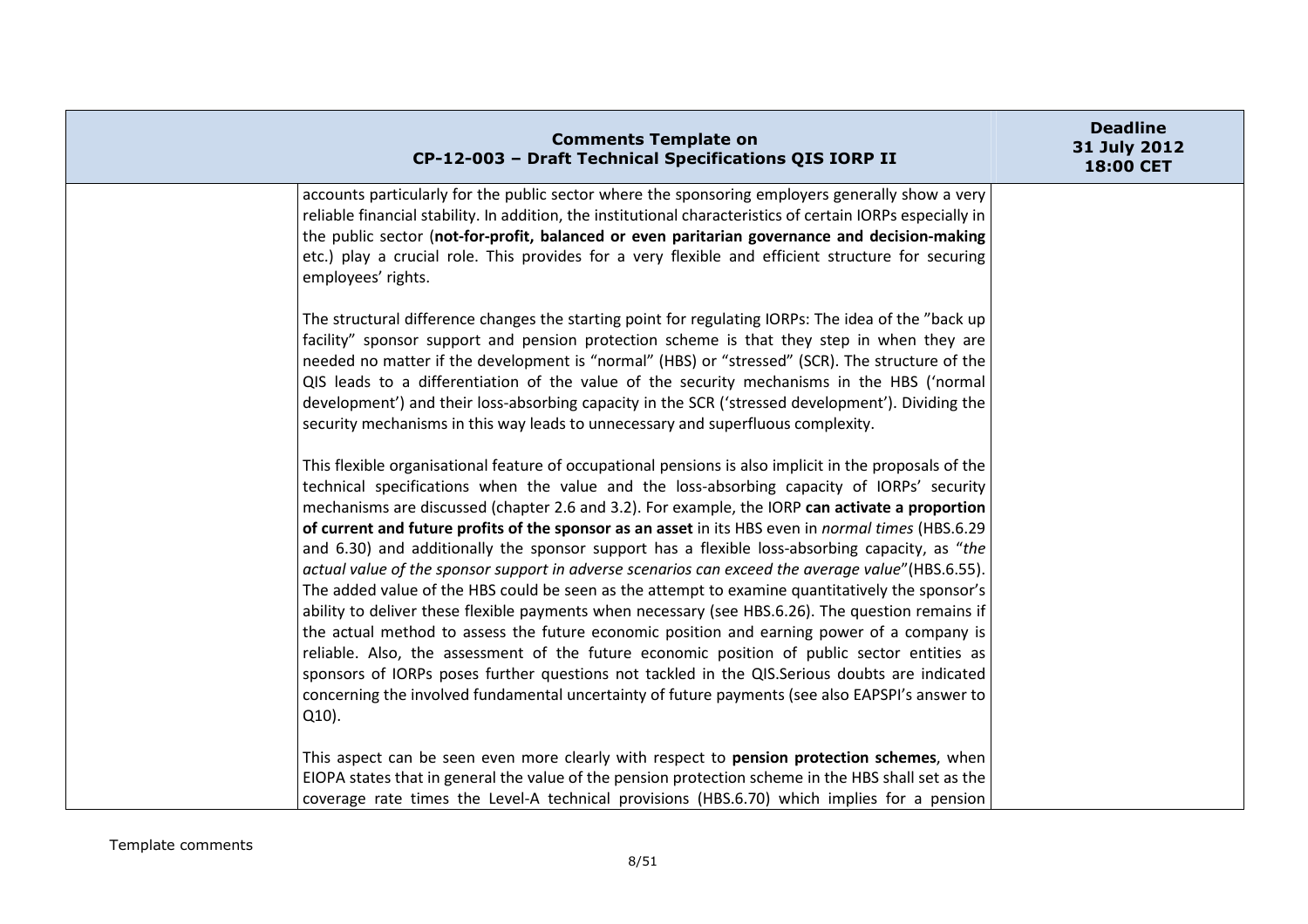| <b>Comments Template on</b><br>CP-12-003 - Draft Technical Specifications QIS IORP II                                                                                                                                                                                                                                                                                                                                                                                                                                                                                                                                                                                                                                                                                                                                                                                                                                                                                                               | <b>Deadline</b><br>31 July 2012<br>18:00 CET |
|-----------------------------------------------------------------------------------------------------------------------------------------------------------------------------------------------------------------------------------------------------------------------------------------------------------------------------------------------------------------------------------------------------------------------------------------------------------------------------------------------------------------------------------------------------------------------------------------------------------------------------------------------------------------------------------------------------------------------------------------------------------------------------------------------------------------------------------------------------------------------------------------------------------------------------------------------------------------------------------------------------|----------------------------------------------|
| protection scheme with a 100%-coverage rate that "its value is equal to the funding gap that<br>would appear in the holistic balance sheet (including sponsor support as an asset) without the<br>pension protection scheme. In other words, in this case the value of the pension protection scheme<br>closes the gap."(HBS.6.71) In consequence this also implies that the loss-absorbing capacity of a<br>"sufficiently strong" pension protection scheme with a 100% coverage rate "can be seen as a risk<br>mitigation mechanism with full loss absorbency to reduce the SCR to zero."(HBS.6.87). EAPSPI<br>fully agrees with this since this is in fact exactly the consequence of the quality and flexibility of<br>the already existing security mechanisms.                                                                                                                                                                                                                                |                                              |
| As a consequence, the question about the added-value of the HBS arises. EAPSPI fully agrees that<br>a thorough examination of existing security mechanisms is important. However, the<br>implementation of the HBS involves difficulty in terms of effort and cost to comply with all<br>requirements and calculations to justify the limited expected gain of insight. A certain<br>arbitrariness and the uncertainty of a precise valuation of existing security mechanisms contradict<br>the notion of a neutral, objective and informative examination (see EAPSPI's answer to Q10 for<br>more details).                                                                                                                                                                                                                                                                                                                                                                                        |                                              |
| As a result, the impact of the consultation and the QIS could be twofold:<br>either the "Holistic Balance Sheet Paradox" (see general comment): The examination<br>$\bullet$<br>confirms that the existing security level and its loss-absorbing capacity for the protection<br>of employees is sufficient, so no increases in capital requirements result and economically<br>speaking nothing changes, but with the HBS effort and cost have increased to come to<br>this conclusion and to safeguard this level of security, or<br>the examination suggests a significant increase in SCR, which poses a big problem for<br>$\bullet$<br>IORPs and the sponsoring undertaking to get the necessary capital. And the result is what<br>might be called the "Solvency II Paradox": IORPs are permanently secured against risks<br>that are supposed to nearly never materialize. Thus benefit reductions today and in the<br>future are necessary to secure against highly unlikely future events. |                                              |
| Taking all these aspects into account, EAPSPI offers a different conclusion than the one drawn in                                                                                                                                                                                                                                                                                                                                                                                                                                                                                                                                                                                                                                                                                                                                                                                                                                                                                                   |                                              |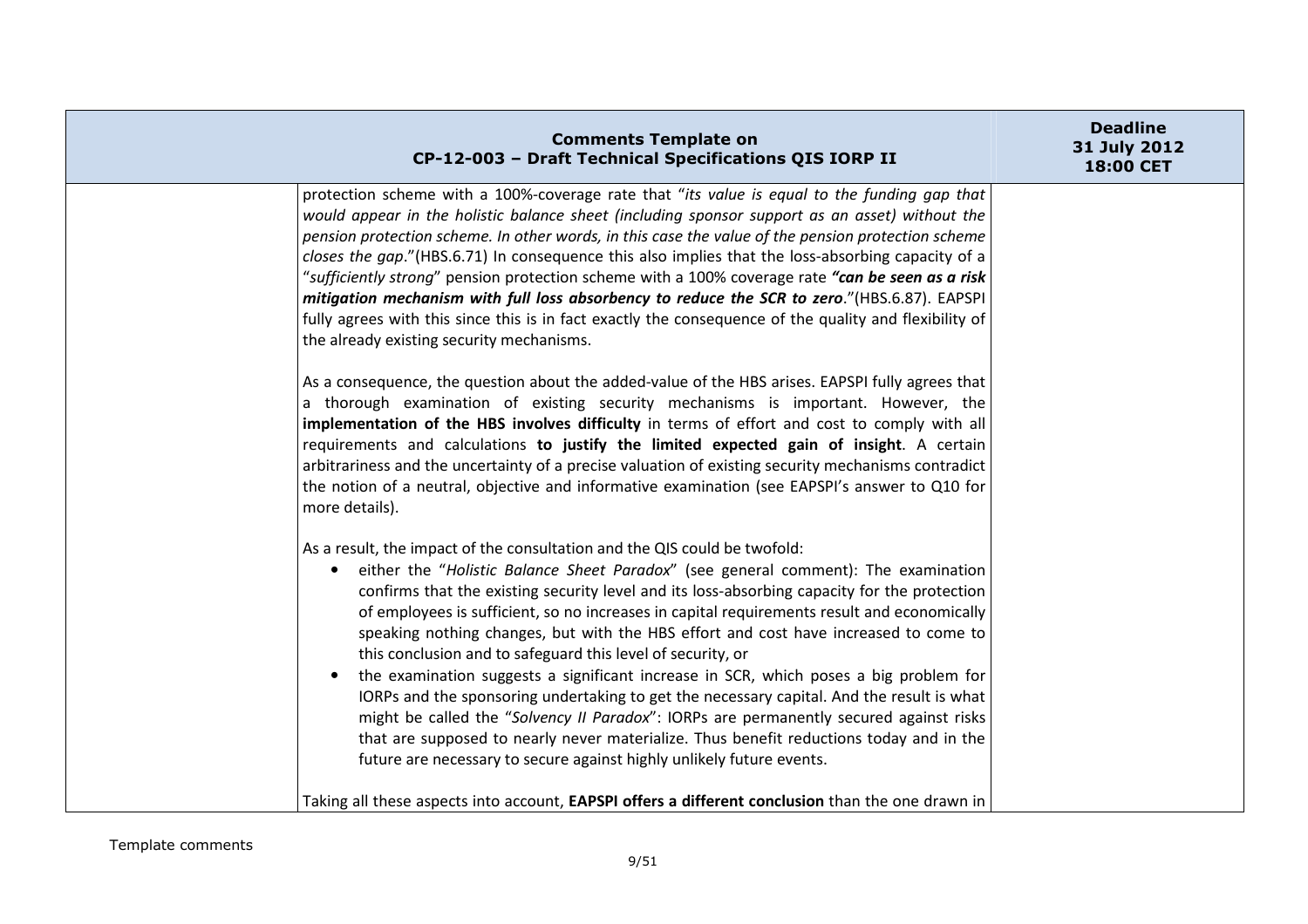|                  | <b>Comments Template on</b><br>CP-12-003 - Draft Technical Specifications QIS IORP II                                                                                                                                                                                                                                                                                                                                                                                                                                                                                                                                                                                                                                                                                                                                                                                                                                                                                      | <b>Deadline</b><br>31 July 2012<br>18:00 CET |
|------------------|----------------------------------------------------------------------------------------------------------------------------------------------------------------------------------------------------------------------------------------------------------------------------------------------------------------------------------------------------------------------------------------------------------------------------------------------------------------------------------------------------------------------------------------------------------------------------------------------------------------------------------------------------------------------------------------------------------------------------------------------------------------------------------------------------------------------------------------------------------------------------------------------------------------------------------------------------------------------------|----------------------------------------------|
|                  | the QIS draft. The existing security mechanisms, for instance of public sector IORPs, are sufficient.<br>There is no need for a questionable quantification and to reduce them to solely financial assets in<br>the Solvency II structure because of the flexibility and quality of those mechanisms: The existing<br>security mechanisms of IORPs should not be seen as a part of the solvency capital to fulfill the<br>SCR within the Solvency II structure - they have a substitutional character and should therefore<br>replace the SCR and free IORPs from a Solvency II oriented risk-based regulation - in EIOPA's<br>words (I.4.9): "Adjustment and security mechanisms will lower the SCR by absorbing losses<br>incurred by the IORP in a stress situation. In other words, they act as a substitute for financial<br>capital."                                                                                                                                |                                              |
| Q <sub>3</sub> . | Do stakeholders believe that the draft technical specifications provide enough information and<br>are sufficiently clear and understandable? Which parts could be improved upon?<br>Due to their complexity, the draft technical specifications are only understandable for experts.<br>This may lead many IORPs to decide not to participate in the QIS, especially smaller IORPs and<br>those who tend to outsource their operations. The result may be an unrepresentative picture of<br>the quantative impact of the proposed regulations.<br>The main driver of the quantitative impact of the proposed regulations will be the discount rate<br>used to calculate the best estimate of liabilities. This relatively straightforward calculation could<br>be carried out by all IORPs and explains the largest part of the impact. The remaining items are<br>less influential but highly time-consuming. EAPSPI therefore suggests to focus on the discount<br>rate. |                                              |
| Q4.              | Do stakeholders believe that the calculations proposed in the technical specifications are<br>feasible at appropriate costs and with appropriate accuracy within the given timeframe of the<br>QIS?<br>Generally, the proposed calculations are not feasible, as qualified staff and the financial resources<br>to undertake the calculations needs to be available. Here again, EAPSPI doubts whether the final                                                                                                                                                                                                                                                                                                                                                                                                                                                                                                                                                           |                                              |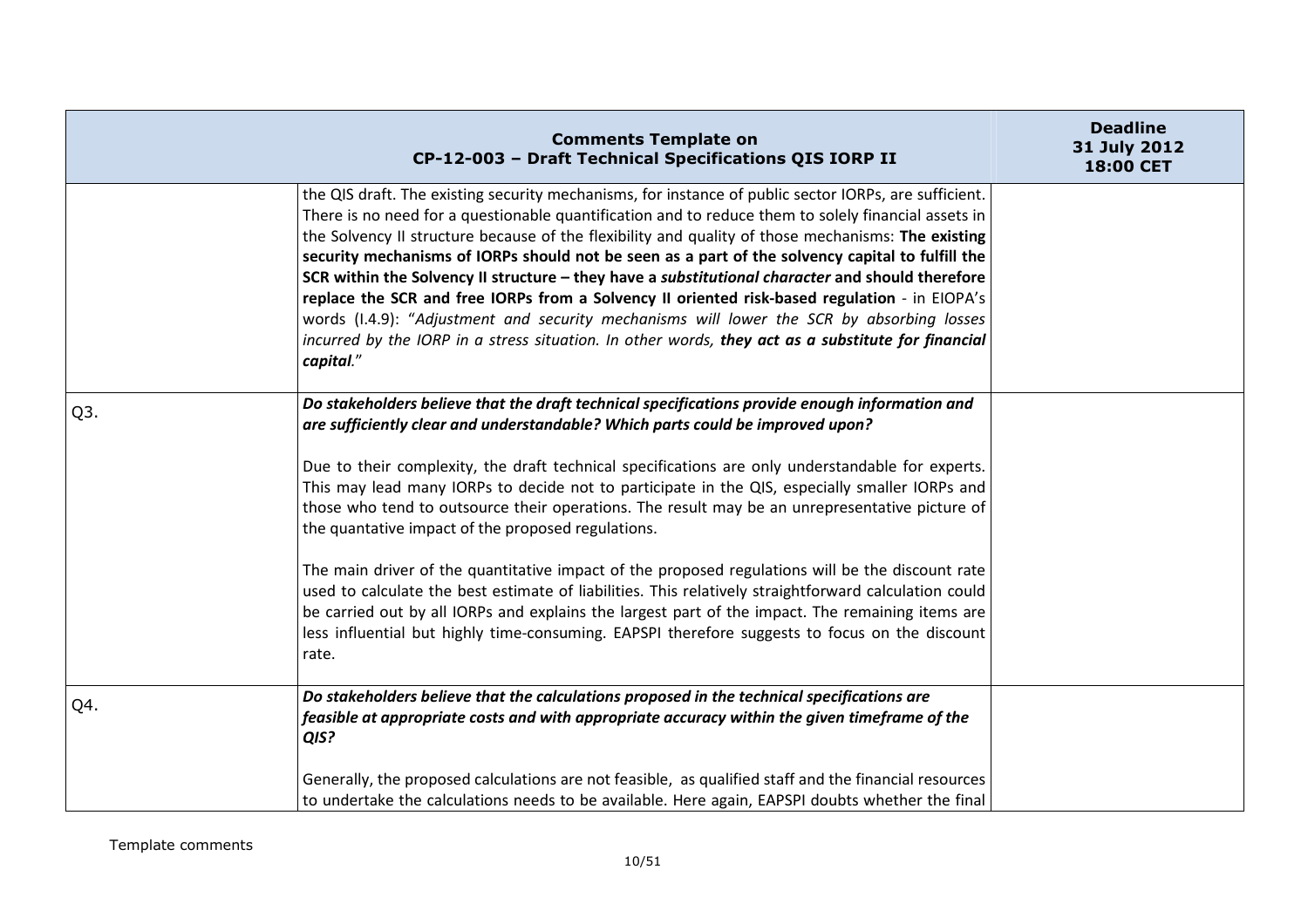|     | <b>Comments Template on</b><br>CP-12-003 - Draft Technical Specifications QIS IORP II                                                                                                                                                                                                                                                                                                                                                                                                                                                                                                                                                                                                                                                                                                                                       | <b>Deadline</b><br>31 July 2012<br>18:00 CET |
|-----|-----------------------------------------------------------------------------------------------------------------------------------------------------------------------------------------------------------------------------------------------------------------------------------------------------------------------------------------------------------------------------------------------------------------------------------------------------------------------------------------------------------------------------------------------------------------------------------------------------------------------------------------------------------------------------------------------------------------------------------------------------------------------------------------------------------------------------|----------------------------------------------|
|     | QIS will reach a representative number of IORPs across Europe and in particular, small IORPs with<br>limited capacities. Against the background of the limited time frame for the execution of the QIS<br>however, collecting the necessary data may be a challenging task for staff and IT systems. In<br>addition, asset management departments may not have the necessary data at their disposal in<br>such a granular way as needed e.g. for all risk sub-categories of a market risk category.<br>Altogether, a lot of effort is needed which may be an excessive demand, especially for smaller<br>IORPs as can be found in the public sector. Therefore, EAPSPI is concerned that the QIS may be<br>too complex and that in particular smaller IORPs will not be able to participate without external<br>assistance. |                                              |
| Q5. |                                                                                                                                                                                                                                                                                                                                                                                                                                                                                                                                                                                                                                                                                                                                                                                                                             |                                              |
| Q6. | Given the purpose of the QIS, do stakeholders consider the proposed simplifications for the<br>valuation of the holistic balance sheet (for the risk margin in section 2.5, sponsor support and<br>pension protection schemes in 2.6 and amounts recoverable from insurance in 2.7) adequate?<br>Do you have suggestions for additional simplifications that would be appropriate?<br>The proposed simplifications for the valuation of the holistic balance sheet illustrate the general<br>conflict: the original goal of the Solvency II structure and the HBS is to precisely measure the<br>specific risk profile of an IORP and its security mechanisms. Simplifying the original structure only<br>suggests better risk measuring. However, the intended objective can not really be achieved.                       |                                              |
|     | Naturally, simplifications reduce the difficulty of carrying out complex calculations and thus<br>practically implement the notion of proportionality. They may also help IORPs to be less reluctant<br>to participate in the QIS. However, the various simplifications indicate that certain concrete<br>measures are not feasible and/or possible. Simplifications play a prominent role concerning the<br>measurement of concrete values of the HBS and the loss-absorbing capacities of IORPs security<br>mechanism state. This is due to the general problem of evaluating the specific security<br>mechanisms of IORPs, i.e. the future payments of sponsors.                                                                                                                                                         |                                              |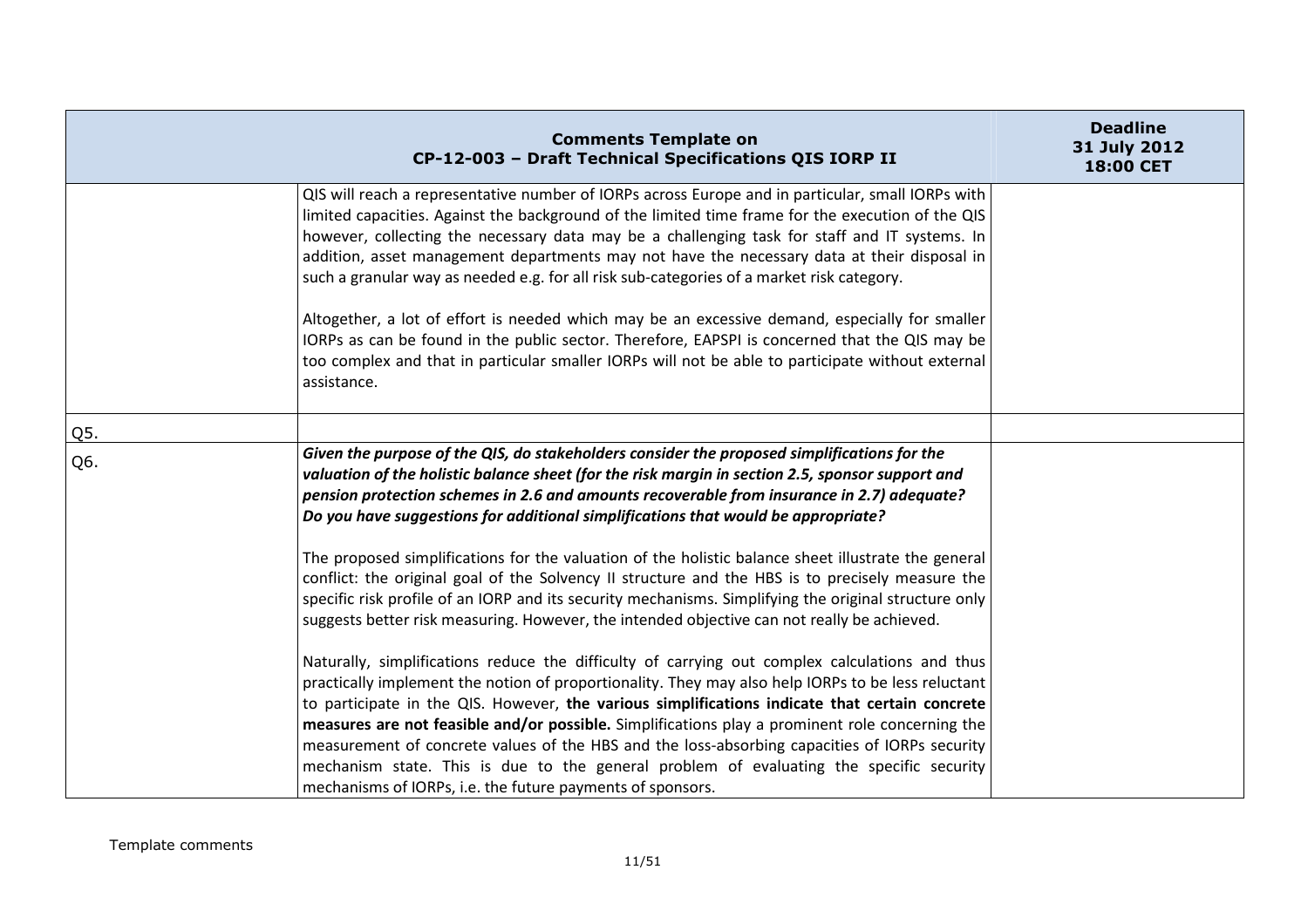|      | <b>Comments Template on</b><br>CP-12-003 - Draft Technical Specifications QIS IORP II                                                                                                                                                                                                                                                                                                                                                                                                                                                                                                                                                                                                                                                                                                                                                                                                                                   | <b>Deadline</b><br>31 July 2012<br>18:00 CET |
|------|-------------------------------------------------------------------------------------------------------------------------------------------------------------------------------------------------------------------------------------------------------------------------------------------------------------------------------------------------------------------------------------------------------------------------------------------------------------------------------------------------------------------------------------------------------------------------------------------------------------------------------------------------------------------------------------------------------------------------------------------------------------------------------------------------------------------------------------------------------------------------------------------------------------------------|----------------------------------------------|
|      | A combination of various specifications and on-top-adjustments increase the question of<br>practicality and possibility, e.g. the matching premium, the counter cyclical premium, or the<br>option of the duration-based approach for equity risk; see also EAPSPI's answer to Q13. And that<br>the contested 1-year time horizon of the SCR of Solvency II should be applied also for IORPs, is<br>due to the reason that "no superior alternative or analysis could be identified as to date" (see<br>EIOPA's EIOPA-CP-11/006 consultation document on the IORP review, page 277).<br>The aspects mentioned indicate that the Solvency II structure is not appropriate for regulating<br>IORPs. Therefore several questionable adaptions are made.                                                                                                                                                                    |                                              |
|      | Using simplifications, adjustments and other practicality aspects casts a different light on the<br>current IORP directive: The use of simplifications and adjustments leads back to a more<br>practicable approach. EAPSPI therefore suggests to reconsider the regulatory approach of IORP I<br>and revaluate its pragmatic approach which is easy to implement at low cost and makes a<br>regulation of all IORPs possible. If a higher security level is considered to be necessary it can be<br>easily achieved by adjusting parameters within the framework of the existing IORP directive.<br>Simplifications and adjustments are $-$ in EAPSPI's opinion $-$ contradictory to the Solvency II<br>structure that targets precise measurement of the risks of IORPs notably by means of quantitative<br>requirements.<br>(see for a more in depth answer to the question of the valuation EAPSPI's answer to Q10) |                                              |
| Q7.  |                                                                                                                                                                                                                                                                                                                                                                                                                                                                                                                                                                                                                                                                                                                                                                                                                                                                                                                         |                                              |
| Q8.  |                                                                                                                                                                                                                                                                                                                                                                                                                                                                                                                                                                                                                                                                                                                                                                                                                                                                                                                         |                                              |
| Q9.  |                                                                                                                                                                                                                                                                                                                                                                                                                                                                                                                                                                                                                                                                                                                                                                                                                                                                                                                         |                                              |
| Q10. | The technical specifications propose that security mechanisms should be valued on a market<br>consistent basis, i.e. by calculating the probability-weighted average of (discounted) expected                                                                                                                                                                                                                                                                                                                                                                                                                                                                                                                                                                                                                                                                                                                           |                                              |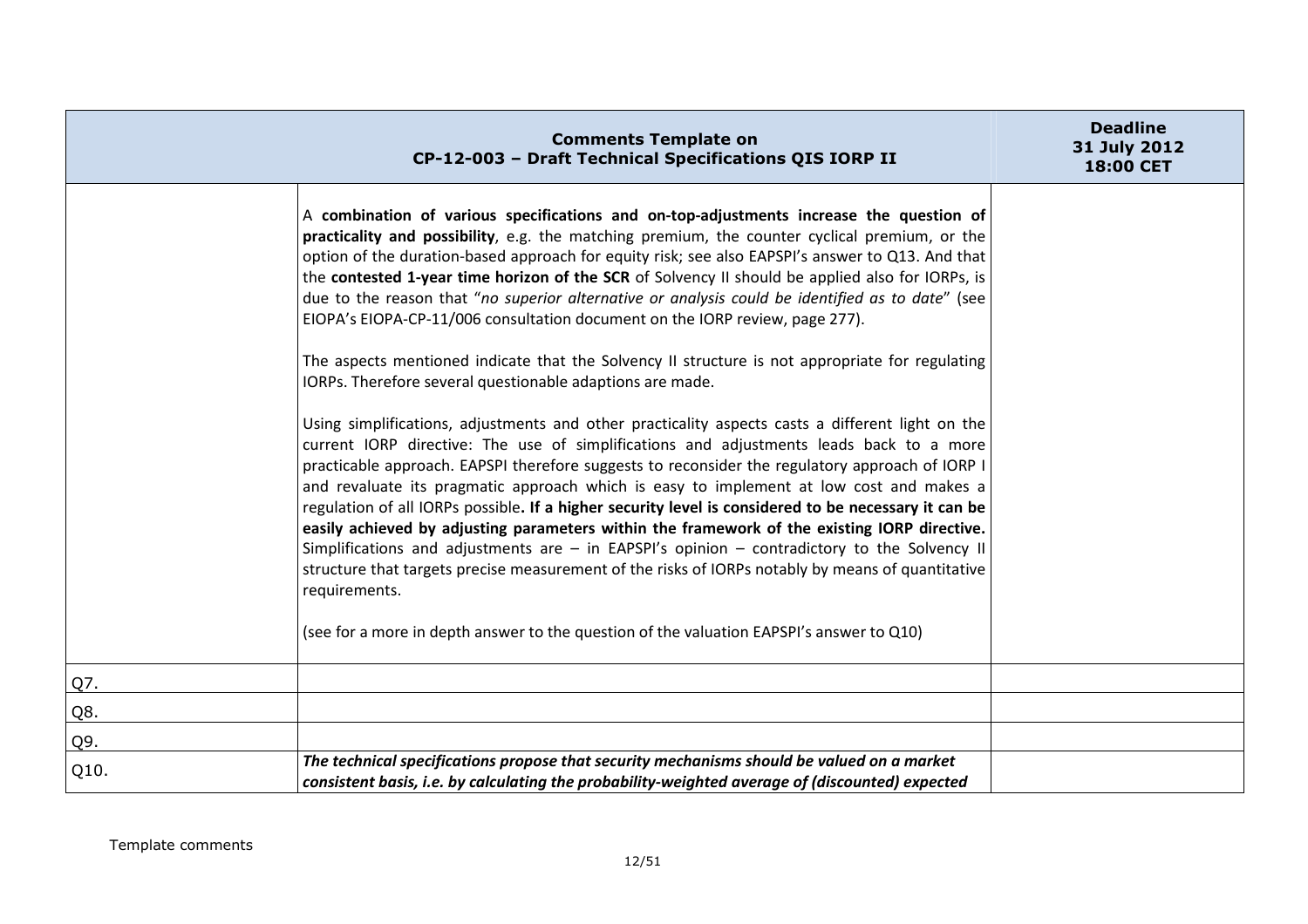| <b>Comments Template on</b><br>CP-12-003 - Draft Technical Specifications QIS IORP II                                                                                                                                                                                                                                                                                                                                                                                                                                                                                                                                                                                                                                                                                                                                                                                                                                                                                                                                                                                                                | <b>Deadline</b><br>31 July 2012<br>18:00 CET |
|------------------------------------------------------------------------------------------------------------------------------------------------------------------------------------------------------------------------------------------------------------------------------------------------------------------------------------------------------------------------------------------------------------------------------------------------------------------------------------------------------------------------------------------------------------------------------------------------------------------------------------------------------------------------------------------------------------------------------------------------------------------------------------------------------------------------------------------------------------------------------------------------------------------------------------------------------------------------------------------------------------------------------------------------------------------------------------------------------|----------------------------------------------|
| payments from the sponsor and the pension protection scheme (Section 2.6). Do stakeholders<br>agree with the principles for the valuation of sponsor support and pension protection schemes?<br>If not, what alternatives would you propose?                                                                                                                                                                                                                                                                                                                                                                                                                                                                                                                                                                                                                                                                                                                                                                                                                                                         |                                              |
| EAPSPI does not agree with the principles for the valuation of sponsor support and pension<br>protection schemes. The pursued valuation of the security level cannot be reached. Moreover,<br>the flexible nature of the asset and the problem of realistic quantification produce a rather<br>arbitrary balance sheet value. A quantification is not necessary since not calculating the figures<br>would not change the state of uncertainty concerning future payments. This problem is amplified<br>by the problem of the actual implementation of complex, laborious projection methods. The<br>calculated values therefore contradict the notion of an objective, comparable and informative<br>balance sheet. This leads to a pseudo-certainty in measuring and managing risks which may again<br>create new risks. And it is essential not to limit mechanically the options of IORPs on the basis of<br>seemingly precise figures. As EIOPA points out, a qualitative assessment and an "expert<br>judgment" (PRO.3.22 and 3.23) of such figures is more appropriate than a quantification. |                                              |
| EAPSPI would like to point out positive aspects of section 2.6, particularly that the HBS in general<br>reflects the quality and the flexibility of the existing security mechanisms of IORPs (see section<br>2.6, on sponsor support especially HBS.6.10 to HBS.6.12 and on pension protection schemes<br>HBS.6.70, HBS.6.71 and HBS.6.87). EIOPA recognises both assets' function of stepping in when<br>needed with the amount necessary to meet the requirements of the IORP (= Level A technical<br>provisions).                                                                                                                                                                                                                                                                                                                                                                                                                                                                                                                                                                                |                                              |
| Such aspects notwithstanding, EAPSPI believes the assessment of the value of IORPs' security<br>mechanisms in a quantitative way is fundamentally problematic. To find a reliable figure for this<br>value hardly seems possible. As just mentioned sponsor support and pension protection schemes<br>are volatile assets by nature, corresponding to the capital needed by the IORP and thus relating to<br>the financial environment of the IORP. This provides for a very flexible insolvency protection<br>without holding all needed capital available at all times. The decisive question concerning the<br>value of the sponsor support and the pension protection scheme is whether these security                                                                                                                                                                                                                                                                                                                                                                                           |                                              |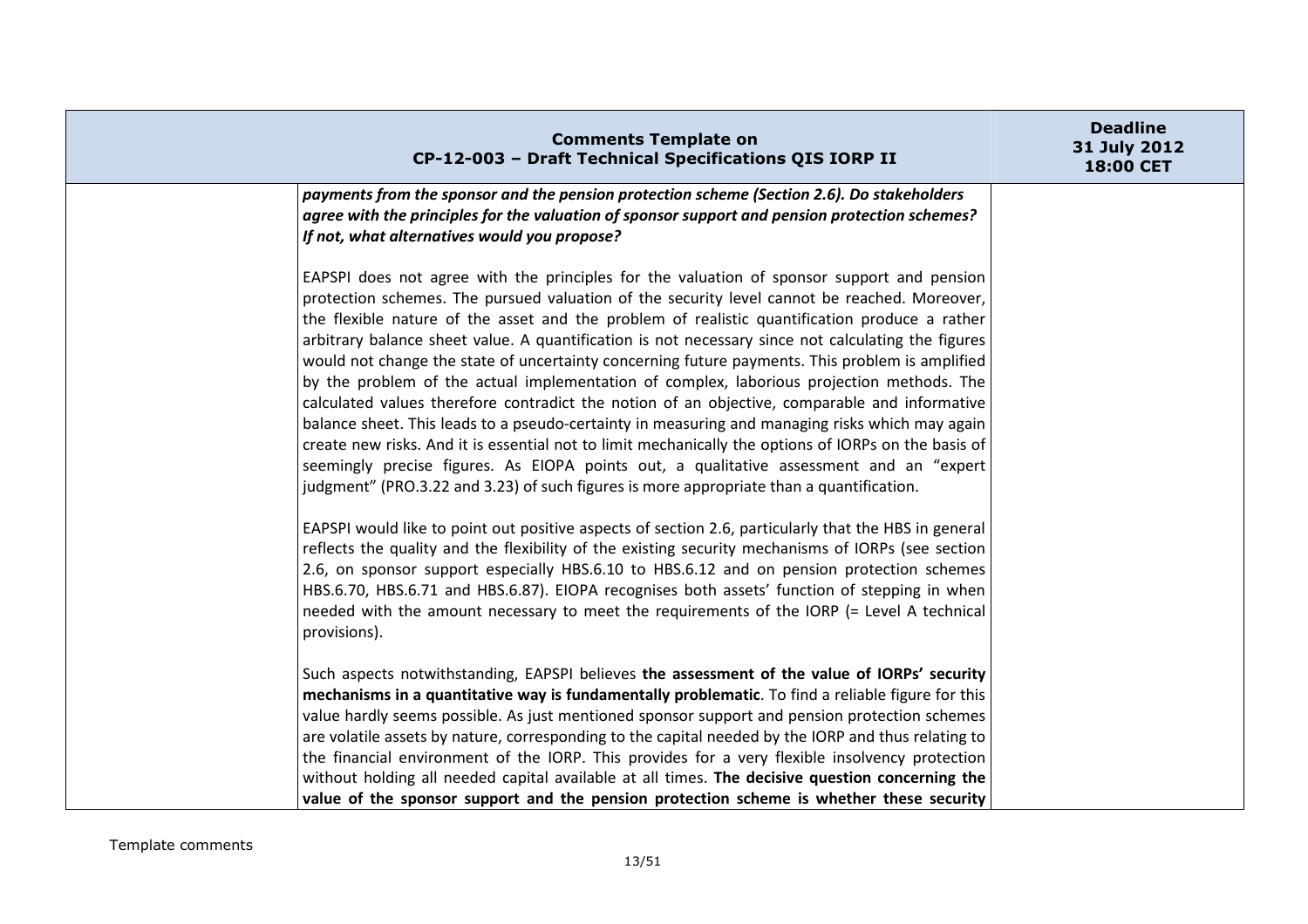| <b>Comments Template on</b><br>CP-12-003 - Draft Technical Specifications QIS IORP II                                                                                                                                                                                                                                                                                                                                                                                                                                                                                                                                                                                                                                                                                                                                                                                                                                                                                                                                                                                                                                                                                                                                                                                                                                                                                                                                                                                                                                                                                                                                                                                                  | <b>Deadline</b><br>31 July 2012<br>18:00 CET |
|----------------------------------------------------------------------------------------------------------------------------------------------------------------------------------------------------------------------------------------------------------------------------------------------------------------------------------------------------------------------------------------------------------------------------------------------------------------------------------------------------------------------------------------------------------------------------------------------------------------------------------------------------------------------------------------------------------------------------------------------------------------------------------------------------------------------------------------------------------------------------------------------------------------------------------------------------------------------------------------------------------------------------------------------------------------------------------------------------------------------------------------------------------------------------------------------------------------------------------------------------------------------------------------------------------------------------------------------------------------------------------------------------------------------------------------------------------------------------------------------------------------------------------------------------------------------------------------------------------------------------------------------------------------------------------------|----------------------------------------------|
| mechanisms will be able to pay the moment they have to. But this depends on future<br>developments which cannot be foreseen. Although the calculated numbers seem to be more<br>precise than a solely qualitative assessment, it may be doubted concerning future events like<br>expected payments of sponsors or of a pension protection scheme in a 10, 20 or 40 year time<br>frame. So the objective of the Commission and EIOPA to precisely assess and quantify the true risk<br>position of IORPs only seems to be reached where in fact it is not. That this pseudo-precise basis<br>mechanically triggers capital requirements or regulatory actions is problematic.<br>With respect to the market-consistant valuation of sponsor support, EIOPA tries to estimate the<br>maximum value that a sponsor will be able to pay. Thus, future profits of the sponsor need to be<br>quantified for calculating expectable payments adjusted for default probability. EIOPA suggests<br>amongst others to use a proportion of expected net profits or of the earnings before taxes,<br>depreciations and amortization (EBTDA). EAPSPI would like to emphasise that in general, it is<br>problematic to quantify future profits. In addition, public sector institutions as sponsors generally<br>are non-profit institutions and reliable values of future profits therefore questionable. The EBTDA<br>are supposed to be calculated from the average of the most recent three years data. Three years<br>of economic downturn will provide bad expected cash-flows and the other way round and<br>transpose to the IORPs balance sheet via the value of the sponsor support asset. |                                              |
| A further problem in EAPSPI's opinion is that through the recourse on credit ratings as an<br>indicator for measuring default risks of sponsors (HBS.6.15 and HBS.6.36) a new channel is<br>created to transfer the fast changing assessment of capital markets and thus the volatility and<br>short-term financial frictions into the balance sheets of IORPs. E.g. EIOPA suggests calculating<br>the EBTDA starting from the most recent three years data, see above. This "risk-sensitive"<br>consideration of the sponsor support also has pro-cyclical effects, e.g. in case of the downgrading<br>of the sponsor and the likely response of the IORP. This import of balance sheet volatility<br>aggravates the problems of market-consistent valuation of all other assets under the Solvency II-<br>structure. It is highly questionable, if short-term changes in financial positions and credit risks are<br>reliable sources for such a long-term commitment that the sponsor support constitutes.                                                                                                                                                                                                                                                                                                                                                                                                                                                                                                                                                                                                                                                                          |                                              |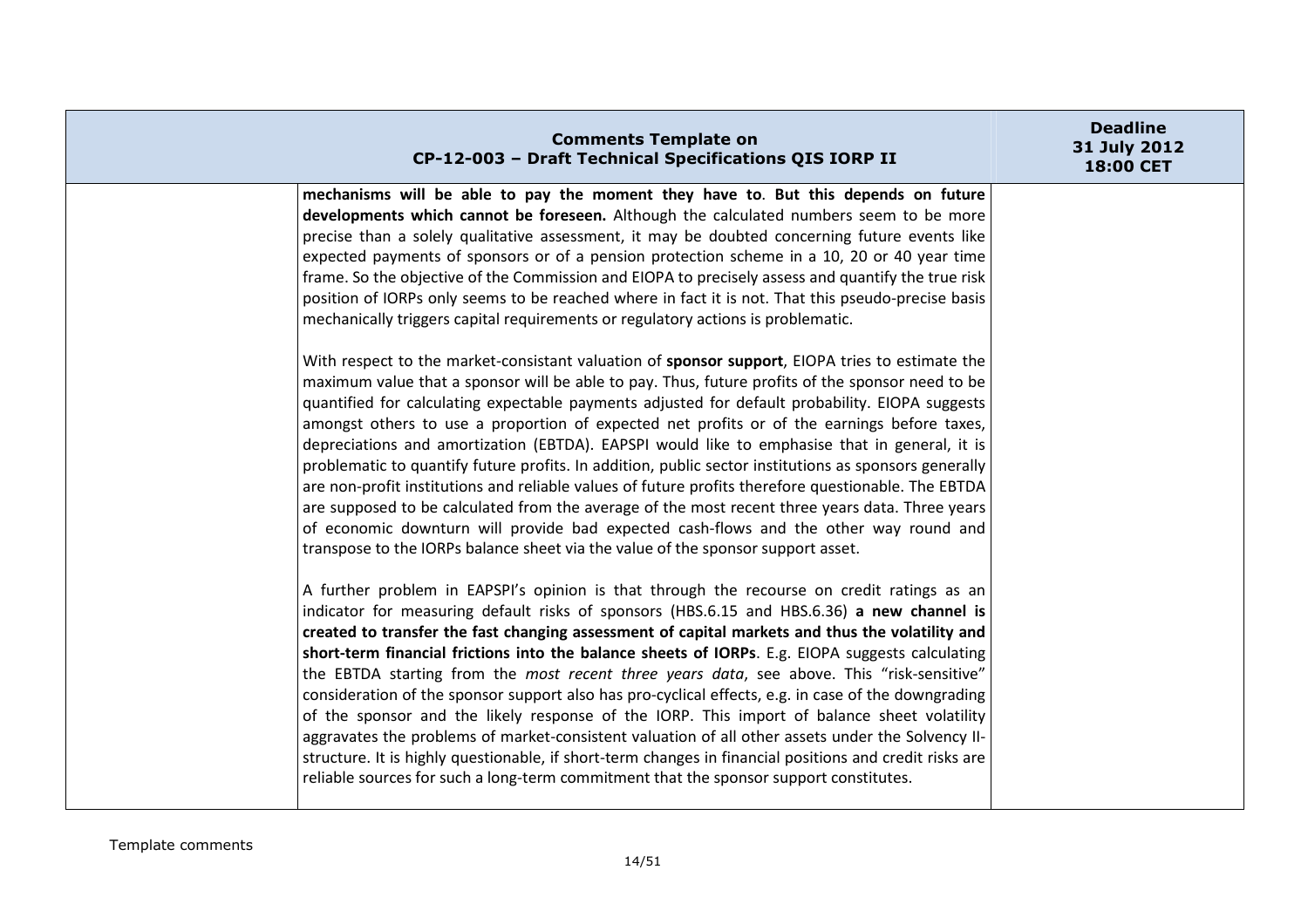|      | <b>Comments Template on</b><br>CP-12-003 - Draft Technical Specifications QIS IORP II                                                                                                                                                                                                                                                                                                                                                                                                                                                                                                                                                                                                                                                                                                                                                                                                                                                                                                                                                          | <b>Deadline</b><br>31 July 2012<br>18:00 CET |
|------|------------------------------------------------------------------------------------------------------------------------------------------------------------------------------------------------------------------------------------------------------------------------------------------------------------------------------------------------------------------------------------------------------------------------------------------------------------------------------------------------------------------------------------------------------------------------------------------------------------------------------------------------------------------------------------------------------------------------------------------------------------------------------------------------------------------------------------------------------------------------------------------------------------------------------------------------------------------------------------------------------------------------------------------------|----------------------------------------------|
|      | With respect to the pension protection scheme the valuation is clear. The value of the pension<br>protection scheme in the HBS is set as the coverage rate times the Level A technical provisions<br>(HBS.6.70) so the value of a pension protection scheme with a 100%-coverage rate "is equal to<br>the funding gap that would appear in the holistic balance sheet". The pension protection<br>scheme is supposed to close this gap (HBS.6.71). According to EAPSPI, it does not need the HBS to<br>reach this conclusion which is in line with EIOPA's reference to a "sufficiently strong" pension<br>protection scheme (HBS.6.71).<br>As a consequence, another aspect of the QIS becomes evident concerning the long-term character<br>of IORPs: the attempt to reduce "uncertainty" to "risk". Risk can be handled by calculations<br>whereas uncertainty cannot. This is in line with the economic debates of many decades. Due to<br>the nature of uncertainty the values measured only seem precise: in the discussion of assessing |                                              |
|      | the model error of using certain methods/simplifications when valuing the HBS and calculating<br>the SCR (PRO.3.18), EIOPA addresses the problem of finding appropriate future values while it is<br>conceptually unclear how to proceed "leading to a certain degree of inaccuracy and imprecision in<br>the measurement." (PRO.2.3). EIOPA also suggests caring for a qualitative assessment in form of<br>"reasonable assurance" (PRO.3.23) of the model error or "expert judgments" (PRO.3.23) when<br>applying certain methods/simplifications for the calculation. So EIOPA, too, implicitly recognizes<br>the fundamental problem of exactly quantifying the risk mitigating effects due to the nature of<br>long-term liabilities and investment horizon of IORPs, or more generally, of the fundamental<br>uncertainty connected to pension business.                                                                                                                                                                                 |                                              |
| Q11. | Do stakeholders have suggestions for the parameters - such as the probability of default and<br>the recovery rate in the event of default $-$ used in the valuation of sponsor support and pension<br>protection schemes (Section 2.6)?<br>EAPSPI finds that the valuation of sponsor support is ill-designed particularly for multi-employer                                                                                                                                                                                                                                                                                                                                                                                                                                                                                                                                                                                                                                                                                                  |                                              |
|      | IORPs The exposure of multi-employer IORPs to single default risks (i.e. all sponsors defaulting at<br>the same time) is basically non existant. In addition, a thorough examination of possible default<br>risks is very time-consuming and costly for multi-employer IORPs. The valuation of the default                                                                                                                                                                                                                                                                                                                                                                                                                                                                                                                                                                                                                                                                                                                                     |                                              |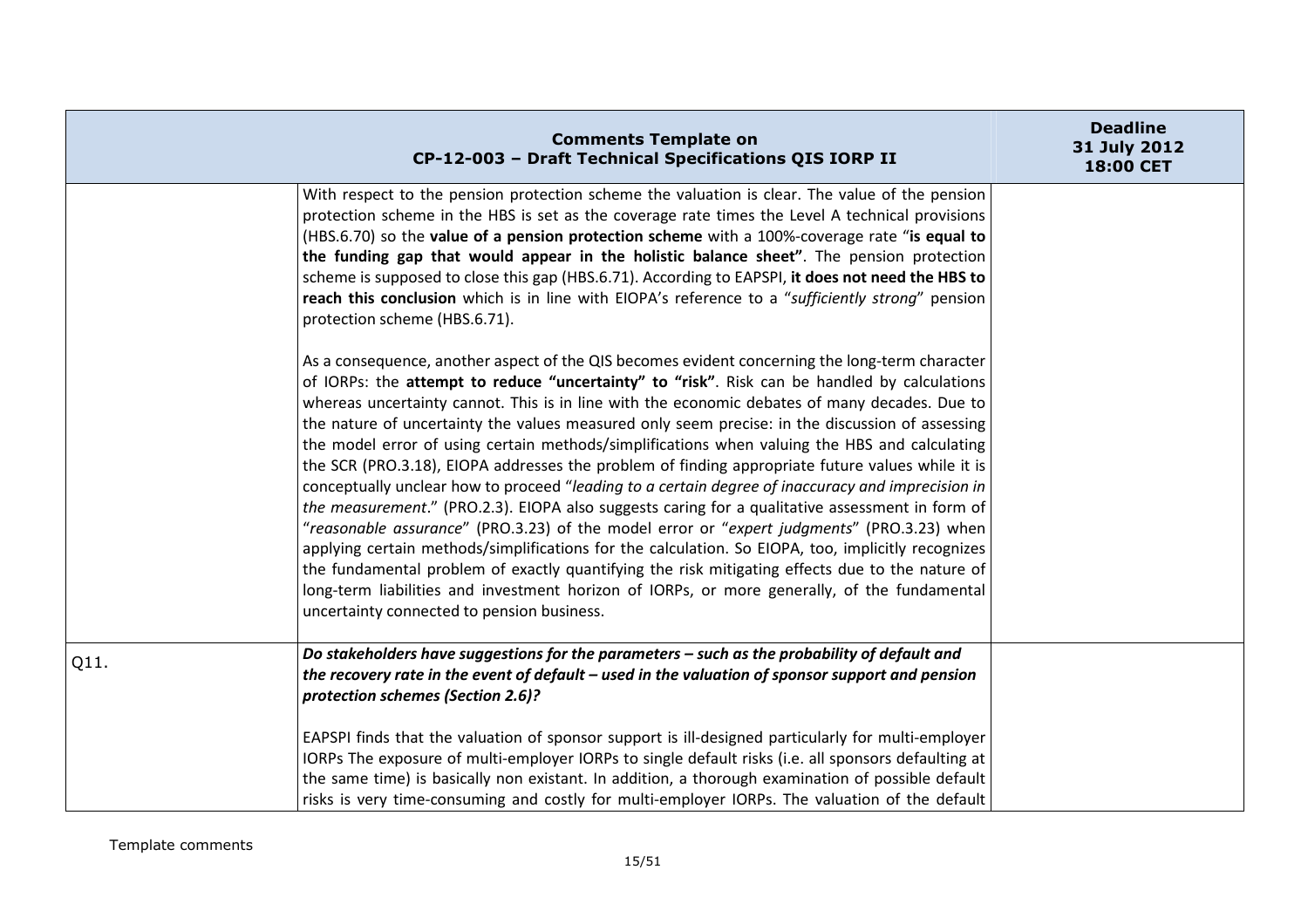|      | <b>Comments Template on</b><br>CP-12-003 - Draft Technical Specifications QIS IORP II                                                                                                                                                                                                                                                                                                                                                                                                                                                                                                                                                                                                                          | <b>Deadline</b><br>31 July 2012<br>18:00 CET |
|------|----------------------------------------------------------------------------------------------------------------------------------------------------------------------------------------------------------------------------------------------------------------------------------------------------------------------------------------------------------------------------------------------------------------------------------------------------------------------------------------------------------------------------------------------------------------------------------------------------------------------------------------------------------------------------------------------------------------|----------------------------------------------|
|      | risks given in the QIS for each supporting employer is disproportionate. The approach in section<br>6.35 to make calculations only for a sufficient number of (larger) employers is neither helpful nor<br>necessary regarding multi-employer IORPs.                                                                                                                                                                                                                                                                                                                                                                                                                                                           |                                              |
|      | EAPSPI would like to stress that many public sector IORPs are multi-employer IORPs involving a<br>large number of sponsors. For example, the supplementary pension scheme for public employees<br>in Bavaria covers 5,500 employers and the supplementary pension scheme of the German<br>Catholic Church 8,700 employers. The total number of pure public sector employers in Germany<br>sums up to around 26,000 employers covering a huge variety of employers. Here, too, the<br>question arises how to evaluate the financial solidity and the probability of default of a public<br>employer in general. These aspects must be accounted for in case of multi-employer IORPs and<br>public sector IORPs. |                                              |
| Q12. | Do stakeholders agree with the methodology set out to value the maximum value of sponsor<br>support (Section 2.6)? Do stakeholders have suggestions for the parameters used in valuing the<br>maximum amount of sponsor support? In particular, with regard to the proportions of future<br>profits / EBTDA and the time period of the calculations.<br>See answer to Q10.                                                                                                                                                                                                                                                                                                                                     |                                              |
| Q13. | The draft technical specifications propose performing an upward shift in the basic risk-free<br>interest rate curve to approximate the so-called counter cyclical premium or to allow IORPs -<br>under conditions - to apply the so-called matching premium (Section 2.8). Do stakeholders<br>agree with this approach to take into account the long-term nature of pension liabilities?                                                                                                                                                                                                                                                                                                                       |                                              |
|      | EAPSPI welcomes EIOPA's attempt to reach a higher discount rate for valuing pension obligations<br>as it lowers the burden of the inappropriate and immense increase of the value of technical<br>provisions when calculated with the fictitious basic risk-free interest rate. However, a vertical<br>shift in the yield curve still transfers the volatility of market interest rates into the balance sheets<br>of IORPs. Thus the counter cyclical premium and the matching premim are not appropriate for                                                                                                                                                                                                 |                                              |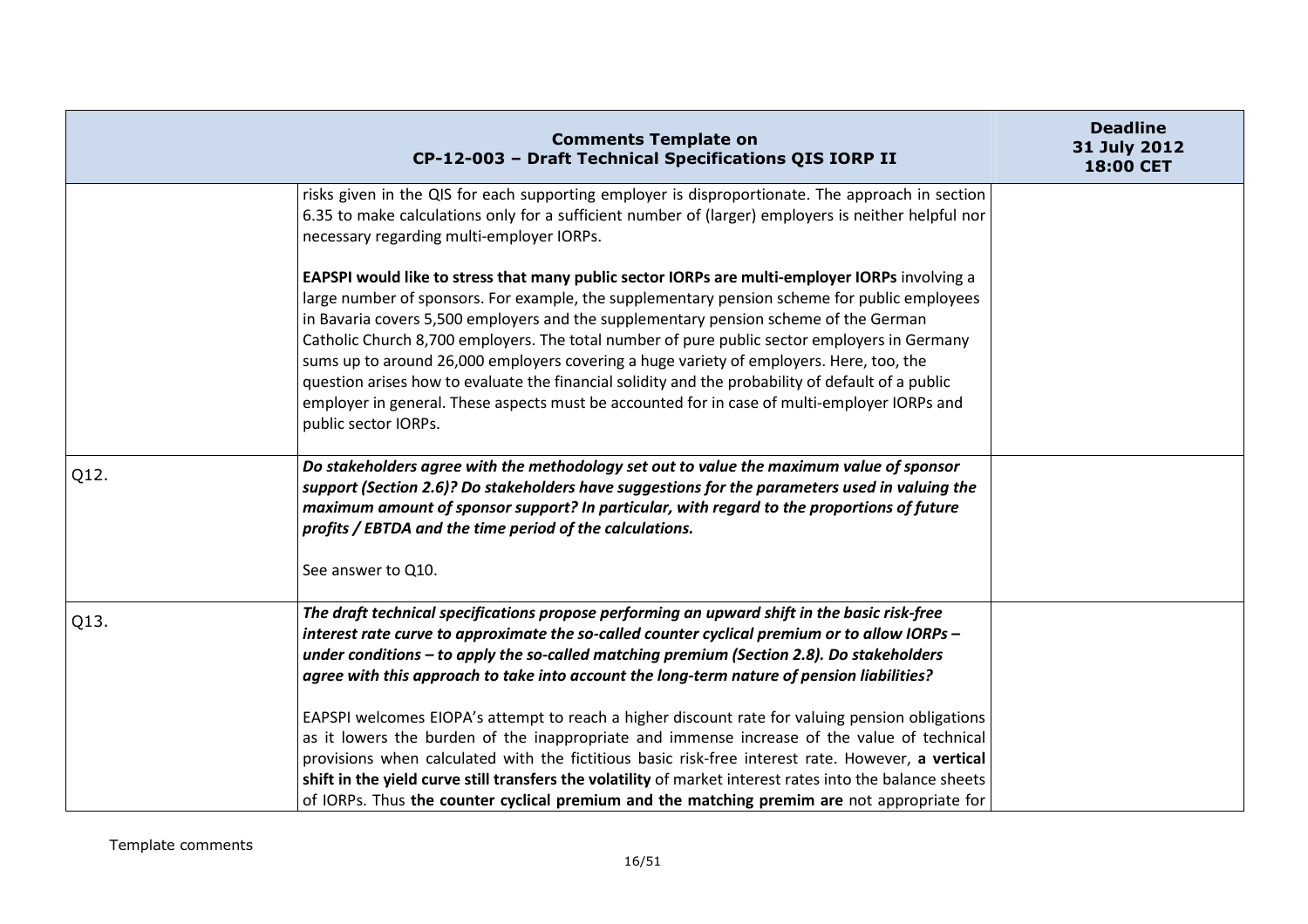|      | <b>Comments Template on</b><br>CP-12-003 - Draft Technical Specifications QIS IORP II                                                                                                                                                                                                                                                                                                                                                                                                                                                                                                                                                                                                                                                                                                                                                                                                                                                                          | <b>Deadline</b><br>31 July 2012<br>18:00 CET |
|------|----------------------------------------------------------------------------------------------------------------------------------------------------------------------------------------------------------------------------------------------------------------------------------------------------------------------------------------------------------------------------------------------------------------------------------------------------------------------------------------------------------------------------------------------------------------------------------------------------------------------------------------------------------------------------------------------------------------------------------------------------------------------------------------------------------------------------------------------------------------------------------------------------------------------------------------------------------------|----------------------------------------------|
|      | IORPs as they do not take into account appropriately the long-term nature of pension liabilities:<br>The general inappropriateness of Solvency II's pillar I and the SCR for IORPs cannot be solved by<br>allowing for some adjustments for an inappropriate structure. The necessity of introducing a<br>markup on the discount rate to reflect somehow the long-term nature of pension liabilities seems<br>to be arbitrary. It is necessary to include the specific characteristics of IORPs: the stability and the<br>long term character of liabilities lead to long reaction periods and investment horizons of IORPs<br>that strongly mitigate various risks IORPs are facing. The structure of Solvency II does not<br>properly reflect this substitutional character.                                                                                                                                                                                 |                                              |
| Q14. | Do stakeholders agree that the proposed way to derive the level B discount rate adequately<br>reflect the expected return on assets of IORPs (Section 2.8)? If not, what alternative would you<br>propose?<br>EAPSPI in general welcomes the notion of Article 15 (4) lit. b) of the IORP Directive 2003/41/EC in<br>the level B discount rate and the reference to the expected long term return on ORPs' assets ("the<br>yield on the corresponding assets held by the institution and the future investment returns and/or<br>the market yields of high-quality or government bonds"). In contrast to the intended unification of<br>the calculation of the level B discount rate, EAPSPI is of the opinion that the hitherto reference to<br>the rules of the home member state should be maintained ("the maximum rates of interest used<br>shall be chosen prudently and determined in accordance with any relevant rules of the home<br>Member State"). |                                              |
|      | EAPSPI disapproves of using the basic risk-free Level A-interest rate. The current low interest rate<br>environment of swap rates generates uniquely high technical provisions while at the same time<br>the very existence of a "risk-free" asset and interest rate is questionable in the light of current<br>debates concerning i.e. the government bond markets of Euro countries and the volatility of<br>financial markets. EAPSPI suggests only refering to the notion of long term expected returns of<br>IORPs assets and not refering to short term fluctuations in yield levels.                                                                                                                                                                                                                                                                                                                                                                    |                                              |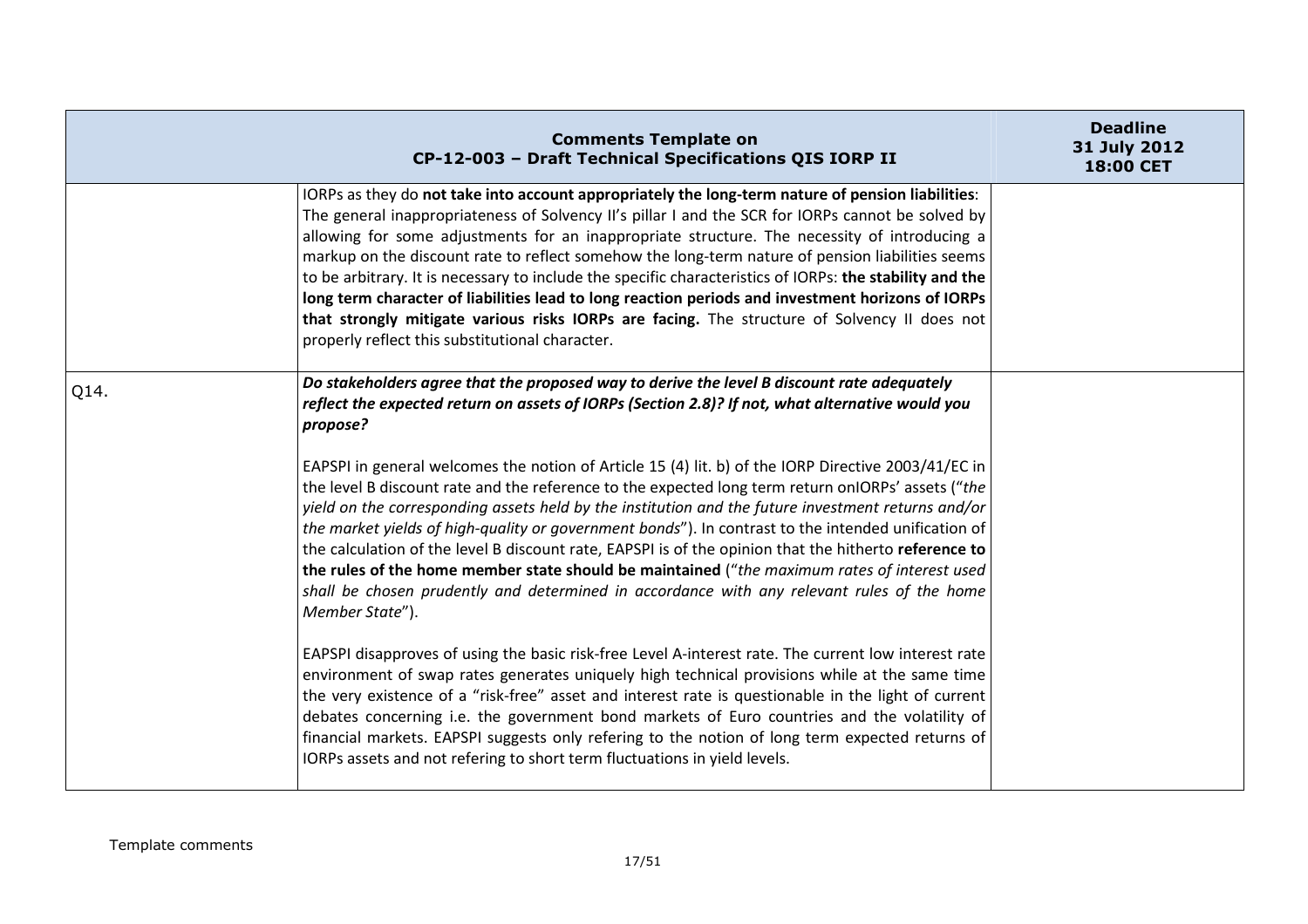|      | <b>Comments Template on</b><br>CP-12-003 - Draft Technical Specifications QIS IORP II                                                                                                                                                                                                                                                                                                                                                                                                                                                                                                                                                                                                                    | <b>Deadline</b><br>31 July 2012<br>18:00 CET |
|------|----------------------------------------------------------------------------------------------------------------------------------------------------------------------------------------------------------------------------------------------------------------------------------------------------------------------------------------------------------------------------------------------------------------------------------------------------------------------------------------------------------------------------------------------------------------------------------------------------------------------------------------------------------------------------------------------------------|----------------------------------------------|
| Q15. | Do stakeholders agree that the draft technical specifications specify a fixed yearly percentage of<br>respectively 2% and 3% for the expected inflation rate and salary growth? Or should IORPs also<br>be allowed to expected inflation implied by financial markets? Could you explain?                                                                                                                                                                                                                                                                                                                                                                                                                |                                              |
|      | EAPSPI believes that all assumptions should be based on a stable and long-term perspective.                                                                                                                                                                                                                                                                                                                                                                                                                                                                                                                                                                                                              |                                              |
| Q16. | Do stakeholders believe that the description of the SCR in Chapter 3 is sufficiently clear and un-<br>derstandable to enable participants in the QIS to perform the necessary calculations?                                                                                                                                                                                                                                                                                                                                                                                                                                                                                                              |                                              |
|      | EAPSPI finds the structure of the SCR section clear and understandable only for qualified staff.<br>Many IORPs will be overwhelmed by it. Here again, EAPSPI doubts whether the final QIS will reach<br>a representative number of IORPs across Europe and in particular, small IORPs with limited<br>capacities.                                                                                                                                                                                                                                                                                                                                                                                        |                                              |
| Q17. | Do stakeholders believe that the risks IORPs are facing are adequately reflected in the calcu-<br>lation of the SCR and MCR (Chapter 3 and 4)? Are there in the stakeholders' view any risks being<br>considered that are not material and could be excluded from the technical specifications? Are<br>there other risks that should be considered in the calculation of the SCR?                                                                                                                                                                                                                                                                                                                        |                                              |
|      | EAPSPI does not believe that the risks IORPs are facing are adequately reflected in the calculation<br>of the SCR and MCR (Chapter 3 and 4). The reflected risks and their assessment are those of<br>insurance undertakings. The risks IORPs are facing and the structural differences of IORPs and<br>insurance undertakings, however, are not regarded. The approach is therefore not adequate as it<br>does not adequately reflect the risks of IORPs. This general problem of pillar one of Solvency II<br>may not be solved by allowing for some adjustments (e.g. the introduction of the matching<br>premium, the counter cyclical premium or the duration-based approach for the equity risk as |                                              |
|      | discussed in Q13) within an inappropriate structure.<br>For Solvency II and the IORP QIS, risks are measured and financially valued by the change in "Net<br>Asset Value" when a specific risk occurs. Essentially, the net value of the change in all future cash-                                                                                                                                                                                                                                                                                                                                                                                                                                      |                                              |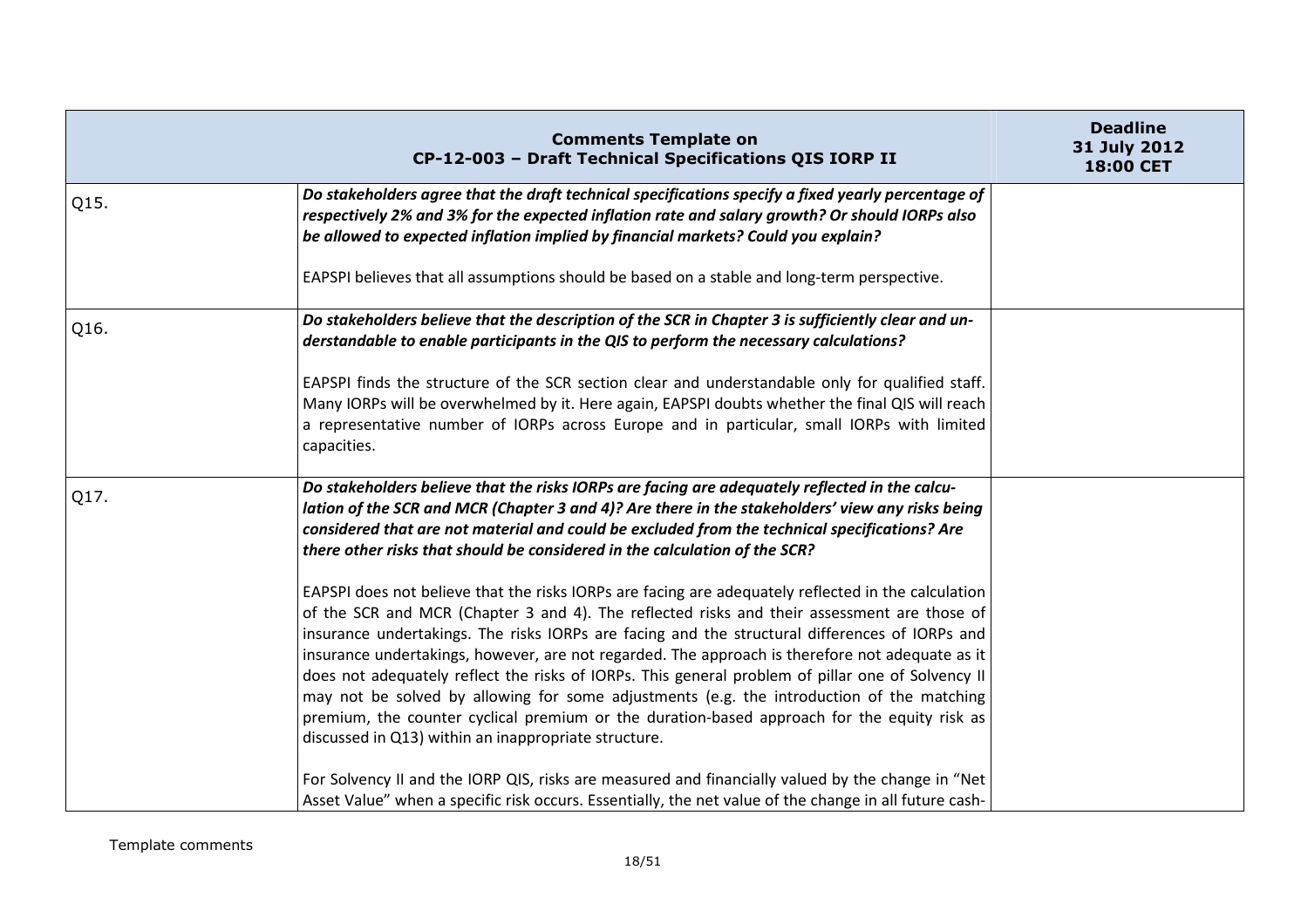| <b>Comments Template on</b><br>CP-12-003 - Draft Technical Specifications QIS IORP II                                                                                                                                                                                                                                                                                                                                                                                                                                                                                                                                                                                                                                                                                                                                                                                                                                                                                | <b>Deadline</b><br>31 July 2012<br>18:00 CET |
|----------------------------------------------------------------------------------------------------------------------------------------------------------------------------------------------------------------------------------------------------------------------------------------------------------------------------------------------------------------------------------------------------------------------------------------------------------------------------------------------------------------------------------------------------------------------------------------------------------------------------------------------------------------------------------------------------------------------------------------------------------------------------------------------------------------------------------------------------------------------------------------------------------------------------------------------------------------------|----------------------------------------------|
| flows is calculated and required as solvency capital (SCR.1.7 and 1.8). As a result, an IORP is forced<br>to permanently hold available the full (net) value of all future consequences caused by the risk<br>occurrence although the actual payments fall due only gradually in the future. But even against<br>the Solvency II background of assuring solvency for one year at a 99.5 % security level (non-<br>default probability) IORPs will not need all the capital to cover the risk because of a much longer<br>reaction period. IORPs are nevertheless able to deliver the same security level. This holds true for<br>several of the risk categories, in particular for two of the most relevant risks for IORPs: the<br>interest rate risk and the longevity risk.                                                                                                                                                                                       |                                              |
| The "change in Net Asset Value"-approach would only make sence if IORP's liabilities were<br>transferred to another undertaking. But EIOPA stated in its Advice to the Commission that the<br>"transfer principle" of Solvency II conceptually is not reasonable for IORPs and therefore will not<br>used as valuation criterion. This decision also implies not to use the "cost of capital" concept to<br>determine the risk margin on top of the best estimate of the technical provisions (HBS.5.1) as this<br>concept also rests on the transfer notion. The risk margin upon the best estimate component for<br>the calculation of technical provisions reflects the additional funds necessary only in case of the<br>disposal and transfer of liabilities of one IORP to another financial institution. However, there is<br>no market as liabalities of IORPs are not sold. Hence no external capital premium is needed.                                    |                                              |
| Again, the "change in Net Asset Value"-approach and the "cost of capital"-risk are reasonable for<br>regulating insurance undertakings as their liabilities might fall due very quickly and thus capital<br>has to be available. However, for IORPs there is no need for such short-term cushioning. The<br>stability and long term character of liabilities and thus the investment horizon of IORPs include<br>strong risk mitigating effects. The long term character of the occupational pension business makes<br>these effects hardly measurable and financially quantifiable. The existing security mechanisms for<br>IORPs deliver a high degree of flexibility to account for this indeterminacy that Solvency II does<br>not. The VaR approach developed for measuring short term trading risks and thereupon the<br>calculation of the SCR do not integrate these effects properly. Moreover, they lead to excess and<br>inflexible capital requirements. |                                              |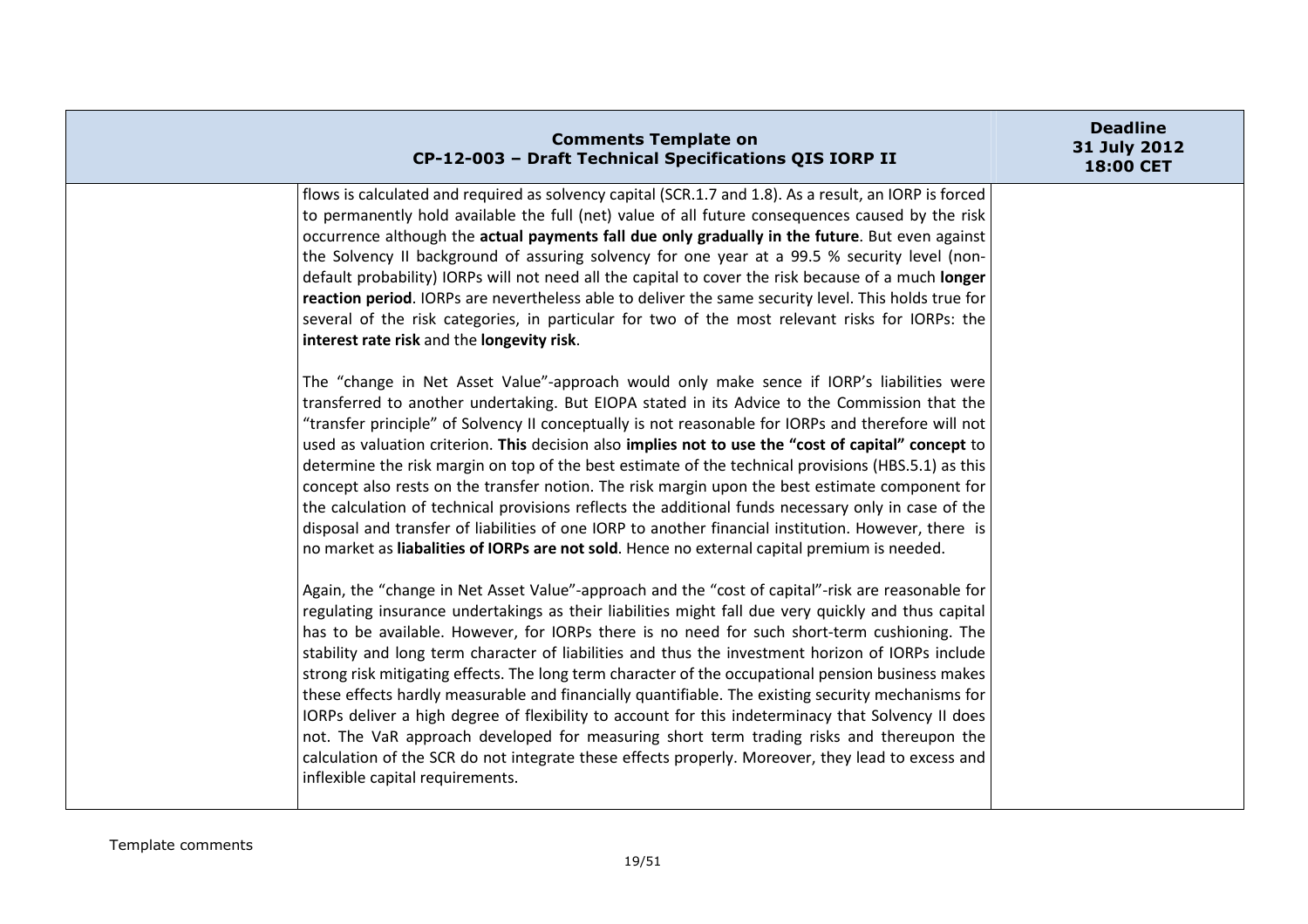|      | <b>Comments Template on</b><br>CP-12-003 - Draft Technical Specifications QIS IORP II                                                                                                                                                                                                                                                                                                                                                                                                                                                                                                                                                                                                                                                                             | <b>Deadline</b><br>31 July 2012<br>18:00 CET |
|------|-------------------------------------------------------------------------------------------------------------------------------------------------------------------------------------------------------------------------------------------------------------------------------------------------------------------------------------------------------------------------------------------------------------------------------------------------------------------------------------------------------------------------------------------------------------------------------------------------------------------------------------------------------------------------------------------------------------------------------------------------------------------|----------------------------------------------|
| Q18. | Do stakeholders believe that the way the loss-absorbing capacity of adjustment mechanisms<br>and security mechanisms is taken into account in the calculation of the SCR (Section 3.2) is<br>adequate?                                                                                                                                                                                                                                                                                                                                                                                                                                                                                                                                                            |                                              |
|      | EAPSPI does not believe it is adequate. The idea of sponsor support and pension protection<br>schemes is to deliver a flexible financial "back-up facility". This provides for a very flexible risk<br>mitigating mechanism and insolvency protection without necessarily having all potentially needed<br>capital available at all times. These features form the general character of the additional "assets"<br>IORPs dispose of.                                                                                                                                                                                                                                                                                                                              |                                              |
|      | This aspect is not included properly in the structure of Solvency II and thus the HBS. The<br>differentiation of the value of the security mechanisms in the HBS in "normal times" and their<br>loss-absorbing capacity "stress situations" in the SCR as laid out in the QIS seems artificial. IORPs<br>are thus able to close their balance sheets in normal times (therefore the first part) and they are<br>able to fulfill the SCR under stress (therefore the second part). This dichotomy is necessary only<br>because of conceptualizing sponsor support and pension protection scheme as financial assets<br>that have to fit into the Solvency II structure and once more indicates that this structure is not<br>adequate for the regulation of IORPs. |                                              |
| Q19. |                                                                                                                                                                                                                                                                                                                                                                                                                                                                                                                                                                                                                                                                                                                                                                   |                                              |
| Q20. | Do stakeholders believe that the simplifications provided for the calculation of the SCR (for<br>spread risk on bonds in section 3.5, value of collateral in section 3.6 and mortality, longevity,<br>benefit option and catastrophe risk in section 3.7) are adequate? Do stakeholders have any<br>concrete suggestions for additional simplifications?<br>See answers to Q6 and Q13.                                                                                                                                                                                                                                                                                                                                                                            |                                              |
| Q21. |                                                                                                                                                                                                                                                                                                                                                                                                                                                                                                                                                                                                                                                                                                                                                                   |                                              |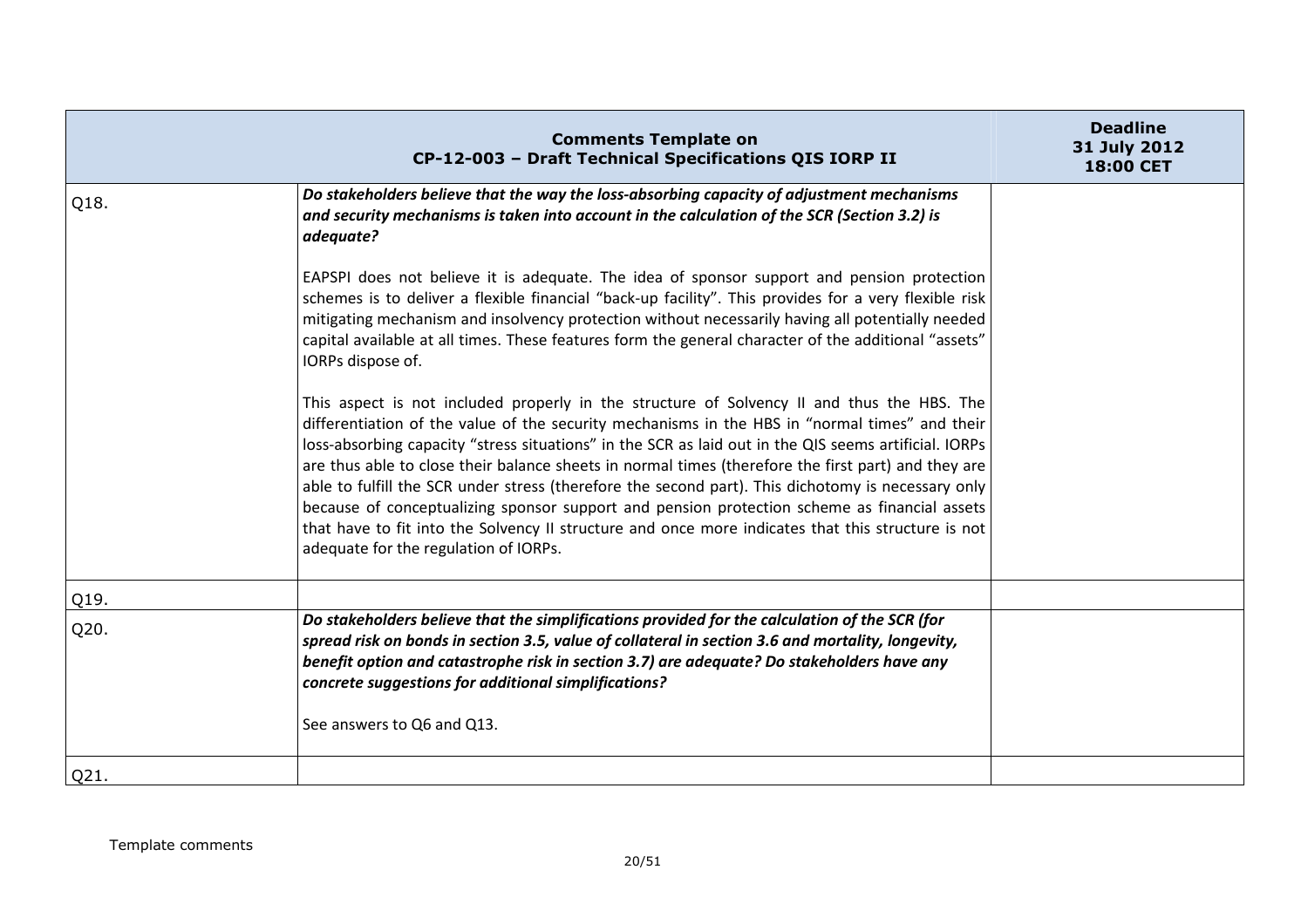|        | <b>Comments Template on</b><br>CP-12-003 - Draft Technical Specifications QIS IORP II | <b>Deadline</b><br>31 July 2012<br>18:00 CET |
|--------|---------------------------------------------------------------------------------------|----------------------------------------------|
| Q22.   |                                                                                       |                                              |
| Q23.   |                                                                                       |                                              |
| I.1.1. |                                                                                       |                                              |
| I.1.2. |                                                                                       |                                              |
| I.1.3. |                                                                                       |                                              |
| I.1.4. |                                                                                       |                                              |
| I.1.5. |                                                                                       |                                              |
| I.2.1. |                                                                                       |                                              |
| I.2.2. |                                                                                       |                                              |
| I.2.3. |                                                                                       |                                              |
| I.2.4. |                                                                                       |                                              |
| 1.2.5. |                                                                                       |                                              |
| I.2.6. |                                                                                       |                                              |
| 1.3.1. |                                                                                       |                                              |
| I.3.2. |                                                                                       |                                              |
| I.4.1. |                                                                                       |                                              |
| I.4.2. |                                                                                       |                                              |
| I.4.3. |                                                                                       |                                              |
| I.4.4. |                                                                                       |                                              |
| I.4.5. |                                                                                       |                                              |
| I.4.6. |                                                                                       |                                              |
| I.4.7. |                                                                                       |                                              |

Template comments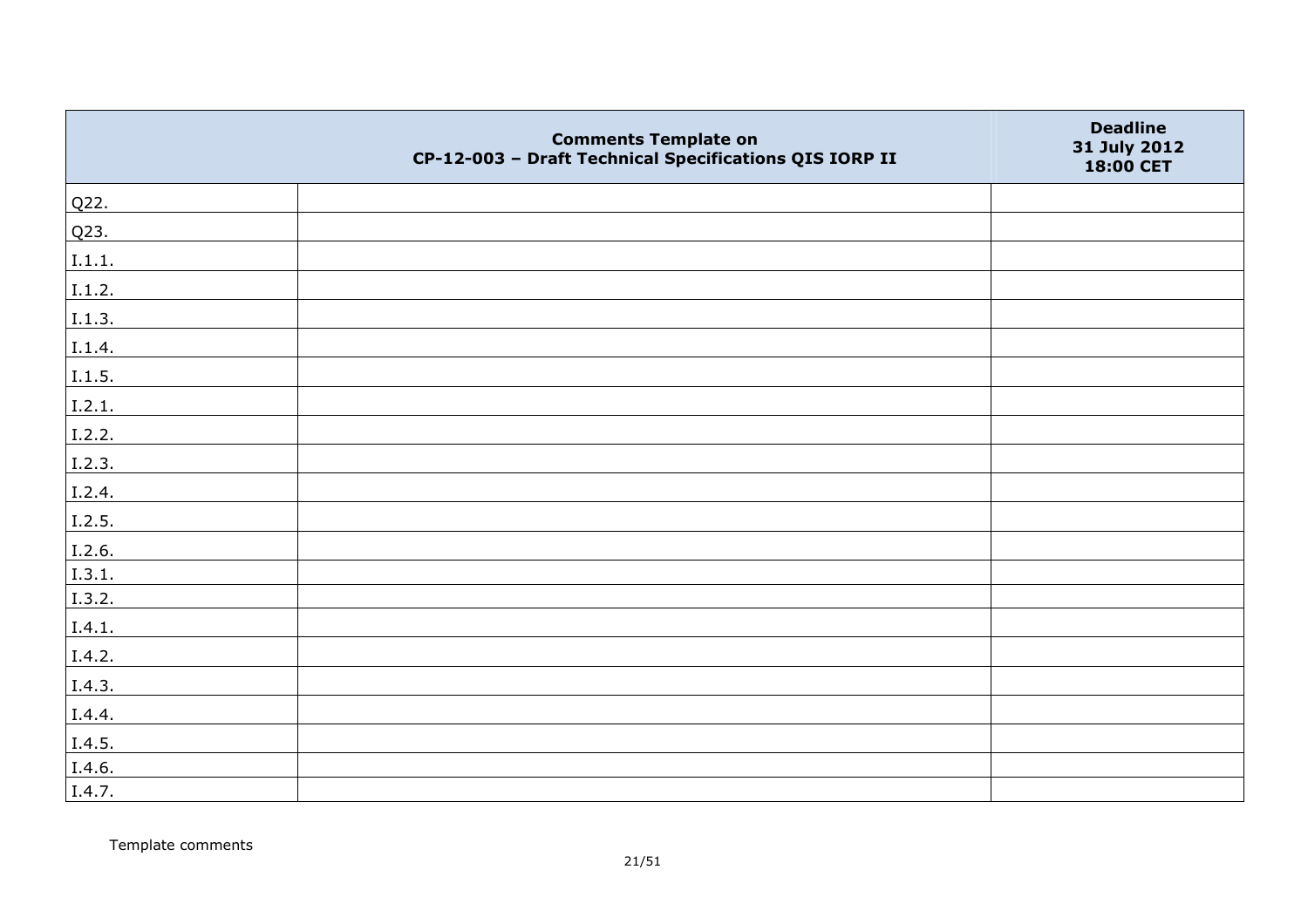|         | <b>Comments Template on</b><br>CP-12-003 - Draft Technical Specifications QIS IORP II | <b>Deadline</b><br>31 July 2012<br>18:00 CET |
|---------|---------------------------------------------------------------------------------------|----------------------------------------------|
| I.4.8.  |                                                                                       |                                              |
| I.4.9.  |                                                                                       |                                              |
| I.4.10. |                                                                                       |                                              |
| I.4.11. |                                                                                       |                                              |
| I.4.12. |                                                                                       |                                              |
| I.4.13. |                                                                                       |                                              |
| I.4.14. |                                                                                       |                                              |
| I.4.15. |                                                                                       |                                              |
| I.4.16. |                                                                                       |                                              |
| I.4.17. |                                                                                       |                                              |
| I.4.18. |                                                                                       |                                              |
| I.4.19. |                                                                                       |                                              |
| I.4.20. |                                                                                       |                                              |
| I.4.21. |                                                                                       |                                              |
| I.4.22. |                                                                                       |                                              |
| I.5.1.  |                                                                                       |                                              |
| I.5.2.  |                                                                                       |                                              |
| I.5.3.  |                                                                                       |                                              |
| I.5.4.  |                                                                                       |                                              |
| I.5.5.  |                                                                                       |                                              |
| I.5.6.  |                                                                                       |                                              |
| I.5.7.  |                                                                                       |                                              |
| I.5.8.  |                                                                                       |                                              |
| I.6.1.  |                                                                                       |                                              |

Template comments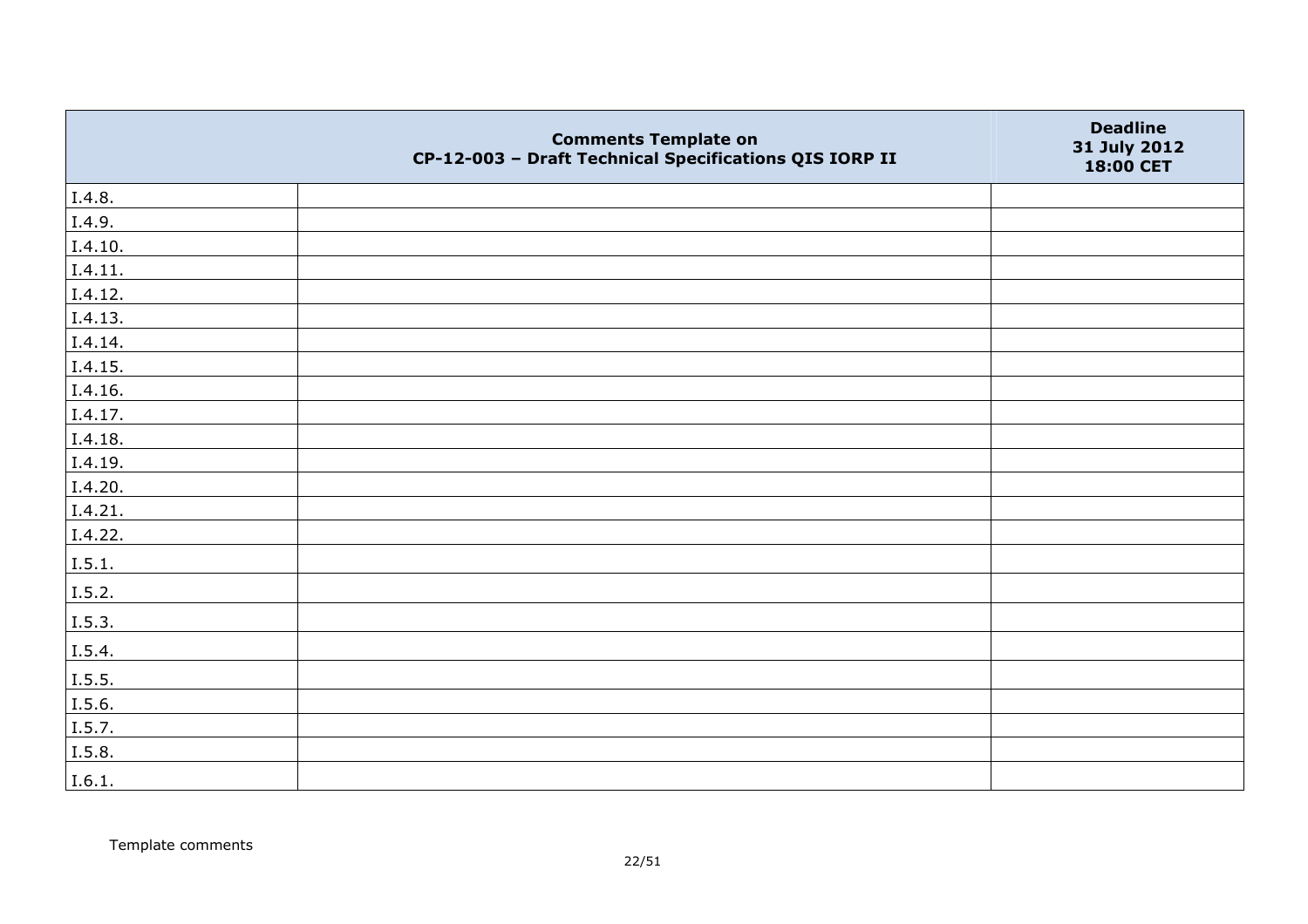|          | <b>Comments Template on</b><br>CP-12-003 - Draft Technical Specifications QIS IORP II | <b>Deadline</b><br>31 July 2012<br>18:00 CET |
|----------|---------------------------------------------------------------------------------------|----------------------------------------------|
| I.6.2.   |                                                                                       |                                              |
| I.6.3.   |                                                                                       |                                              |
| I.7.1.   |                                                                                       |                                              |
| I.7.2.   |                                                                                       |                                              |
| I.7.3.   |                                                                                       |                                              |
| I.7.4.   |                                                                                       |                                              |
| I.7.5.   |                                                                                       |                                              |
| I.8.1.   |                                                                                       |                                              |
| I.8.2.   |                                                                                       |                                              |
| I.8.3.   |                                                                                       |                                              |
| I.8.4.   |                                                                                       |                                              |
| I.8.5.   |                                                                                       |                                              |
| I.8.6.   |                                                                                       |                                              |
| I.9.1.   |                                                                                       |                                              |
| I.9.2.   |                                                                                       |                                              |
| I.9.3.   |                                                                                       |                                              |
| I.10.1.  |                                                                                       |                                              |
| I.10.2.  |                                                                                       |                                              |
| I.10.3.  |                                                                                       |                                              |
| I.10.4   |                                                                                       |                                              |
| I.11.1   |                                                                                       |                                              |
| HBS.1.1. |                                                                                       |                                              |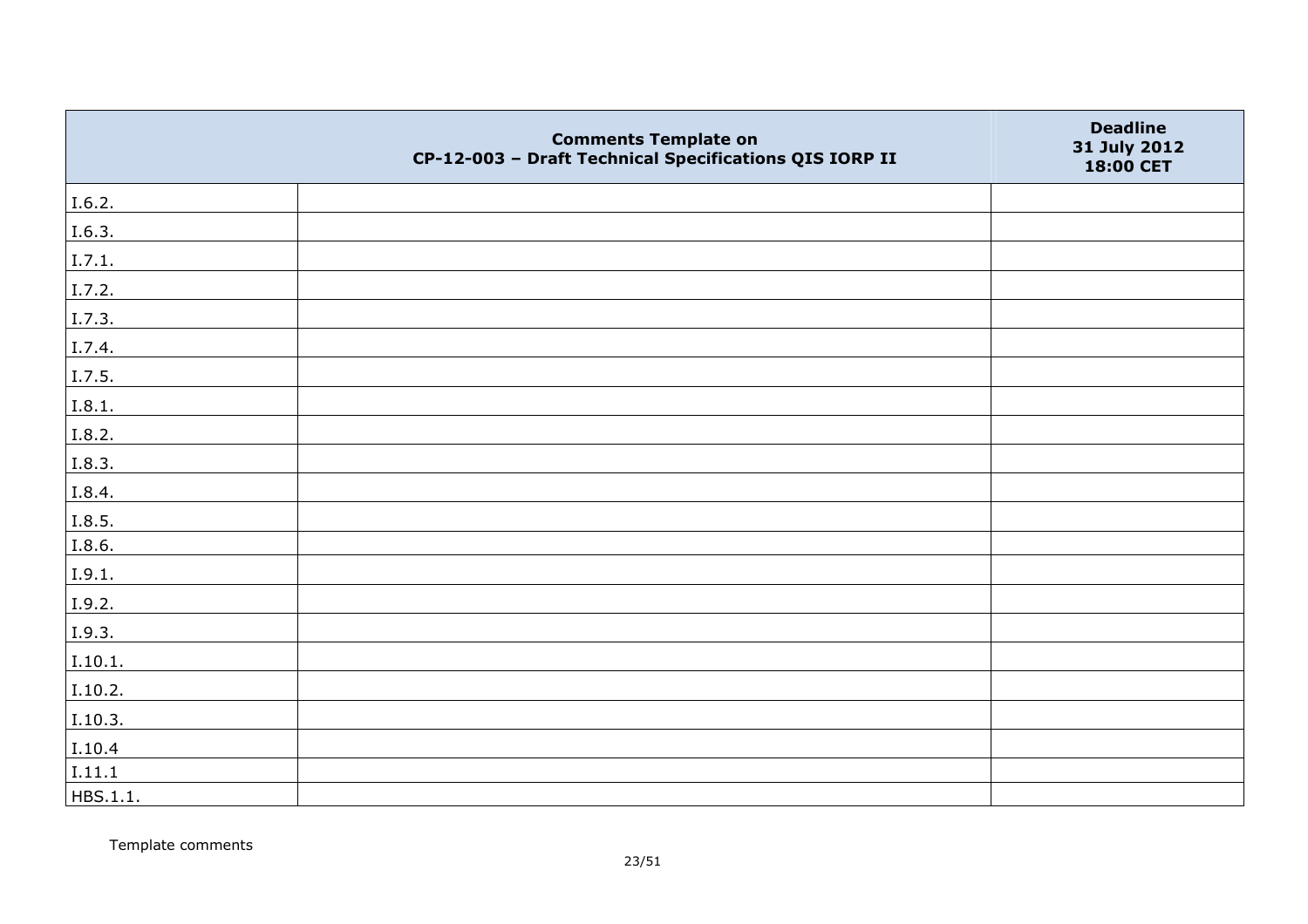|           | <b>Comments Template on</b><br>CP-12-003 - Draft Technical Specifications QIS IORP II | <b>Deadline</b><br>31 July 2012<br>18:00 CET |
|-----------|---------------------------------------------------------------------------------------|----------------------------------------------|
| HBS.2.1.  |                                                                                       |                                              |
| HBS.2.2.  |                                                                                       |                                              |
| HBS.2.3.  |                                                                                       |                                              |
| HBS.2.4.  |                                                                                       |                                              |
| HBS.2.5.  |                                                                                       |                                              |
| HBS.2.6.  |                                                                                       |                                              |
| HBS.2.7.  |                                                                                       |                                              |
| HBS.2.8.  |                                                                                       |                                              |
| HBS.3.1.  |                                                                                       |                                              |
| HBS.3.2.  |                                                                                       |                                              |
| HBS.3.3.  |                                                                                       |                                              |
| HBS.3.4.  |                                                                                       |                                              |
| HBS.3.5.  |                                                                                       |                                              |
| HBS.3.6.  |                                                                                       |                                              |
| HBS.3.7.  |                                                                                       |                                              |
| HBS.3.8.  |                                                                                       |                                              |
| HBS.3.9.  |                                                                                       |                                              |
| HBS.3.10. |                                                                                       |                                              |
| HBS.3.11. |                                                                                       |                                              |
| HBS.3.12. |                                                                                       |                                              |
| HBS.3.13. |                                                                                       |                                              |
| HBS.3.14. |                                                                                       |                                              |
| HBS.3.15. |                                                                                       |                                              |
| HBS.3.16. |                                                                                       |                                              |
| HBS.3.17. |                                                                                       |                                              |
| HBS.3.18. |                                                                                       |                                              |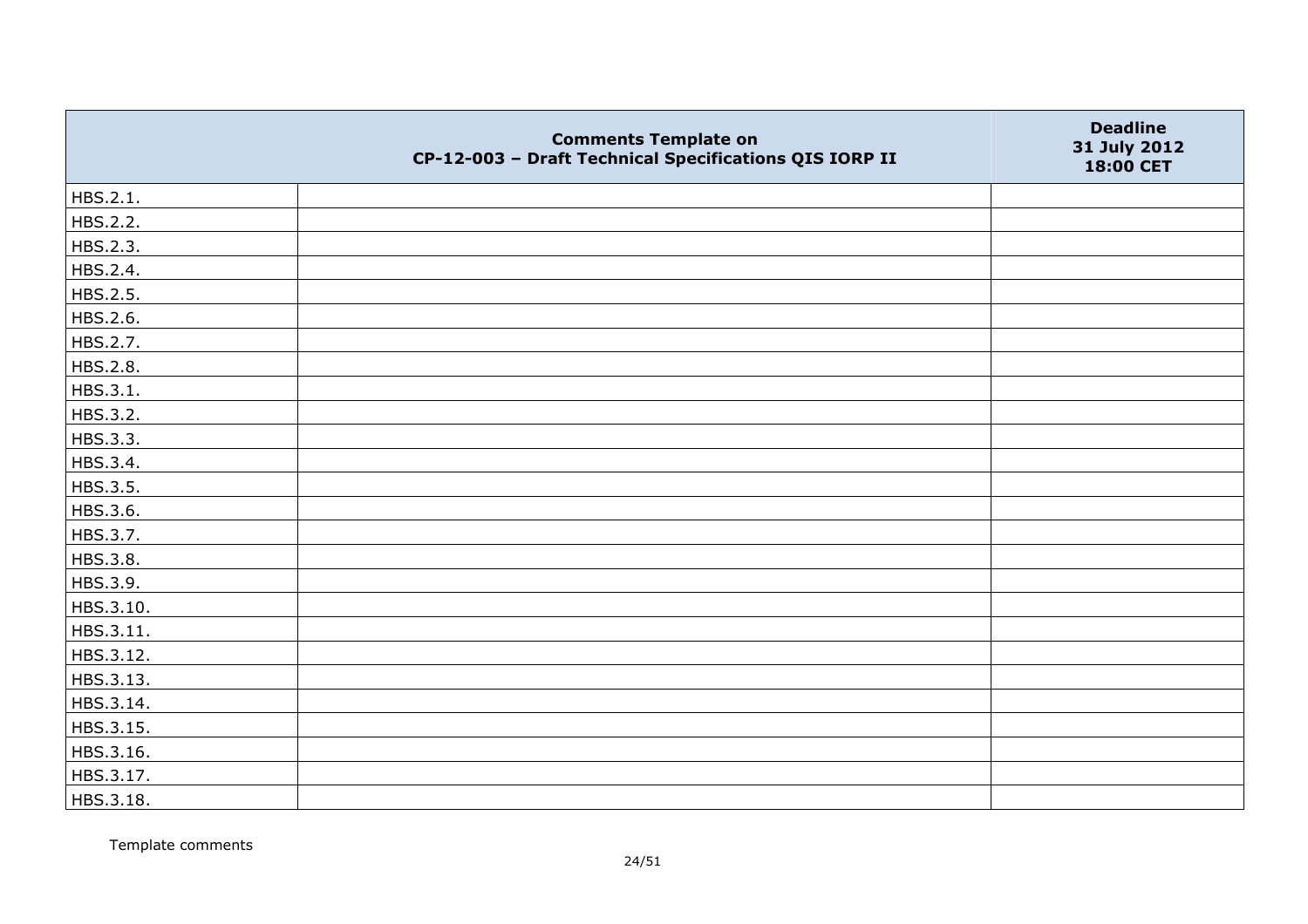|           | <b>Comments Template on</b><br>CP-12-003 - Draft Technical Specifications QIS IORP II | <b>Deadline</b><br>31 July 2012<br>18:00 CET |
|-----------|---------------------------------------------------------------------------------------|----------------------------------------------|
| HBS.3.19. |                                                                                       |                                              |
| HBS.3.20. |                                                                                       |                                              |
| HBS.3.21. |                                                                                       |                                              |
| HBS.3.22. |                                                                                       |                                              |
| HBS.3.23. |                                                                                       |                                              |
| HBS.3.24. |                                                                                       |                                              |
| HBS.3.25. |                                                                                       |                                              |
| HBS.3.26. |                                                                                       |                                              |
| HBS.3.27. |                                                                                       |                                              |
| HBS.3.28. |                                                                                       |                                              |
| HBS.3.29. |                                                                                       |                                              |
| HBS.4.1.  |                                                                                       |                                              |
| HBS.4.2.  |                                                                                       |                                              |
| HBS.4.3.  |                                                                                       |                                              |
| HBS.4.4.  |                                                                                       |                                              |
| HBS.4.5.  |                                                                                       |                                              |
| HBS.4.6.  |                                                                                       |                                              |
| HBS.4.7.  |                                                                                       |                                              |
| HBS.4.8.  |                                                                                       |                                              |
| HBS.4.9.  |                                                                                       |                                              |
| HBS.4.10. |                                                                                       |                                              |
| HBS.4.11. |                                                                                       |                                              |
| HBS.4.12. |                                                                                       |                                              |
| HBS.4.13. |                                                                                       |                                              |
| HBS.4.14. |                                                                                       |                                              |
| HBS.4.15. |                                                                                       |                                              |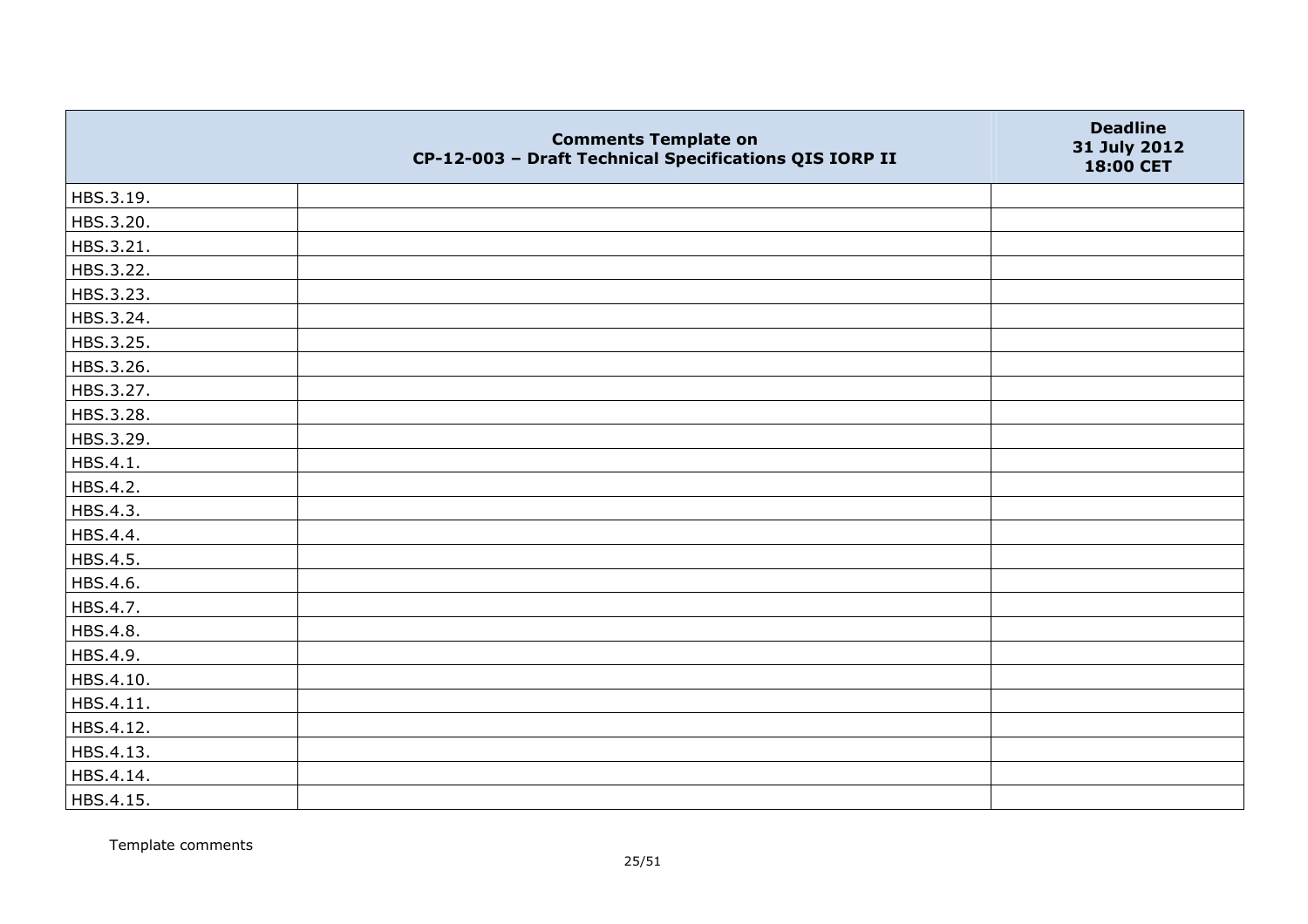|           | <b>Comments Template on</b><br>CP-12-003 - Draft Technical Specifications QIS IORP II | <b>Deadline</b><br>31 July 2012<br>18:00 CET |
|-----------|---------------------------------------------------------------------------------------|----------------------------------------------|
| HBS.4.16. |                                                                                       |                                              |
| HBS.4.17. |                                                                                       |                                              |
| HBS.4.18. |                                                                                       |                                              |
| HBS.4.19. |                                                                                       |                                              |
| HBS.4.20. |                                                                                       |                                              |
| HBS.4.21. |                                                                                       |                                              |
| HBS.4.22. |                                                                                       |                                              |
| HBS.4.23. |                                                                                       |                                              |
| HBS.4.24. |                                                                                       |                                              |
| HBS.4.25. |                                                                                       |                                              |
| HBS.4.26. |                                                                                       |                                              |
| HBS.4.27. |                                                                                       |                                              |
| HBS.4.28. |                                                                                       |                                              |
| HBS.4.29. |                                                                                       |                                              |
| HBS.4.30. |                                                                                       |                                              |
| HBS.4.31. |                                                                                       |                                              |
| HBS.4.32. |                                                                                       |                                              |
| HBS.4.33. |                                                                                       |                                              |
| HBS.4.34. |                                                                                       |                                              |
| HBS.4.35. |                                                                                       |                                              |
| HBS.4.36. |                                                                                       |                                              |
| HBS.4.37. |                                                                                       |                                              |
| HBS.4.38. |                                                                                       |                                              |
| HBS.4.39. |                                                                                       |                                              |
| HBS.4.40. |                                                                                       |                                              |
| HBS.4.41. |                                                                                       |                                              |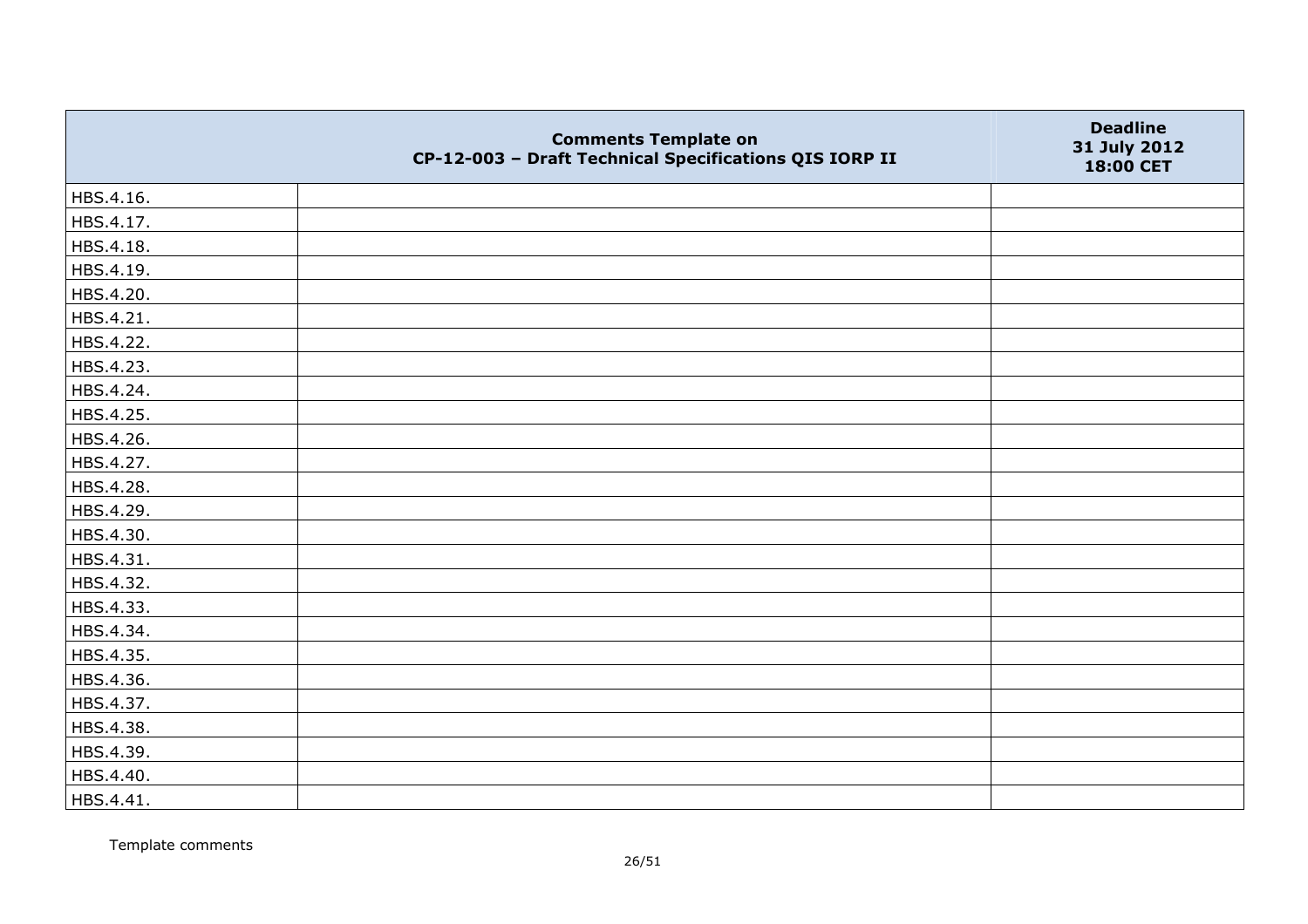|           | <b>Comments Template on</b><br>CP-12-003 - Draft Technical Specifications QIS IORP II | <b>Deadline</b><br>31 July 2012<br>18:00 CET |
|-----------|---------------------------------------------------------------------------------------|----------------------------------------------|
| HBS.4.42. |                                                                                       |                                              |
| HBS.4.43. |                                                                                       |                                              |
| HBS.4.44. |                                                                                       |                                              |
| HBS.4.45. |                                                                                       |                                              |
| HBS.4.46. |                                                                                       |                                              |
| HBS.4.47. |                                                                                       |                                              |
| HBS.4.48. |                                                                                       |                                              |
| HBS.4.49. |                                                                                       |                                              |
| HBS.4.50. |                                                                                       |                                              |
| HBS.4.51. |                                                                                       |                                              |
| HBS.4.52. |                                                                                       |                                              |
| HBS.4.53. |                                                                                       |                                              |
| HBS.4.54. |                                                                                       |                                              |
| HBS.4.55. |                                                                                       |                                              |
| HBS.4.56. |                                                                                       |                                              |
| HBS.4.57. |                                                                                       |                                              |
| HBS.4.58. |                                                                                       |                                              |
| HBS.4.59. |                                                                                       |                                              |
| HBS.4.60. |                                                                                       |                                              |
| HBS.4.61. |                                                                                       |                                              |
| HBS.5.1.  |                                                                                       |                                              |
| HBS.5.2.  |                                                                                       |                                              |
| HBS.5.3.  |                                                                                       |                                              |
| HBS.5.4.  |                                                                                       |                                              |
| HBS.5.5.  |                                                                                       |                                              |
| HBS.6.1.  |                                                                                       |                                              |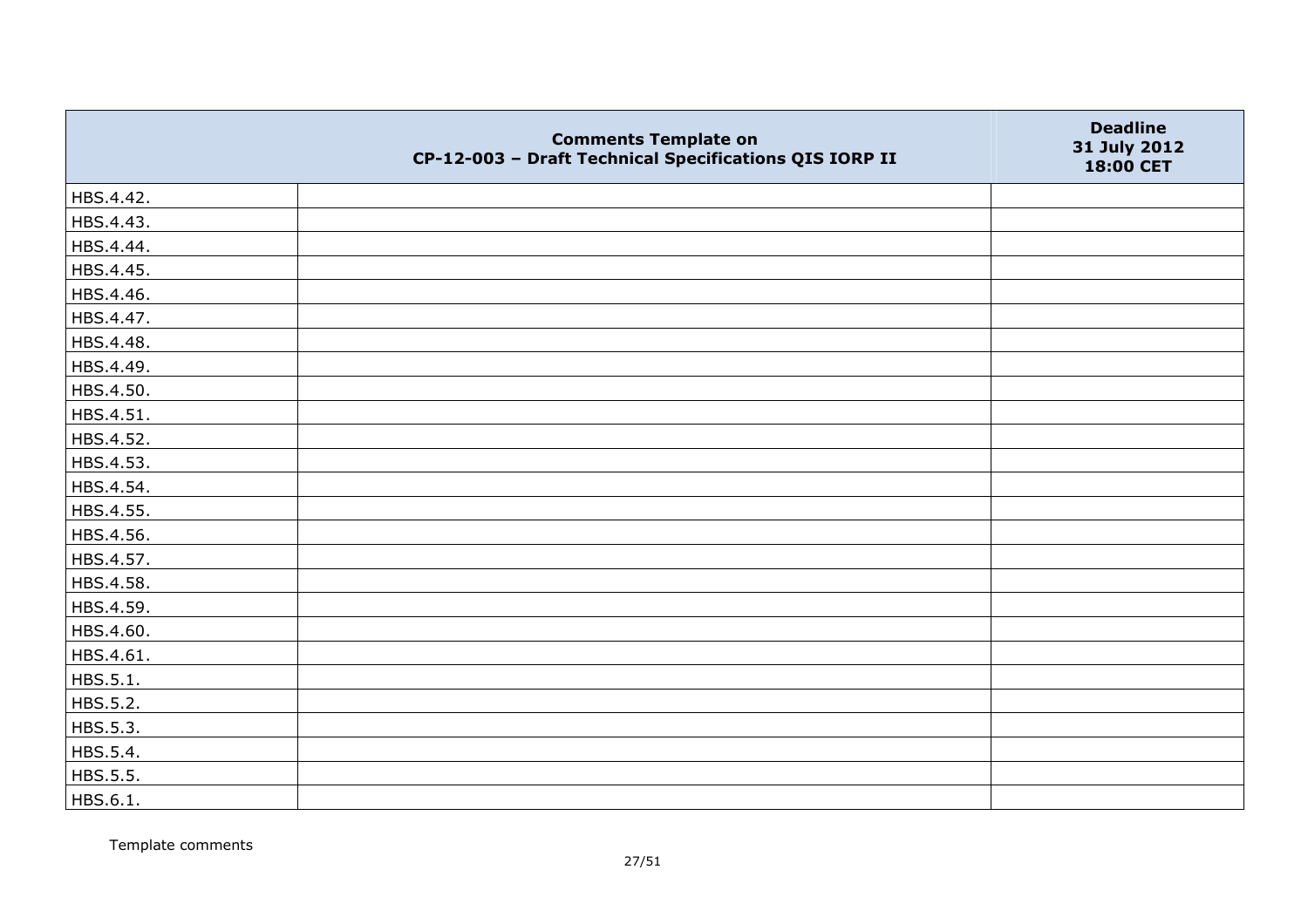|           | <b>Comments Template on</b><br>CP-12-003 - Draft Technical Specifications QIS IORP II | <b>Deadline</b><br>31 July 2012<br>18:00 CET |
|-----------|---------------------------------------------------------------------------------------|----------------------------------------------|
| HBS.6.2.  |                                                                                       |                                              |
| HBS.6.3.  |                                                                                       |                                              |
| HBS.6.4.  |                                                                                       |                                              |
| HBS.6.5.  |                                                                                       |                                              |
| HBS.6.6.  |                                                                                       |                                              |
| HBS.6.7.  |                                                                                       |                                              |
| HBS.6.8.  |                                                                                       |                                              |
| HBS.6.9.  |                                                                                       |                                              |
| HBS.6.10. |                                                                                       |                                              |
| HBS.6.11. |                                                                                       |                                              |
| HBS.6.12. |                                                                                       |                                              |
| HBS.6.13. |                                                                                       |                                              |
| HBS.6.14. |                                                                                       |                                              |
| HBS.6.15. |                                                                                       |                                              |
| HBS.6.16. |                                                                                       |                                              |
| HBS.6.17. |                                                                                       |                                              |
| HBS.6.18. |                                                                                       |                                              |
| HBS.6.19. |                                                                                       |                                              |
| HBS.6.20. |                                                                                       |                                              |
| HBS.6.21. |                                                                                       |                                              |
| HBS.6.22. |                                                                                       |                                              |
| HBS.6.23. |                                                                                       |                                              |
| HBS.6.24. |                                                                                       |                                              |
| HBS.6.25. |                                                                                       |                                              |
| HBS.6.26. |                                                                                       |                                              |
| HBS.6.27. |                                                                                       |                                              |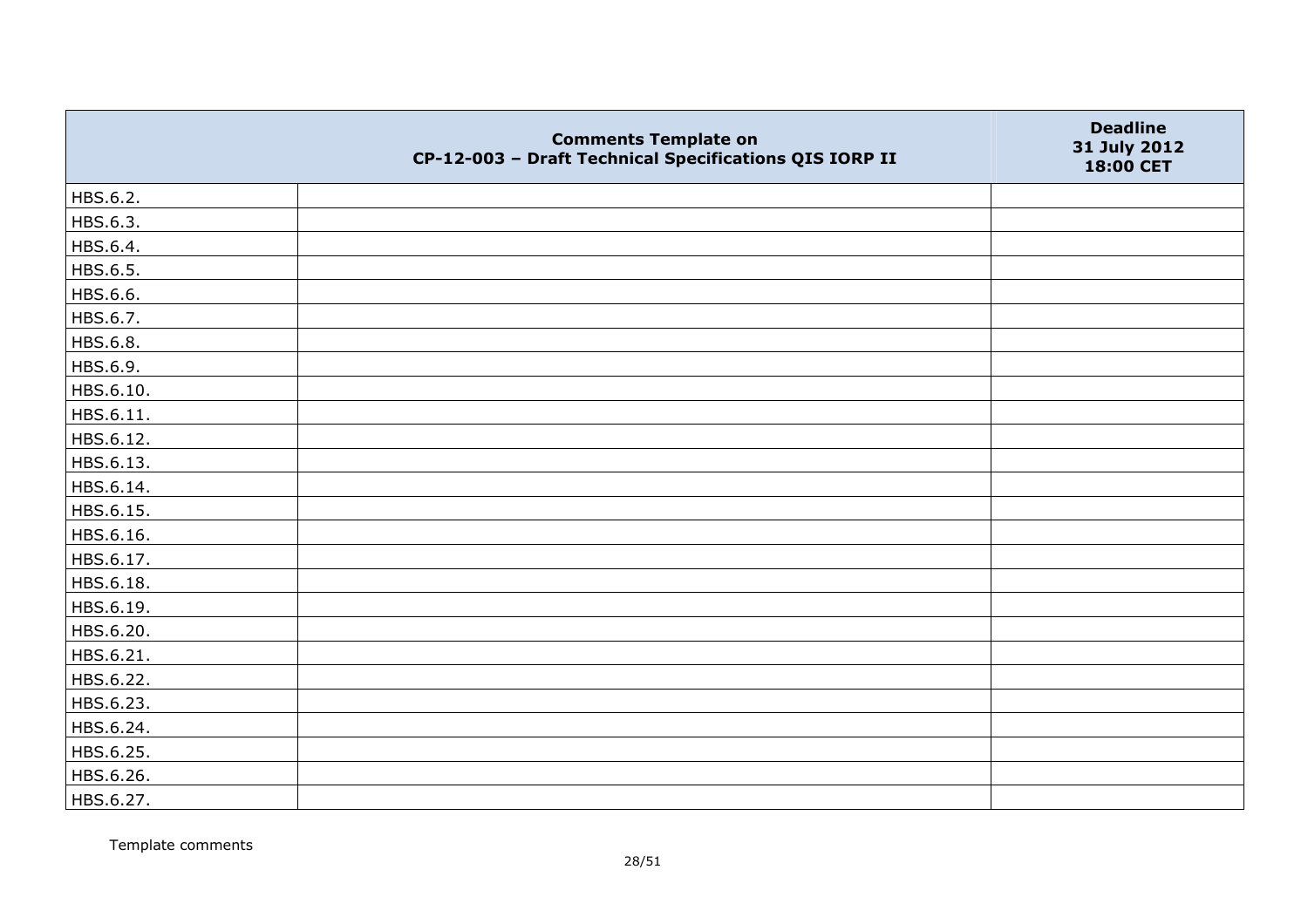|           | <b>Comments Template on</b><br>CP-12-003 - Draft Technical Specifications QIS IORP II | <b>Deadline</b><br>31 July 2012<br>18:00 CET |
|-----------|---------------------------------------------------------------------------------------|----------------------------------------------|
| HBS.6.28. |                                                                                       |                                              |
| HBS.6.29. |                                                                                       |                                              |
| HBS.6.30. |                                                                                       |                                              |
| HBS.6.31. |                                                                                       |                                              |
| HBS.6.32. |                                                                                       |                                              |
| HBS.6.33. |                                                                                       |                                              |
| HBS.6.34. |                                                                                       |                                              |
| HBS.6.35. |                                                                                       |                                              |
| HBS.6.36. |                                                                                       |                                              |
| HBS.6.37. |                                                                                       |                                              |
| HBS.6.38. |                                                                                       |                                              |
| HBS.6.39. |                                                                                       |                                              |
| HBS.6.40. |                                                                                       |                                              |
| HBS.6.41. |                                                                                       |                                              |
| HBS.6.42. |                                                                                       |                                              |
| HBS.6.43. |                                                                                       |                                              |
| HBS.6.44. |                                                                                       |                                              |
| HBS.6.45. |                                                                                       |                                              |
| HBS.6.46. |                                                                                       |                                              |
| HBS.6.47. |                                                                                       |                                              |
| HBS.6.48. |                                                                                       |                                              |
| HBS.6.49. |                                                                                       |                                              |
| HBS.6.50. |                                                                                       |                                              |
| HBS.6.51. |                                                                                       |                                              |
| HBS.6.52. |                                                                                       |                                              |
| HBS.6.53. |                                                                                       |                                              |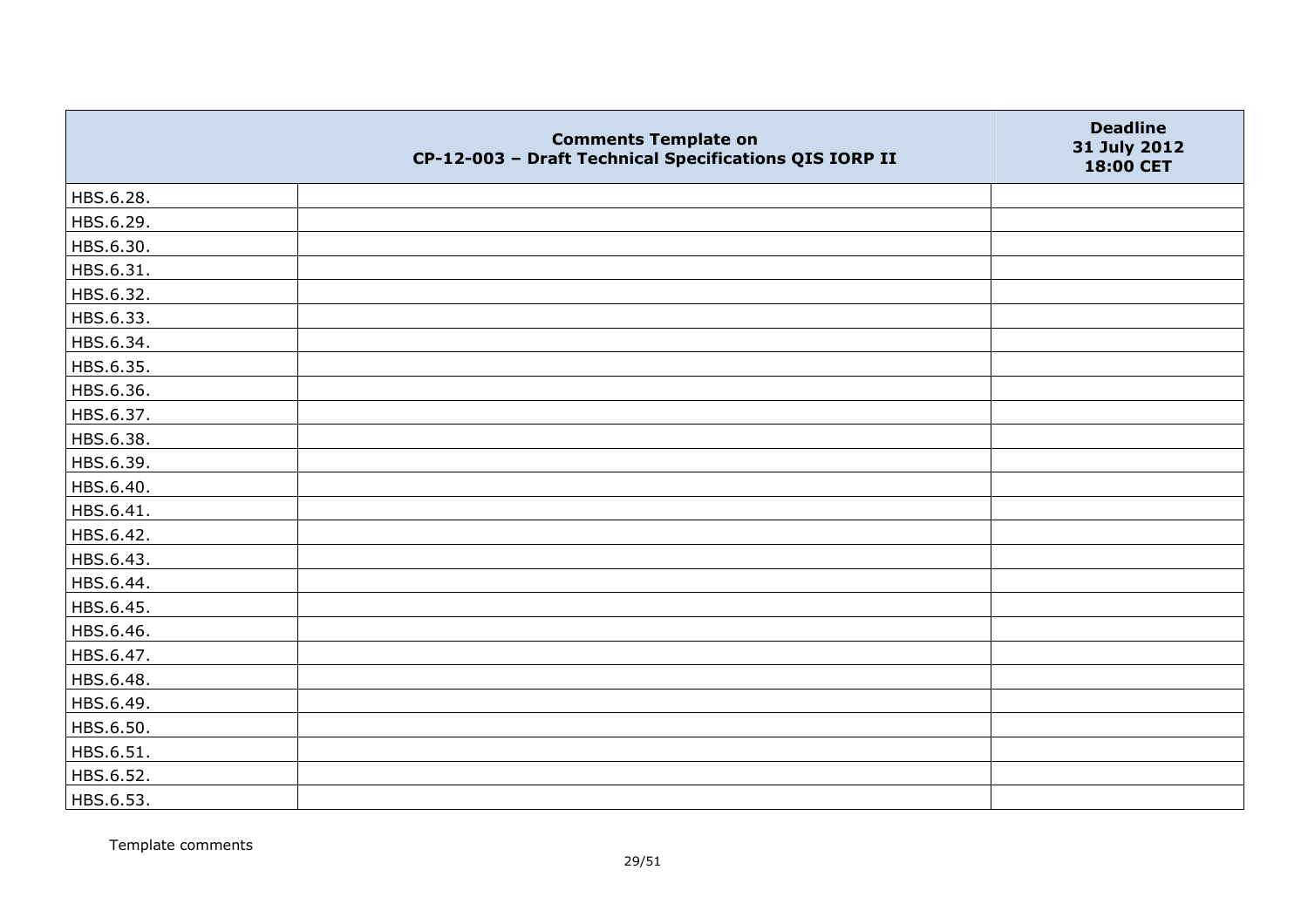|           | <b>Comments Template on</b><br>CP-12-003 - Draft Technical Specifications QIS IORP II | <b>Deadline</b><br>31 July 2012<br>18:00 CET |
|-----------|---------------------------------------------------------------------------------------|----------------------------------------------|
| HBS.6.54. |                                                                                       |                                              |
| HBS.6.55. |                                                                                       |                                              |
| HBS.6.56. |                                                                                       |                                              |
| HBS.6.57. |                                                                                       |                                              |
| HBS.6.58. |                                                                                       |                                              |
| HBS.6.59. |                                                                                       |                                              |
| HBS.6.60. |                                                                                       |                                              |
| HBS.6.61. |                                                                                       |                                              |
| HBS.6.62. |                                                                                       |                                              |
| HBS.6.63. |                                                                                       |                                              |
| HBS.6.64. |                                                                                       |                                              |
| HBS.6.65. |                                                                                       |                                              |
| HBS.6.66. |                                                                                       |                                              |
| HBS.6.67. |                                                                                       |                                              |
| HBS.6.68. |                                                                                       |                                              |
| HBS.6.69. |                                                                                       |                                              |
| HBS.6.70. |                                                                                       |                                              |
| HBS.6.71. |                                                                                       |                                              |
| HBS.6.72. |                                                                                       |                                              |
| HBS.6.73. |                                                                                       |                                              |
| HBS.6.74. |                                                                                       |                                              |
| HBS.6.75. |                                                                                       |                                              |
| HBS.6.76. |                                                                                       |                                              |
| HBS.6.77. |                                                                                       |                                              |
| HBS.6.78. |                                                                                       |                                              |
| HBS.6.79. |                                                                                       |                                              |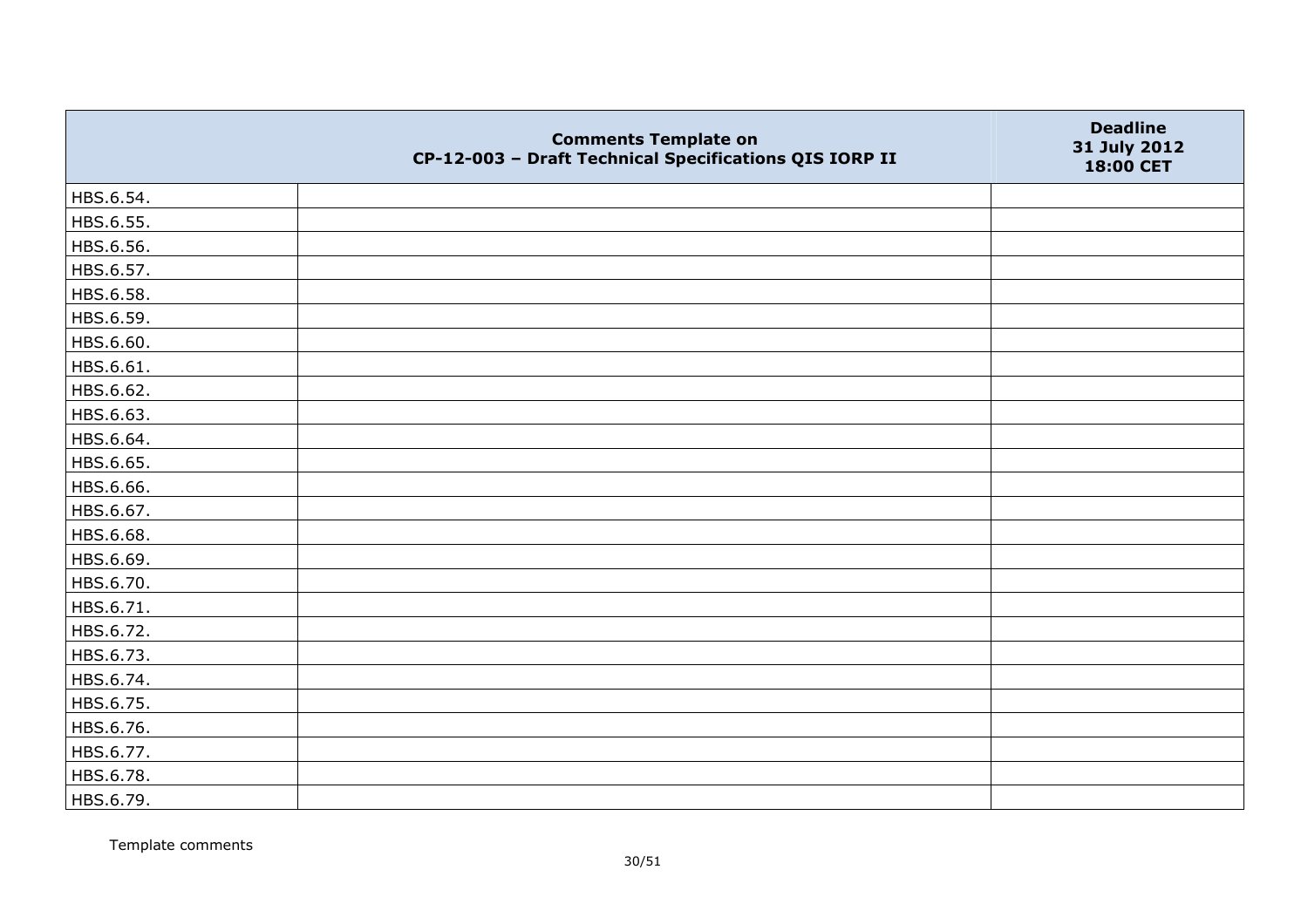|           | <b>Comments Template on</b><br>CP-12-003 - Draft Technical Specifications QIS IORP II | <b>Deadline</b><br>31 July 2012<br>18:00 CET |
|-----------|---------------------------------------------------------------------------------------|----------------------------------------------|
| HBS.6.80. |                                                                                       |                                              |
| HBS.6.81. |                                                                                       |                                              |
| HBS.6.82. |                                                                                       |                                              |
| HBS.6.83. |                                                                                       |                                              |
| HBS.6.84. |                                                                                       |                                              |
| HBS.6.85. |                                                                                       |                                              |
| HBS.6.86. |                                                                                       |                                              |
| HBS.6.87. |                                                                                       |                                              |
| HBS.6.88. |                                                                                       |                                              |
| HBS.6.89. |                                                                                       |                                              |
| HBS.6.90. |                                                                                       |                                              |
| HBS.7.1.  |                                                                                       |                                              |
| HBS.7.2.  |                                                                                       |                                              |
| HBS.7.3.  |                                                                                       |                                              |
| HBS.7.4.  |                                                                                       |                                              |
| HBS.7.5.  |                                                                                       |                                              |
| HBS.7.6.  |                                                                                       |                                              |
| HBS.7.7.  |                                                                                       |                                              |
| HBS.7.8.  |                                                                                       |                                              |
| HBS.7.9.  |                                                                                       |                                              |
| HBS.7.10. |                                                                                       |                                              |
| HBS.7.11. |                                                                                       |                                              |
| HBS.7.12. |                                                                                       |                                              |
| HBS.7.13. |                                                                                       |                                              |
| HBS.7.14. |                                                                                       |                                              |
| HBS.7.15. |                                                                                       |                                              |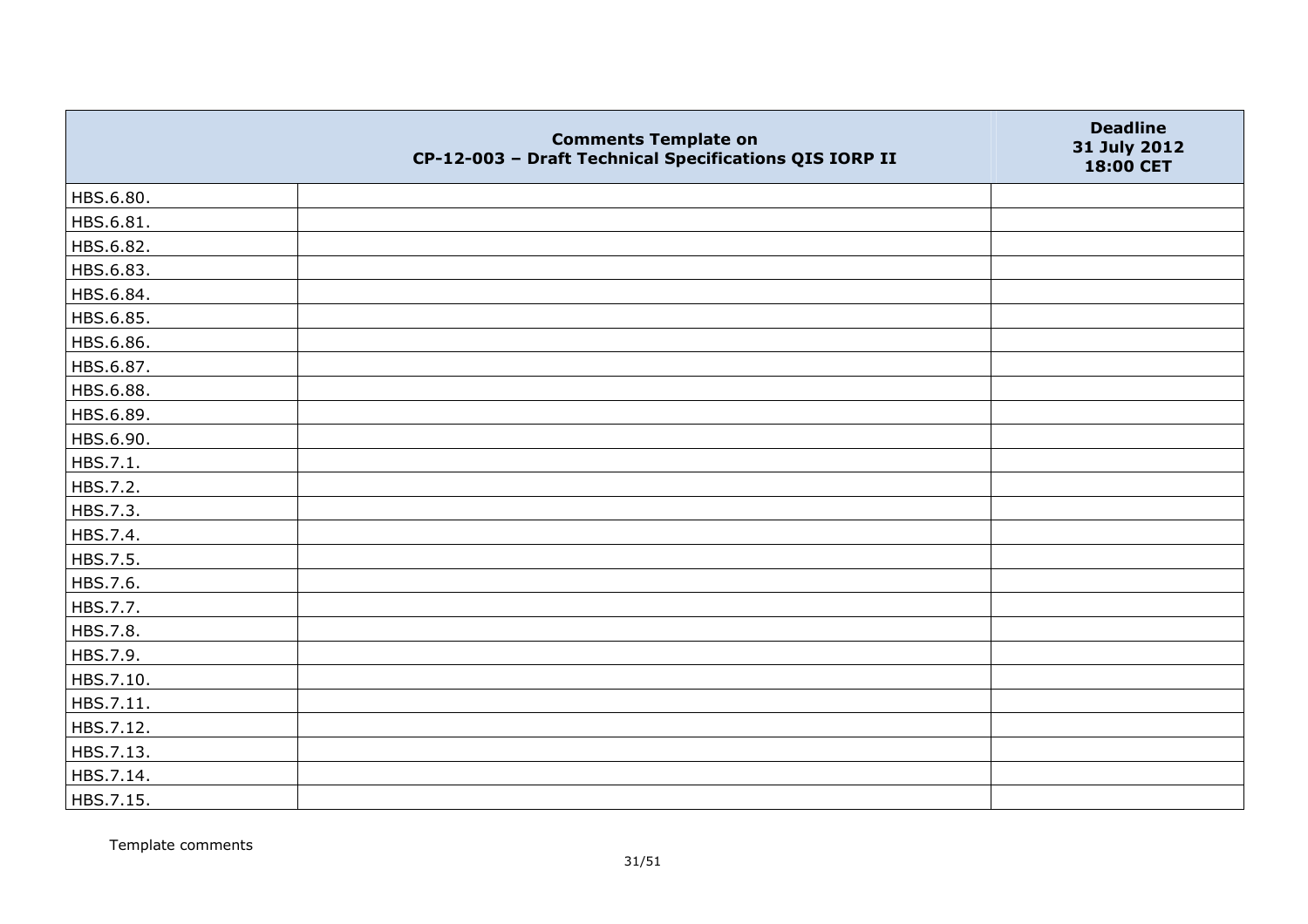|           | <b>Comments Template on</b><br>CP-12-003 - Draft Technical Specifications QIS IORP II | <b>Deadline</b><br>31 July 2012<br>18:00 CET |
|-----------|---------------------------------------------------------------------------------------|----------------------------------------------|
| HBS.7.16. |                                                                                       |                                              |
| HBS.7.17. |                                                                                       |                                              |
| HBS.7.18. |                                                                                       |                                              |
| HBS.7.19. |                                                                                       |                                              |
| HBS.7.20. |                                                                                       |                                              |
| HBS.7.21. |                                                                                       |                                              |
| HBS.7.22. |                                                                                       |                                              |
| HBS.7.23. |                                                                                       |                                              |
| HBS.7.24. |                                                                                       |                                              |
| HBS.7.25. |                                                                                       |                                              |
| HBS.7.26. |                                                                                       |                                              |
| HBS.7.27. |                                                                                       |                                              |
| HBS.7.28. |                                                                                       |                                              |
| HBS.7.29. |                                                                                       |                                              |
| HBS.7.30. |                                                                                       |                                              |
| HBS.7.31. |                                                                                       |                                              |
| HBS.7.32. |                                                                                       |                                              |
| HBS.7.33. |                                                                                       |                                              |
| HBS.7.34. |                                                                                       |                                              |
| HBS.7.35. |                                                                                       |                                              |
| HBS.7.36. |                                                                                       |                                              |
| HBS.7.37. |                                                                                       |                                              |
| HBS.7.38. |                                                                                       |                                              |
| HBS.7.39. |                                                                                       |                                              |
| HBS.7.40. |                                                                                       |                                              |
| HBS.7.41. |                                                                                       |                                              |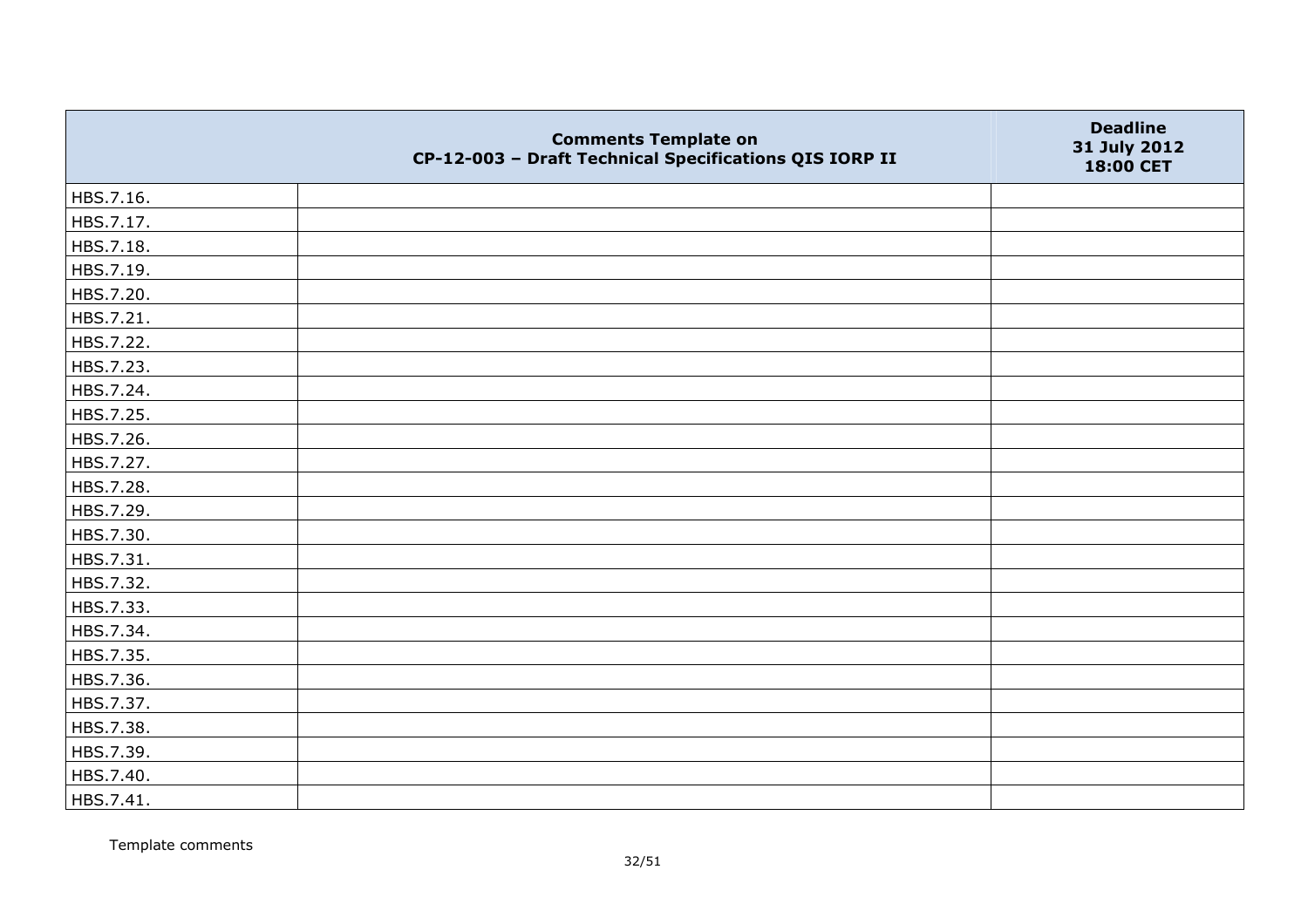|           | <b>Comments Template on</b><br>CP-12-003 - Draft Technical Specifications QIS IORP II | <b>Deadline</b><br>31 July 2012<br>18:00 CET |
|-----------|---------------------------------------------------------------------------------------|----------------------------------------------|
| HBS.7.42. |                                                                                       |                                              |
| HBS.8.1.  |                                                                                       |                                              |
| HBS.8.2.  |                                                                                       |                                              |
| HBS.8.3.  |                                                                                       |                                              |
| HBS.8.4.  |                                                                                       |                                              |
| HBS.8.5.  |                                                                                       |                                              |
| HBS.8.6.  |                                                                                       |                                              |
| HBS.8.7.  |                                                                                       |                                              |
| HBS.8.8.  |                                                                                       |                                              |
| HBS.8.9.  |                                                                                       |                                              |
| HBS.8.10. |                                                                                       |                                              |
| HBS.8.11. |                                                                                       |                                              |
| HBS.8.12. |                                                                                       |                                              |
| HBS.8.13. |                                                                                       |                                              |
| HBS.8.14. |                                                                                       |                                              |
| HBS.8.15. |                                                                                       |                                              |
| HBS.8.16. |                                                                                       |                                              |
| HBS.8.17. |                                                                                       |                                              |
| HBS.8.18. |                                                                                       |                                              |
| HBS.8.19. |                                                                                       |                                              |
| HBS.8.20. |                                                                                       |                                              |
| HBS.8.21. |                                                                                       |                                              |
| HBS.8.22. |                                                                                       |                                              |
| HBS.8.23. |                                                                                       |                                              |
| HBS.8.24. |                                                                                       |                                              |
| HBS.9.1.  |                                                                                       |                                              |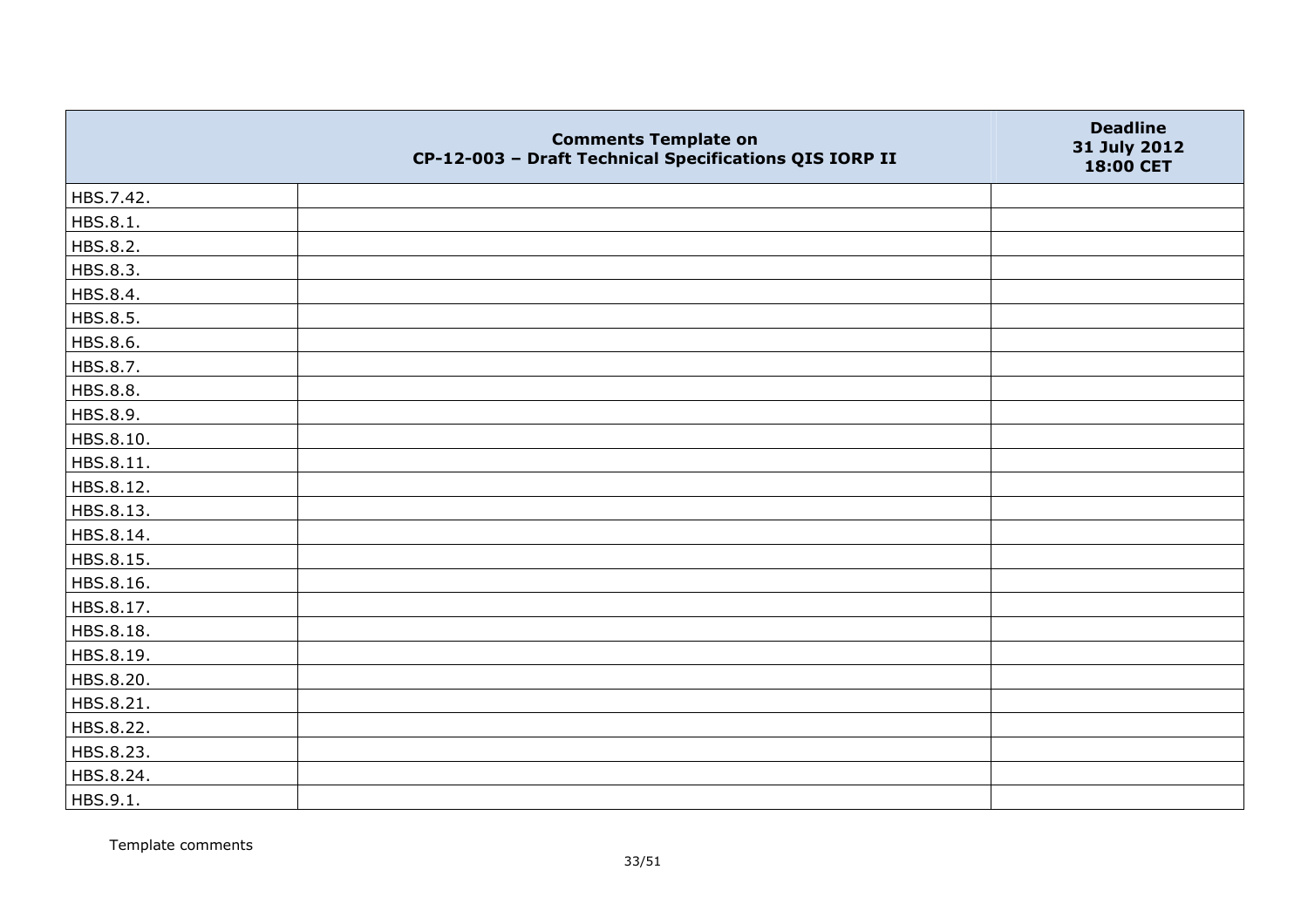|                   | <b>Comments Template on</b><br>CP-12-003 - Draft Technical Specifications QIS IORP II | <b>Deadline</b><br>31 July 2012<br>18:00 CET |
|-------------------|---------------------------------------------------------------------------------------|----------------------------------------------|
| HBS.9.2.          |                                                                                       |                                              |
| HBS.9.3.          |                                                                                       |                                              |
| HBS.9.4.          |                                                                                       |                                              |
| HBS.9.5.          |                                                                                       |                                              |
| HBS.9.6.          |                                                                                       |                                              |
| HBS.9.7.          |                                                                                       |                                              |
| HBS.9.8.          |                                                                                       |                                              |
| HBS.9.9.          |                                                                                       |                                              |
| SCR.1.1.          |                                                                                       |                                              |
| SCR.1.2.          |                                                                                       |                                              |
| SCR.1.3.          |                                                                                       |                                              |
| SCR.1.4.          |                                                                                       |                                              |
| SCR.1.5.          |                                                                                       |                                              |
| SCR.1.6.          |                                                                                       |                                              |
| SCR.1.7.          |                                                                                       |                                              |
| SCR.1.8.          |                                                                                       |                                              |
| SCR.1.9.          |                                                                                       |                                              |
| $\vert$ SCR.1.10. |                                                                                       |                                              |
| SCR.1.11.         |                                                                                       |                                              |
| SCR.1.12.         |                                                                                       |                                              |
| SCR.1.13.         |                                                                                       |                                              |
| SCR.1.14.         |                                                                                       |                                              |
| SCR.1.15.         |                                                                                       |                                              |
| SCR.1.16.         |                                                                                       |                                              |
| SCR.1.17.         |                                                                                       |                                              |
| SCR.1.18.         |                                                                                       |                                              |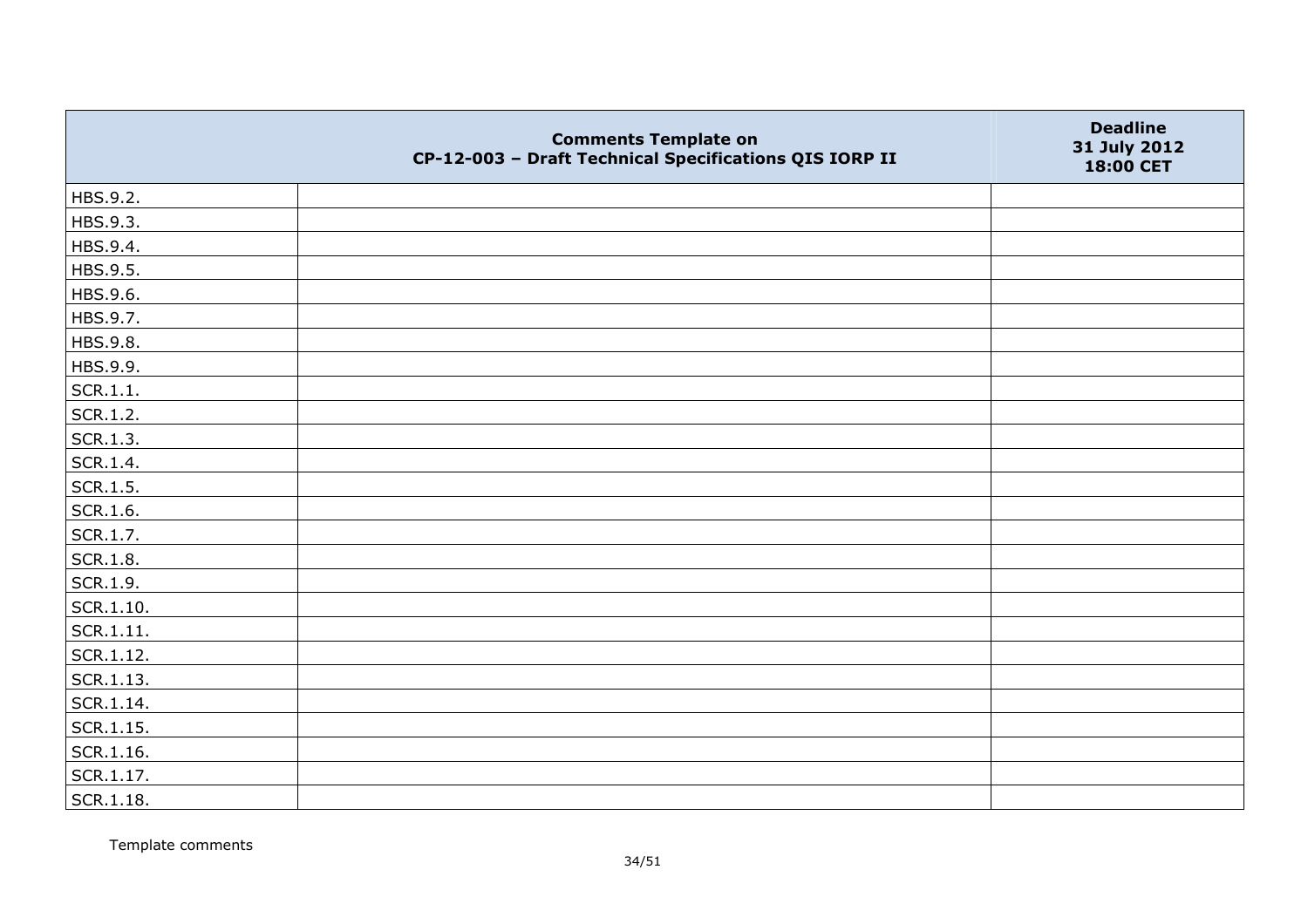|           | <b>Comments Template on</b><br>CP-12-003 - Draft Technical Specifications QIS IORP II | <b>Deadline</b><br>31 July 2012<br>18:00 CET |
|-----------|---------------------------------------------------------------------------------------|----------------------------------------------|
| SCR.1.19. |                                                                                       |                                              |
| SCR.1.20. |                                                                                       |                                              |
| SCR.1.21. |                                                                                       |                                              |
| SCR.1.22. |                                                                                       |                                              |
| SCR.1.23. |                                                                                       |                                              |
| SCR.1.24. |                                                                                       |                                              |
| SCR.1.25. |                                                                                       |                                              |
| SCR.2.1.  |                                                                                       |                                              |
| SCR.2.2.  |                                                                                       |                                              |
| SCR.2.3.  |                                                                                       |                                              |
| SCR.2.4.  |                                                                                       |                                              |
| SCR.2.5.  |                                                                                       |                                              |
| SCR.2.6.  |                                                                                       |                                              |
| SCR.2.7.  |                                                                                       |                                              |
| SCR.2.8.  |                                                                                       |                                              |
| SCR.2.9.  |                                                                                       |                                              |
| SCR.2.10. |                                                                                       |                                              |
| SCR.2.11. |                                                                                       |                                              |
| SCR.2.12. |                                                                                       |                                              |
| SCR.2.13. |                                                                                       |                                              |
| SCR.2.14. |                                                                                       |                                              |
| SCR.2.15. |                                                                                       |                                              |
| SCR.2.16. |                                                                                       |                                              |
| SCR.2.17. |                                                                                       |                                              |
| SCR.2.18. |                                                                                       |                                              |
| SCR.2.19. |                                                                                       |                                              |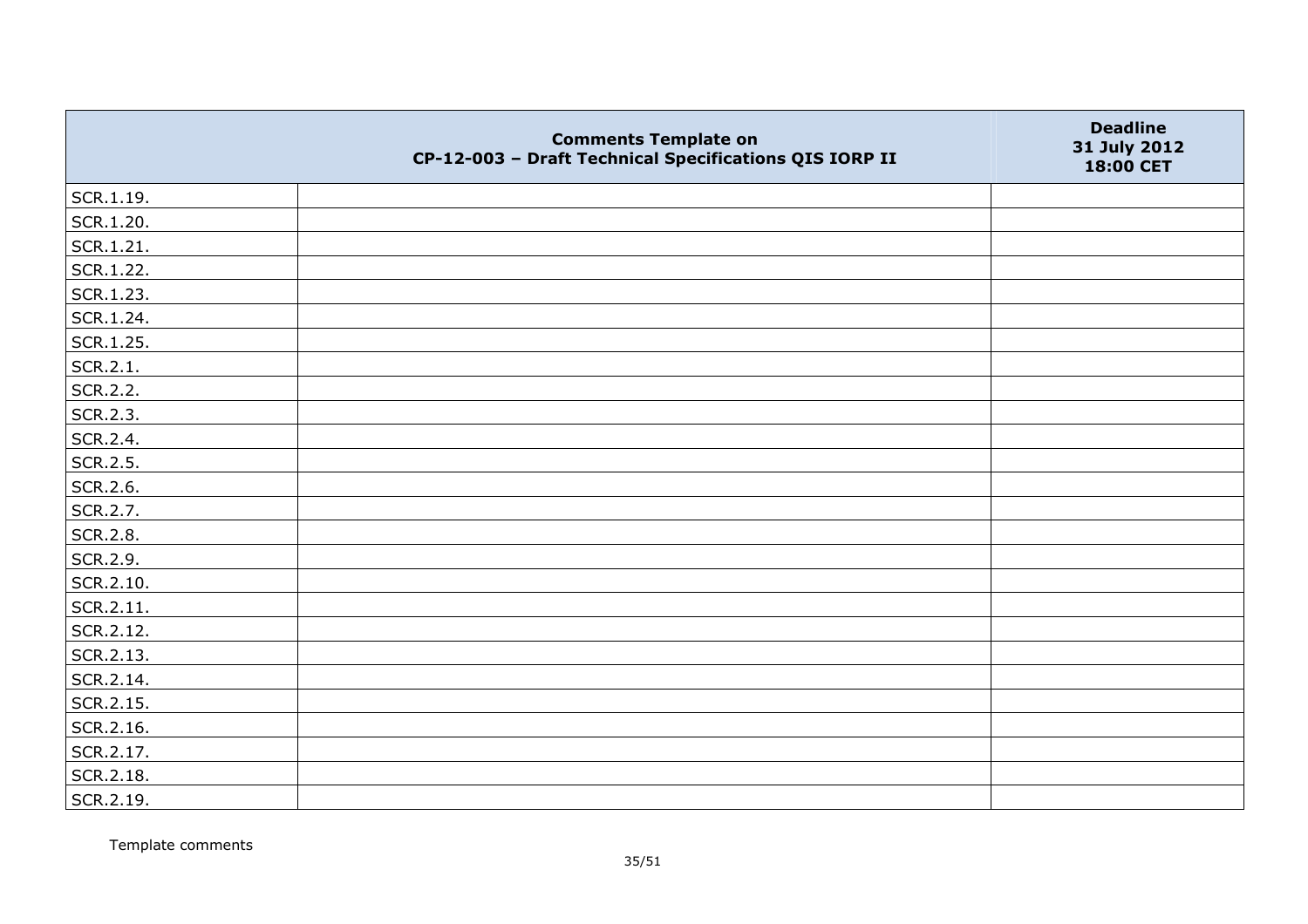|           | <b>Comments Template on</b><br>CP-12-003 - Draft Technical Specifications QIS IORP II | <b>Deadline</b><br>31 July 2012<br>18:00 CET |
|-----------|---------------------------------------------------------------------------------------|----------------------------------------------|
| SCR.2.20. |                                                                                       |                                              |
| SCR.2.21. |                                                                                       |                                              |
| SCR.2.22. |                                                                                       |                                              |
| SCR.2.23. |                                                                                       |                                              |
| SCR.2.24. |                                                                                       |                                              |
| SCR.2.25. |                                                                                       |                                              |
| SCR.2.26. |                                                                                       |                                              |
| SCR.2.27. |                                                                                       |                                              |
| SCR.2.28. |                                                                                       |                                              |
| SCR.2.29. |                                                                                       |                                              |
| SCR.2.30. |                                                                                       |                                              |
| SCR.2.31. |                                                                                       |                                              |
| SCR.2.32. |                                                                                       |                                              |
| SCR.2.33. |                                                                                       |                                              |
| SCR.2.34. |                                                                                       |                                              |
| SCR.2.35. |                                                                                       |                                              |
| SCR.3.1.  |                                                                                       |                                              |
| SCR.3.2.  |                                                                                       |                                              |
| SCR.3.3.  |                                                                                       |                                              |
| SCR.3.4.  |                                                                                       |                                              |
| SCR.3.5.  |                                                                                       |                                              |
| SCR.3.6.  |                                                                                       |                                              |
| SCR.4.1.  |                                                                                       |                                              |
| SCR.4.2.  |                                                                                       |                                              |
| SCR.4.3.  |                                                                                       |                                              |
| SCR.4.4.  |                                                                                       |                                              |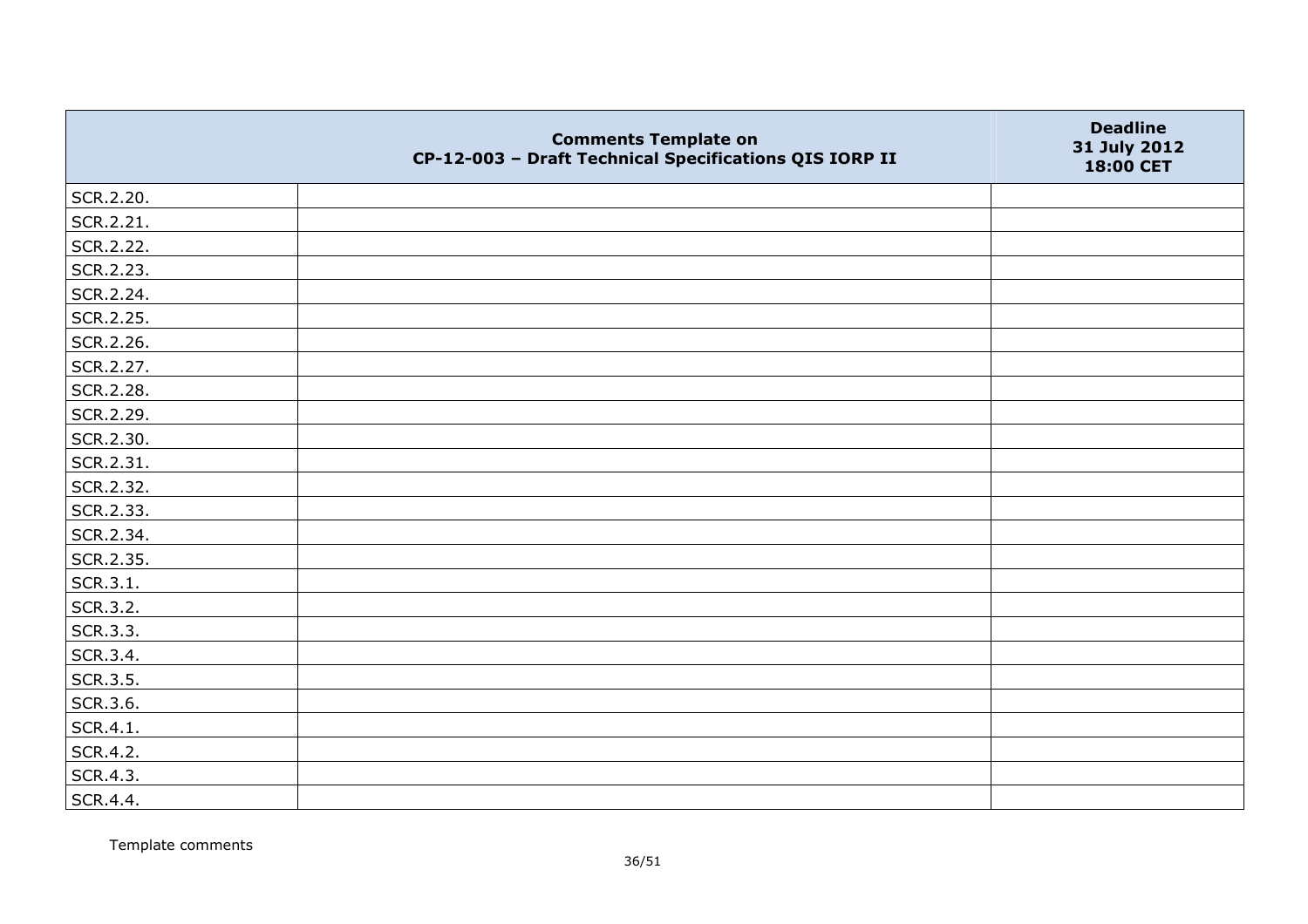|                   | <b>Comments Template on</b><br>CP-12-003 - Draft Technical Specifications QIS IORP II | <b>Deadline</b><br>31 July 2012<br>18:00 CET |
|-------------------|---------------------------------------------------------------------------------------|----------------------------------------------|
| SCR.5.1.          |                                                                                       |                                              |
| SCR.5.2.          |                                                                                       |                                              |
| SCR.5.3.          |                                                                                       |                                              |
| SCR.5.4.          |                                                                                       |                                              |
| SCR.5.5.          |                                                                                       |                                              |
| SCR.5.6.          |                                                                                       |                                              |
| SCR.5.7.          |                                                                                       |                                              |
| SCR.5.8.          |                                                                                       |                                              |
| SCR.5.9.          |                                                                                       |                                              |
| $\vert$ SCR.5.10. |                                                                                       |                                              |
| $ $ SCR.5.11.     |                                                                                       |                                              |
| SCR.5.12.         |                                                                                       |                                              |
| SCR.5.13.         |                                                                                       |                                              |
| SCR.5.14.         |                                                                                       |                                              |
| SCR.5.15.         |                                                                                       |                                              |
| SCR.5.16.         |                                                                                       |                                              |
| SCR.5.17.         |                                                                                       |                                              |
| SCR.5.18.         |                                                                                       |                                              |
| SCR.5.19.         |                                                                                       |                                              |
| SCR.5.20.         |                                                                                       |                                              |
| SCR.5.21.         |                                                                                       |                                              |
| SCR.5.22.         |                                                                                       |                                              |
| SCR.5.23.         |                                                                                       |                                              |
| SCR.5.24.         |                                                                                       |                                              |
| SCR.5.25.         |                                                                                       |                                              |
| SCR.5.26.         |                                                                                       |                                              |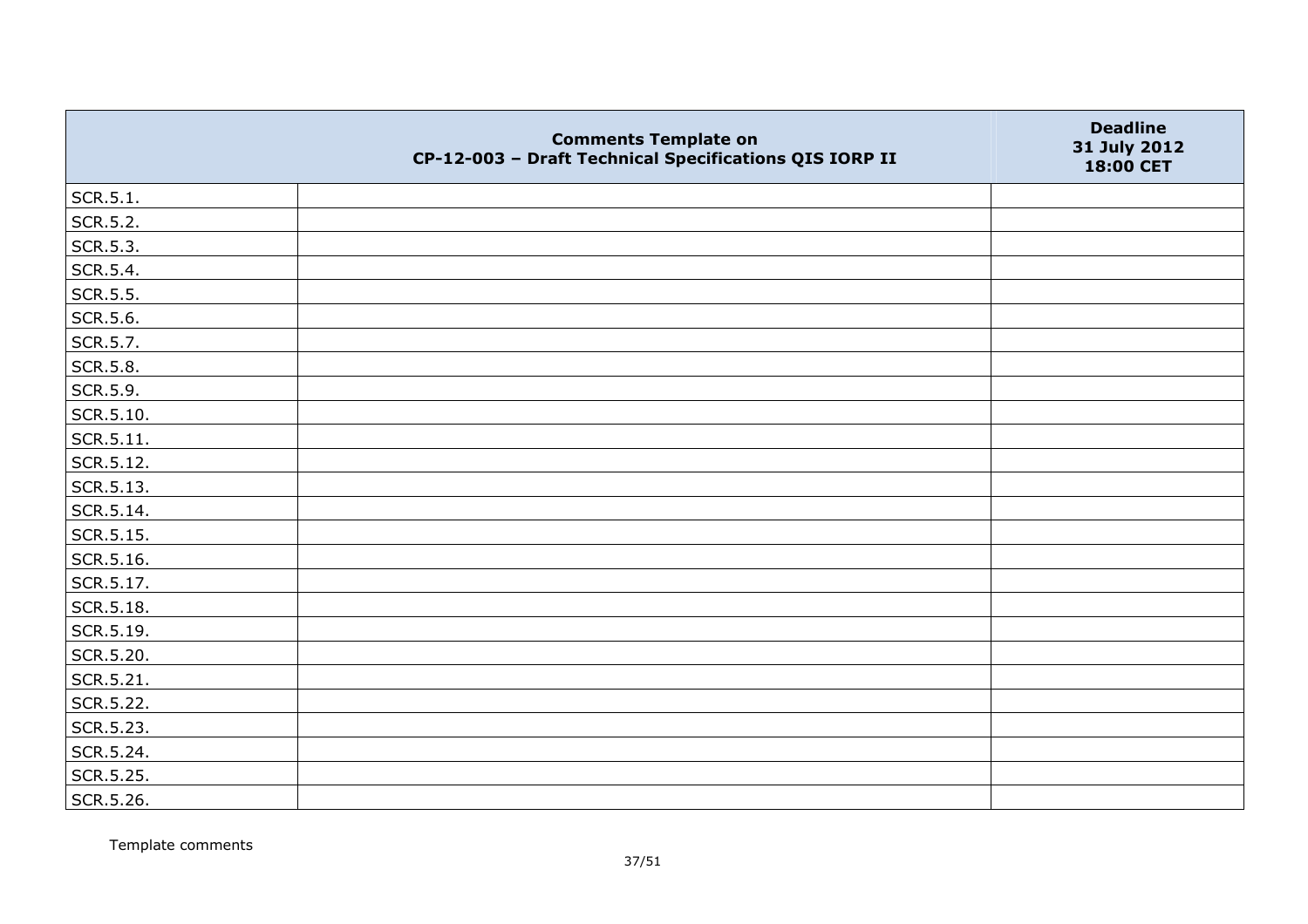|           | <b>Comments Template on</b><br>CP-12-003 - Draft Technical Specifications QIS IORP II | <b>Deadline</b><br>31 July 2012<br>18:00 CET |
|-----------|---------------------------------------------------------------------------------------|----------------------------------------------|
| SCR.5.27. |                                                                                       |                                              |
| SCR.5.28. |                                                                                       |                                              |
| SCR.5.29. |                                                                                       |                                              |
| SCR.5.30. |                                                                                       |                                              |
| SCR.5.31. |                                                                                       |                                              |
| SCR.5.32. |                                                                                       |                                              |
| SCR.5.33. |                                                                                       |                                              |
| SCR.5.34. |                                                                                       |                                              |
| SCR.5.35. |                                                                                       |                                              |
| SCR.5.36. |                                                                                       |                                              |
| SCR.5.37. |                                                                                       |                                              |
| SCR.5.38. |                                                                                       |                                              |
| SCR.5.39. |                                                                                       |                                              |
| SCR.5.40. |                                                                                       |                                              |
| SCR.5.41. |                                                                                       |                                              |
| SCR.5.42. |                                                                                       |                                              |
| SCR.5.43. |                                                                                       |                                              |
| SCR.5.44. |                                                                                       |                                              |
| SCR.5.45. |                                                                                       |                                              |
| SCR.5.46. |                                                                                       |                                              |
| SCR.5.47. |                                                                                       |                                              |
| SCR.5.48. |                                                                                       |                                              |
| SCR.5.49. |                                                                                       |                                              |
| SCR.5.50. |                                                                                       |                                              |
| SCR.5.51. |                                                                                       |                                              |
| SCR.5.52. |                                                                                       |                                              |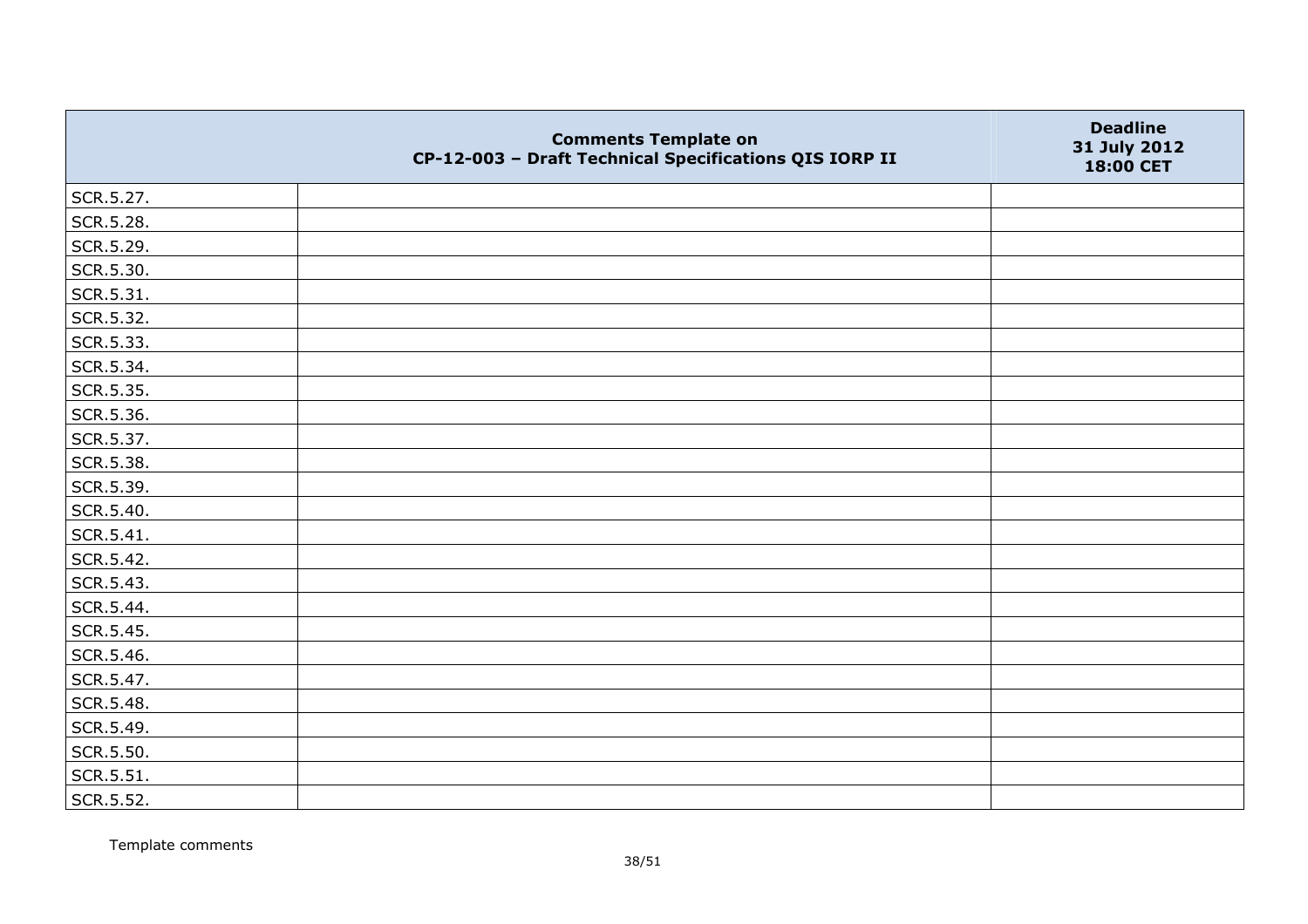|           | <b>Comments Template on</b><br>CP-12-003 - Draft Technical Specifications QIS IORP II | <b>Deadline</b><br>31 July 2012<br>18:00 CET |
|-----------|---------------------------------------------------------------------------------------|----------------------------------------------|
| SCR.5.53. |                                                                                       |                                              |
| SCR.5.54. |                                                                                       |                                              |
| SCR.5.55. |                                                                                       |                                              |
| SCR.5.56. |                                                                                       |                                              |
| SCR.5.57. |                                                                                       |                                              |
| SCR.5.58. |                                                                                       |                                              |
| SCR.5.59. |                                                                                       |                                              |
| SCR.5.60. |                                                                                       |                                              |
| SCR.5.61. |                                                                                       |                                              |
| SCR.5.62. |                                                                                       |                                              |
| SCR.5.63. |                                                                                       |                                              |
| SCR.5.64. |                                                                                       |                                              |
| SCR.5.65. |                                                                                       |                                              |
| SCR.5.66. |                                                                                       |                                              |
| SCR.5.67. |                                                                                       |                                              |
| SCR.5.68. |                                                                                       |                                              |
| SCR.5.69. |                                                                                       |                                              |
| SCR.5.70. |                                                                                       |                                              |
| SCR.5.71. |                                                                                       |                                              |
| SCR.5.72. |                                                                                       |                                              |
| SCR.5.73. |                                                                                       |                                              |
| SCR.5.74. |                                                                                       |                                              |
| SCR.5.75. |                                                                                       |                                              |
| SCR.5.76. |                                                                                       |                                              |
| SCR.5.77. |                                                                                       |                                              |
| SCR.5.78. |                                                                                       |                                              |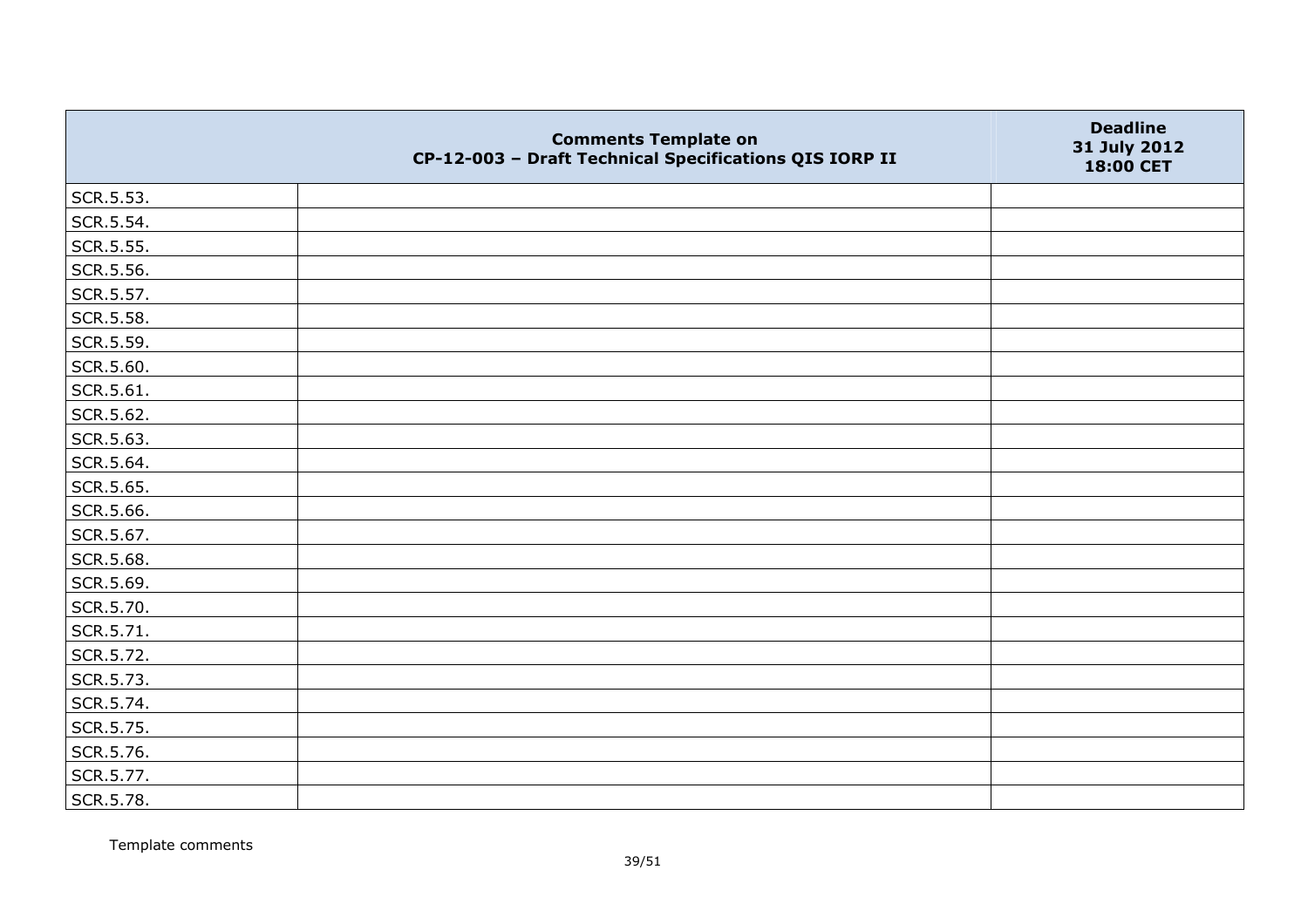|            | <b>Comments Template on</b><br>CP-12-003 - Draft Technical Specifications QIS IORP II | <b>Deadline</b><br>31 July 2012<br>18:00 CET |
|------------|---------------------------------------------------------------------------------------|----------------------------------------------|
| SCR.5.79.  |                                                                                       |                                              |
| SCR.5.80.  |                                                                                       |                                              |
| SCR.5.81.  |                                                                                       |                                              |
| SCR.5.82.  |                                                                                       |                                              |
| SCR.5.83.  |                                                                                       |                                              |
| SCR.5.84.  |                                                                                       |                                              |
| SCR.5.85.  |                                                                                       |                                              |
| SCR.5.86.  |                                                                                       |                                              |
| SCR.5.87.  |                                                                                       |                                              |
| SCR.5.88.  |                                                                                       |                                              |
| SCR.5.89.  |                                                                                       |                                              |
| SCR.5.90.  |                                                                                       |                                              |
| SCR.5.91.  |                                                                                       |                                              |
| SCR.5.92.  |                                                                                       |                                              |
| SCR.5.93.  |                                                                                       |                                              |
| SCR.5.94.  |                                                                                       |                                              |
| SCR.5.95.  |                                                                                       |                                              |
| SCR.5.96.  |                                                                                       |                                              |
| SCR.5.97.  |                                                                                       |                                              |
| SCR.5.98.  |                                                                                       |                                              |
| SCR.5.99.  |                                                                                       |                                              |
| SCR.5.100. |                                                                                       |                                              |
| SCR.5.101. |                                                                                       |                                              |
| SCR.5.102. |                                                                                       |                                              |
| SCR.5.103. |                                                                                       |                                              |
| SCR.5.104. |                                                                                       |                                              |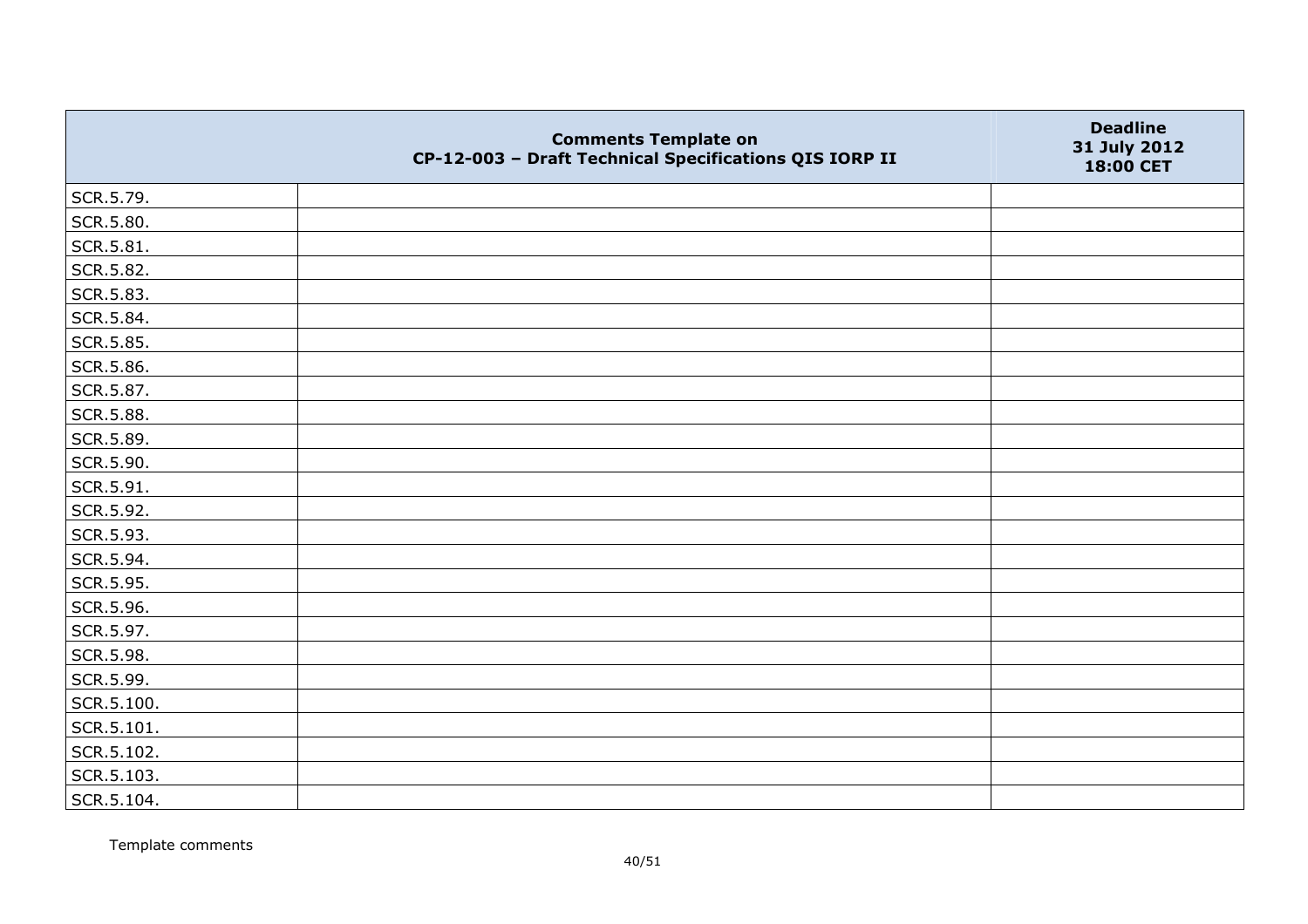|                | <b>Comments Template on</b><br>CP-12-003 - Draft Technical Specifications QIS IORP II | <b>Deadline</b><br>31 July 2012<br>18:00 CET |
|----------------|---------------------------------------------------------------------------------------|----------------------------------------------|
| SCR.5.105.     |                                                                                       |                                              |
| SCR.5.106.     |                                                                                       |                                              |
| SCR.5.107.     |                                                                                       |                                              |
| SCR.5.108.     |                                                                                       |                                              |
| SCR.5.109.     |                                                                                       |                                              |
| $ $ SCR.5.110. |                                                                                       |                                              |
| SCR.5.111.     |                                                                                       |                                              |
| SCR.5.112.     |                                                                                       |                                              |
| SCR.5.113.     |                                                                                       |                                              |
| SCR.5.114.     |                                                                                       |                                              |
| SCR.5.115.     |                                                                                       |                                              |
| SCR.5.116.     |                                                                                       |                                              |
| SCR.5.117.     |                                                                                       |                                              |
| SCR.5.118.     |                                                                                       |                                              |
| SCR.5.119.     |                                                                                       |                                              |
| SCR.5.120.     |                                                                                       |                                              |
| $ $ SCR.5.121. |                                                                                       |                                              |
| SCR.5.122.     |                                                                                       |                                              |
| SCR.5.123.     |                                                                                       |                                              |
| SCR.5.124.     |                                                                                       |                                              |
| SCR.5.125.     |                                                                                       |                                              |
| SCR.5.126.     |                                                                                       |                                              |
| SCR.5.127.     |                                                                                       |                                              |
| SCR.5.128.     |                                                                                       |                                              |
| SCR.5.129.     |                                                                                       |                                              |
| SCR.5.130.     |                                                                                       |                                              |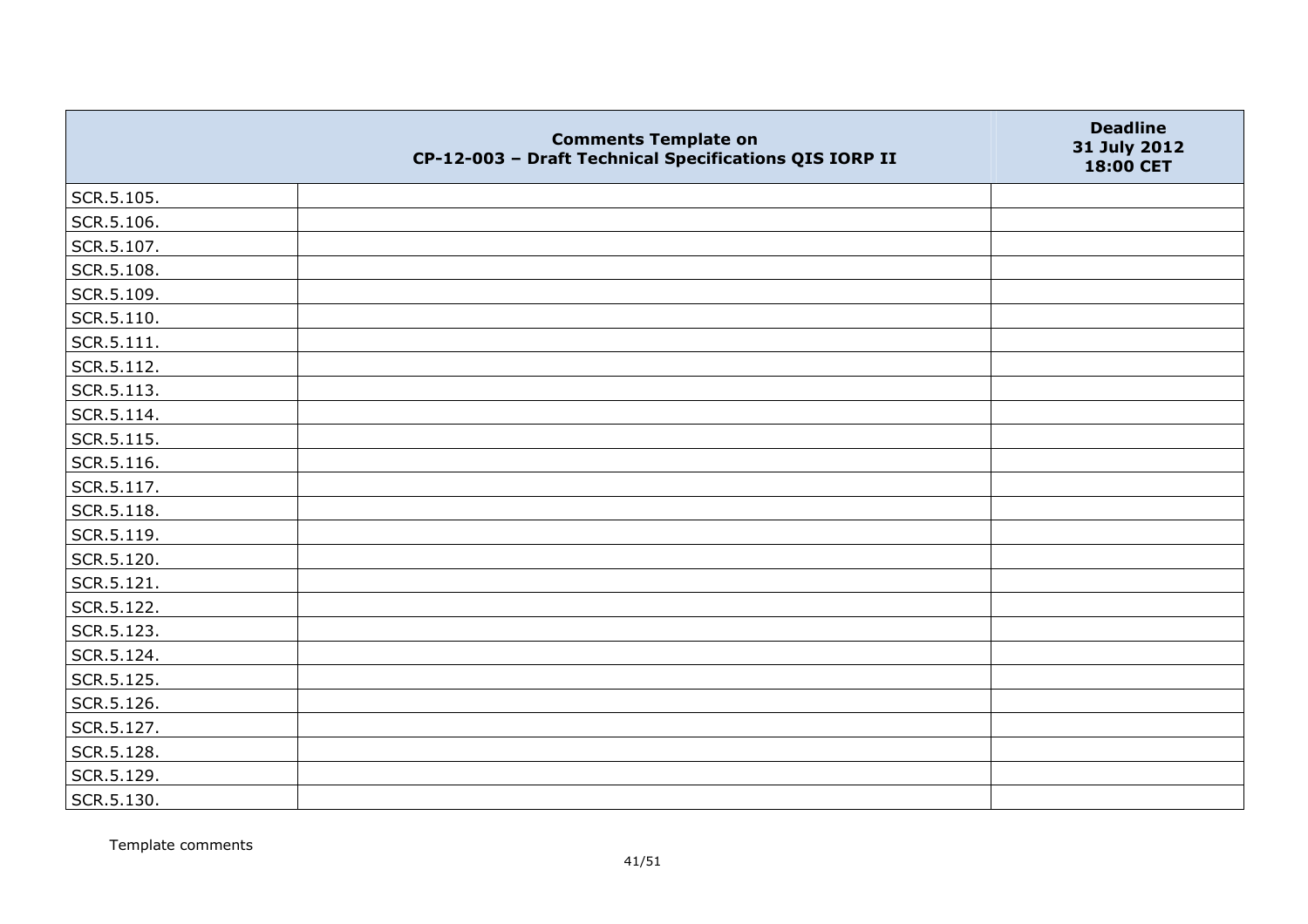|                   | <b>Comments Template on</b><br>CP-12-003 - Draft Technical Specifications QIS IORP II | <b>Deadline</b><br>31 July 2012<br>18:00 CET |
|-------------------|---------------------------------------------------------------------------------------|----------------------------------------------|
| SCR.5.131.        |                                                                                       |                                              |
| SCR.6.1.          |                                                                                       |                                              |
| SCR.6.2.          |                                                                                       |                                              |
| SCR.6.3.          |                                                                                       |                                              |
| SCR.6.4.          |                                                                                       |                                              |
| SCR.6.5.          |                                                                                       |                                              |
| SCR.6.6.          |                                                                                       |                                              |
| SCR.6.7.          |                                                                                       |                                              |
| SCR.6.8.          |                                                                                       |                                              |
| SCR.6.9.          |                                                                                       |                                              |
| SCR.6.10.         |                                                                                       |                                              |
| $\vert$ SCR.6.11. |                                                                                       |                                              |
| SCR.6.12.         |                                                                                       |                                              |
| SCR.6.13.         |                                                                                       |                                              |
| SCR.6.14.         |                                                                                       |                                              |
| SCR.6.15.         |                                                                                       |                                              |
| SCR.6.16.         |                                                                                       |                                              |
| SCR.6.17.         |                                                                                       |                                              |
| SCR.6.18.         |                                                                                       |                                              |
| SCR.6.19.         |                                                                                       |                                              |
| SCR.6.20.         |                                                                                       |                                              |
| SCR.6.21.         |                                                                                       |                                              |
| SCR.6.22.         |                                                                                       |                                              |
| SCR.6.23.         |                                                                                       |                                              |
| SCR.6.24.         |                                                                                       |                                              |
| SCR.6.25.         |                                                                                       |                                              |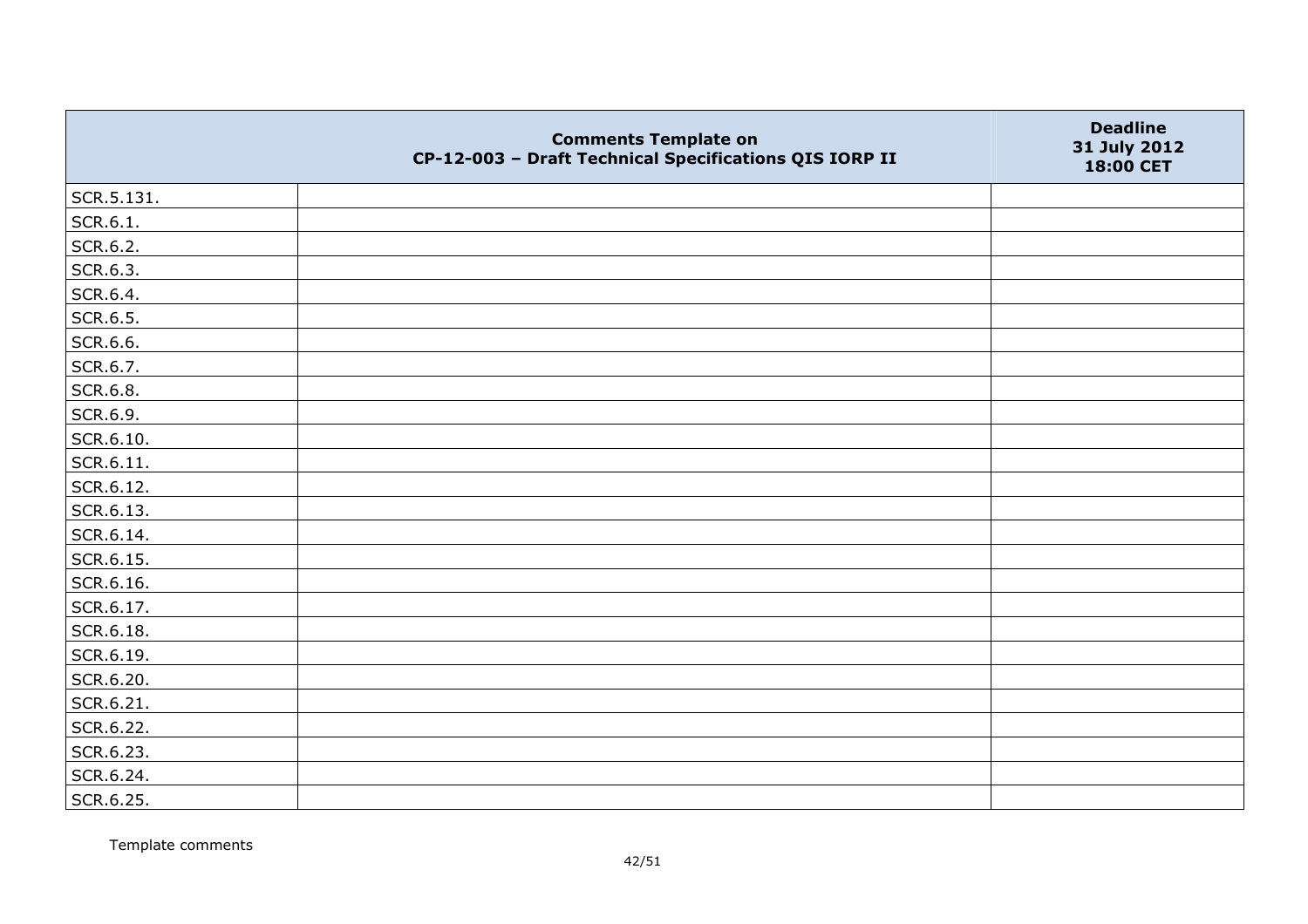|           | <b>Comments Template on</b><br>CP-12-003 - Draft Technical Specifications QIS IORP II | <b>Deadline</b><br>31 July 2012<br>18:00 CET |
|-----------|---------------------------------------------------------------------------------------|----------------------------------------------|
| SCR.6.26. |                                                                                       |                                              |
| SCR.6.27. |                                                                                       |                                              |
| SCR.6.28. |                                                                                       |                                              |
| SCR.6.29. |                                                                                       |                                              |
| SCR.6.30. |                                                                                       |                                              |
| SCR.6.31. |                                                                                       |                                              |
| SCR.6.32. |                                                                                       |                                              |
| SCR.7.1.  |                                                                                       |                                              |
| SCR.7.2.  |                                                                                       |                                              |
| SCR.7.3.  |                                                                                       |                                              |
| SCR.7.4.  |                                                                                       |                                              |
| SCR.7.5.  |                                                                                       |                                              |
| SCR.7.6.  |                                                                                       |                                              |
| SCR.7.7.  |                                                                                       |                                              |
| SCR.7.8.  |                                                                                       |                                              |
| SCR.7.9.  |                                                                                       |                                              |
| SCR.7.10. |                                                                                       |                                              |
| SCR.7.11. |                                                                                       |                                              |
| SCR.7.12. |                                                                                       |                                              |
| SCR.7.13. |                                                                                       |                                              |
| SCR.7.14. |                                                                                       |                                              |
| SCR.7.15. |                                                                                       |                                              |
| SCR.7.16. |                                                                                       |                                              |
| SCR.7.17. |                                                                                       |                                              |
| SCR.7.18. |                                                                                       |                                              |
| SCR.7.19. |                                                                                       |                                              |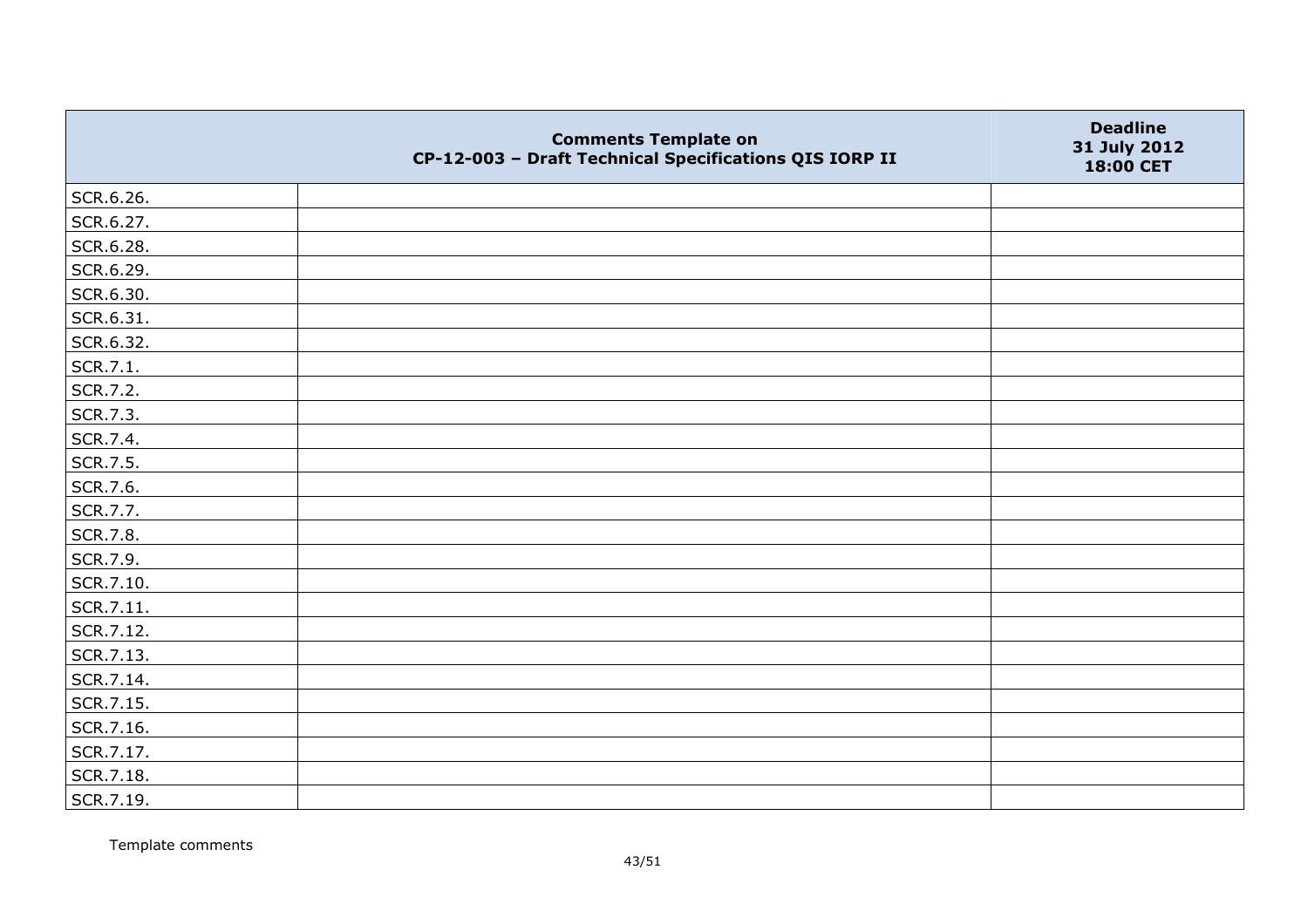|           | <b>Comments Template on</b><br>CP-12-003 - Draft Technical Specifications QIS IORP II | <b>Deadline</b><br>31 July 2012<br>18:00 CET |
|-----------|---------------------------------------------------------------------------------------|----------------------------------------------|
| SCR.7.20. |                                                                                       |                                              |
| SCR.7.21. |                                                                                       |                                              |
| SCR.7.22. |                                                                                       |                                              |
| SCR.7.23. |                                                                                       |                                              |
| SCR.7.24. |                                                                                       |                                              |
| SCR.7.25. |                                                                                       |                                              |
| SCR.7.26. |                                                                                       |                                              |
| SCR.7.27. |                                                                                       |                                              |
| SCR.7.28. |                                                                                       |                                              |
| SCR.7.29. |                                                                                       |                                              |
| SCR.7.30. |                                                                                       |                                              |
| SCR.7.31. |                                                                                       |                                              |
| SCR.7.32. |                                                                                       |                                              |
| SCR.7.33. |                                                                                       |                                              |
| SCR.7.34. |                                                                                       |                                              |
| SCR.7.35. |                                                                                       |                                              |
| SCR.7.36. |                                                                                       |                                              |
| SCR.7.37. |                                                                                       |                                              |
| SCR.7.38. |                                                                                       |                                              |
| SCR.7.39. |                                                                                       |                                              |
| SCR.7.40. |                                                                                       |                                              |
| SCR.7.41. |                                                                                       |                                              |
| SCR.7.42. |                                                                                       |                                              |
| SCR.7.43. |                                                                                       |                                              |
| SCR.7.44. |                                                                                       |                                              |
| SCR.7.45. |                                                                                       |                                              |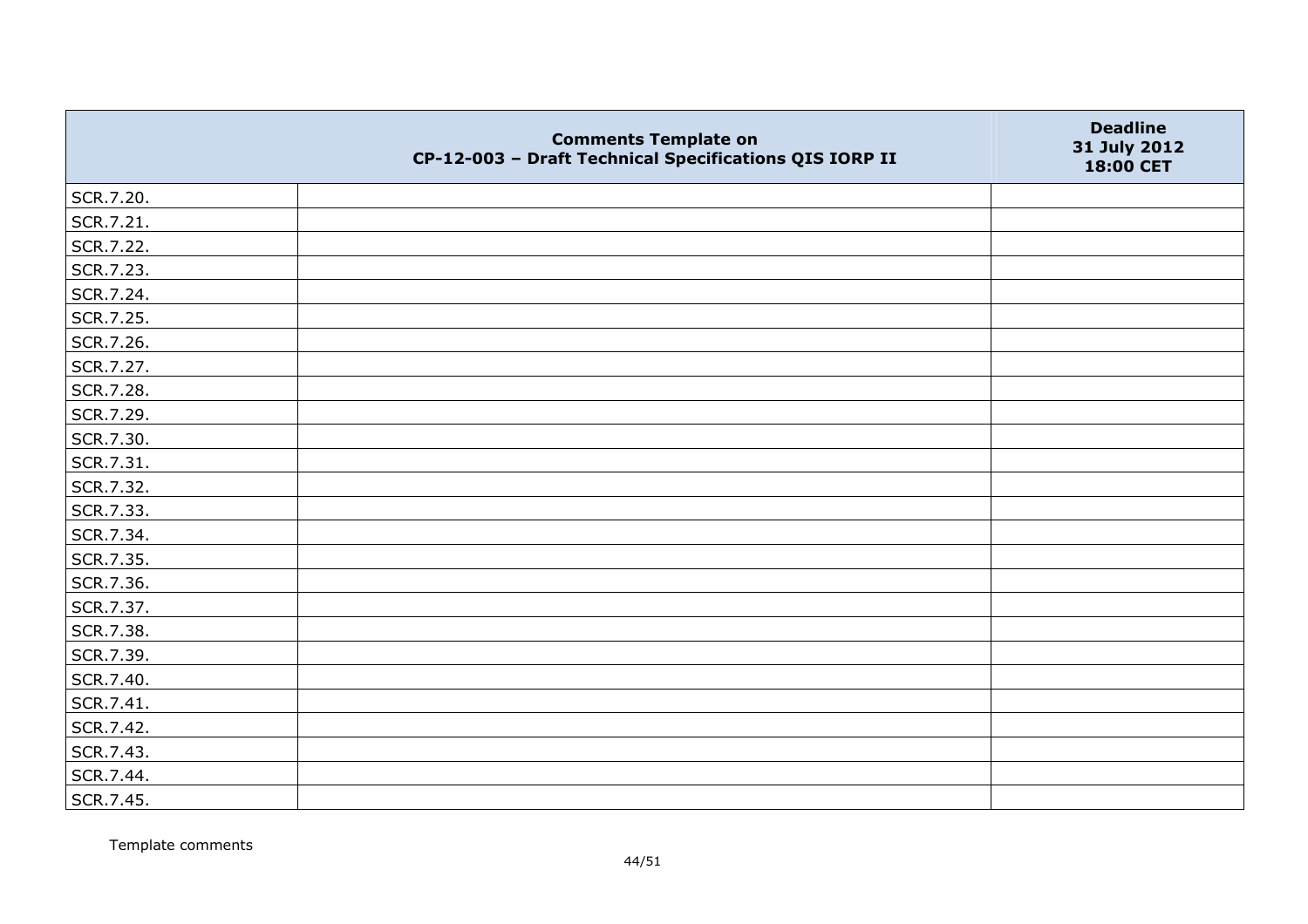|           | <b>Comments Template on</b><br>CP-12-003 - Draft Technical Specifications QIS IORP II | <b>Deadline</b><br>31 July 2012<br>18:00 CET |
|-----------|---------------------------------------------------------------------------------------|----------------------------------------------|
| SCR.7.46. |                                                                                       |                                              |
| SCR.7.47. |                                                                                       |                                              |
| SCR.7.48. |                                                                                       |                                              |
| SCR.7.49. |                                                                                       |                                              |
| SCR.7.50. |                                                                                       |                                              |
| SCR.7.51. |                                                                                       |                                              |
| SCR.7.52. |                                                                                       |                                              |
| SCR.7.53. |                                                                                       |                                              |
| SCR.7.54. |                                                                                       |                                              |
| SCR.7.55. |                                                                                       |                                              |
| SCR.7.56. |                                                                                       |                                              |
| SCR.7.57. |                                                                                       |                                              |
| SCR.7.58. |                                                                                       |                                              |
| SCR.7.59. |                                                                                       |                                              |
| SCR.7.60. |                                                                                       |                                              |
| SCR.7.61. |                                                                                       |                                              |
| SCR.7.62. |                                                                                       |                                              |
| SCR.7.63. |                                                                                       |                                              |
| SCR.7.64. |                                                                                       |                                              |
| SCR.7.65. |                                                                                       |                                              |
| SCR.7.66. |                                                                                       |                                              |
| SCR.7.67. |                                                                                       |                                              |
| SCR.7.68. |                                                                                       |                                              |
| SCR.7.69. |                                                                                       |                                              |
| SCR.7.70. |                                                                                       |                                              |
| SCR.7.71. |                                                                                       |                                              |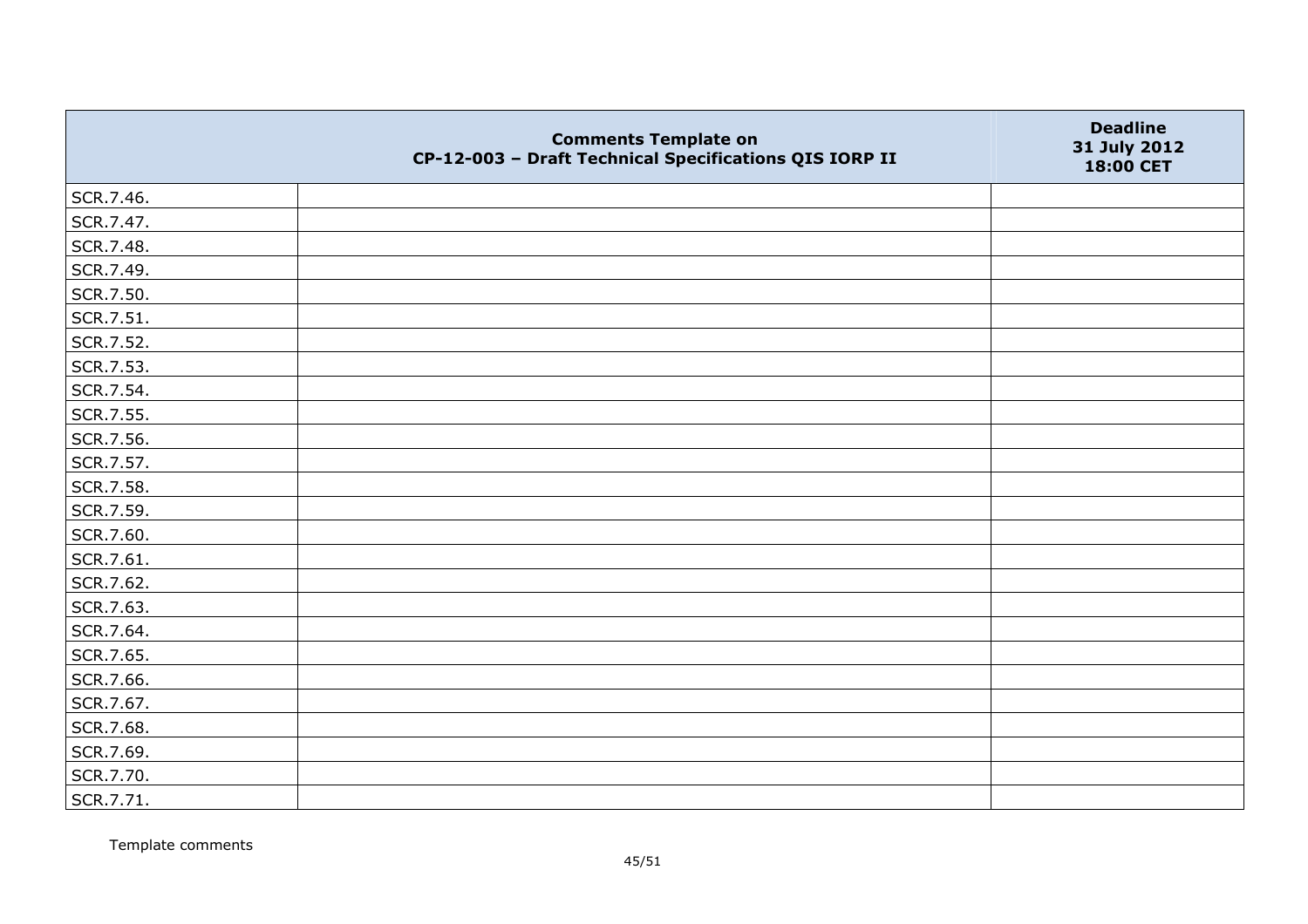|           | <b>Comments Template on</b><br>CP-12-003 - Draft Technical Specifications QIS IORP II | <b>Deadline</b><br>31 July 2012<br>18:00 CET |
|-----------|---------------------------------------------------------------------------------------|----------------------------------------------|
| SCR.7.72. |                                                                                       |                                              |
| SCR.7.73. |                                                                                       |                                              |
| SCR.7.74. |                                                                                       |                                              |
| SCR.7.75. |                                                                                       |                                              |
| SCR.7.76. |                                                                                       |                                              |
| SCR.7.77. |                                                                                       |                                              |
| SCR.7.78. |                                                                                       |                                              |
| SCR.7.79. |                                                                                       |                                              |
| SCR.7.80. |                                                                                       |                                              |
| SCR.7.81. |                                                                                       |                                              |
| SCR.7.82. |                                                                                       |                                              |
| SCR.7.83. |                                                                                       |                                              |
| SCR.7.84. |                                                                                       |                                              |
| SCR.7.85. |                                                                                       |                                              |
| SCR.7.86. |                                                                                       |                                              |
| SCR.7.87. |                                                                                       |                                              |
| SCR.8.1.  |                                                                                       |                                              |
| SCR.8.2.  |                                                                                       |                                              |
| SCR.8.3.  |                                                                                       |                                              |
| SCR.8.4.  |                                                                                       |                                              |
| SCR.8.5.  |                                                                                       |                                              |
| SCR.8.6.  |                                                                                       |                                              |
| SCR.8.7.  |                                                                                       |                                              |
| SCR.9.1.  |                                                                                       |                                              |
| SCR.9.2.  |                                                                                       |                                              |
| SCR.9.3.  |                                                                                       |                                              |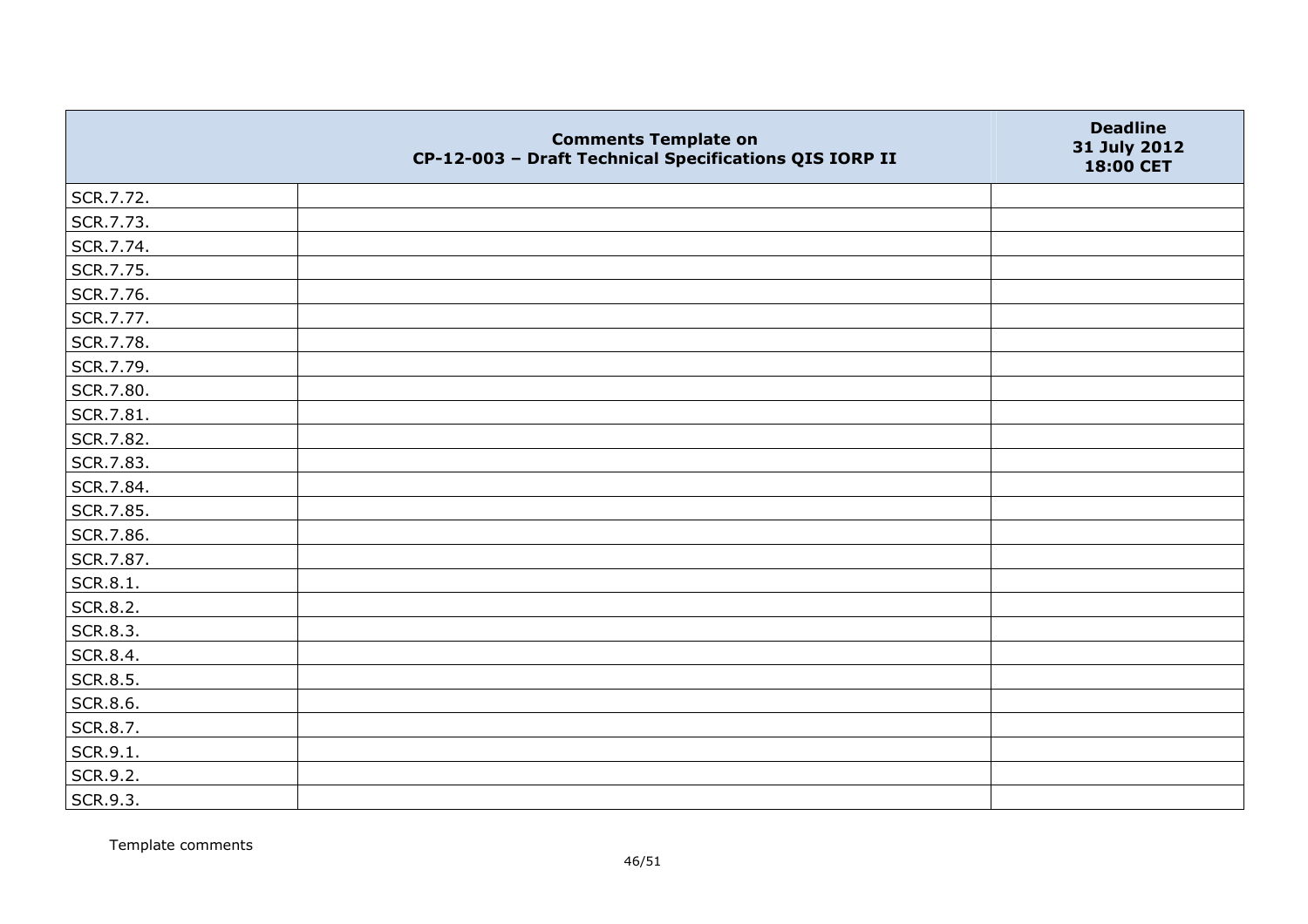|           | <b>Comments Template on</b><br>CP-12-003 - Draft Technical Specifications QIS IORP II | <b>Deadline</b><br>31 July 2012<br>18:00 CET |
|-----------|---------------------------------------------------------------------------------------|----------------------------------------------|
| SCR.9.4.  |                                                                                       |                                              |
| SCR.9.5.  |                                                                                       |                                              |
| SCR.9.6.  |                                                                                       |                                              |
| SCR.9.7.  |                                                                                       |                                              |
| SCR.9.8.  |                                                                                       |                                              |
| SCR.9.9.  |                                                                                       |                                              |
| SCR.9.10. |                                                                                       |                                              |
| SCR.9.11. |                                                                                       |                                              |
| SCR.9.12. |                                                                                       |                                              |
| SCR.9.13. |                                                                                       |                                              |
| SCR.9.14. |                                                                                       |                                              |
| SCR.9.15. |                                                                                       |                                              |
| SCR.9.16. |                                                                                       |                                              |
| SCR.9.17. |                                                                                       |                                              |
| SCR.9.18. |                                                                                       |                                              |
| SCR.9.19. |                                                                                       |                                              |
| SCR.9.20. |                                                                                       |                                              |
| SCR.9.21. |                                                                                       |                                              |
| SCR.9.22. |                                                                                       |                                              |
| SCR.9.23. |                                                                                       |                                              |
| SCR.9.24. |                                                                                       |                                              |
| SCR.9.25. |                                                                                       |                                              |
| SCR.9.26. |                                                                                       |                                              |
| SCR.9.27. |                                                                                       |                                              |
| SCR.9.28. |                                                                                       |                                              |
| SCR.9.29. |                                                                                       |                                              |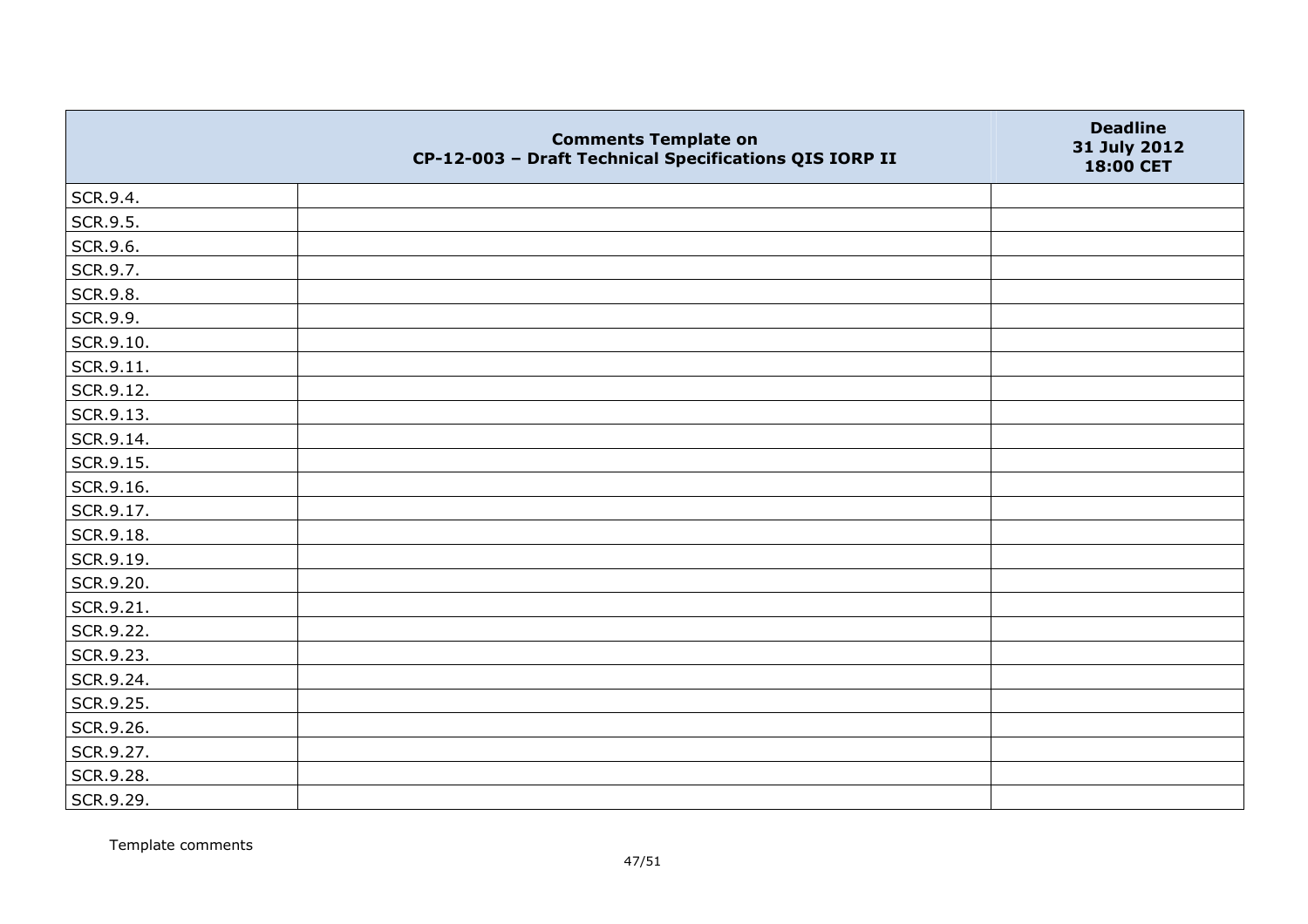|            | <b>Comments Template on</b><br>CP-12-003 - Draft Technical Specifications QIS IORP II | <b>Deadline</b><br>31 July 2012<br>18:00 CET |
|------------|---------------------------------------------------------------------------------------|----------------------------------------------|
| SCR.9.30.  |                                                                                       |                                              |
| SCR.9.31.  |                                                                                       |                                              |
| SCR.9.32.  |                                                                                       |                                              |
| SCR.9.33.  |                                                                                       |                                              |
| SCR.9.34.  |                                                                                       |                                              |
| SCR.10.1.  |                                                                                       |                                              |
| SCR.10.2.  |                                                                                       |                                              |
| SCR.10.3.  |                                                                                       |                                              |
| SCR.10.4.  |                                                                                       |                                              |
| SCR.10.5.  |                                                                                       |                                              |
| SCR.10.6.  |                                                                                       |                                              |
| SCR.10.7.  |                                                                                       |                                              |
| SCR.10.8.  |                                                                                       |                                              |
| SCR.10.9.  |                                                                                       |                                              |
| SCR.10.10. |                                                                                       |                                              |
| SCR.10.11. |                                                                                       |                                              |
| MCR.1.1.   |                                                                                       |                                              |
| MCR.2.1.   |                                                                                       |                                              |
| MCR.2.2.   |                                                                                       |                                              |
| MCR.2.3.   |                                                                                       |                                              |
| MCR.2.4.   |                                                                                       |                                              |
| MCR.2.5.   |                                                                                       |                                              |
| MCR.2.6.   |                                                                                       |                                              |
| MCR.2.7.   |                                                                                       |                                              |
| MCR.2.8.   |                                                                                       |                                              |
| MCR.2.9.   |                                                                                       |                                              |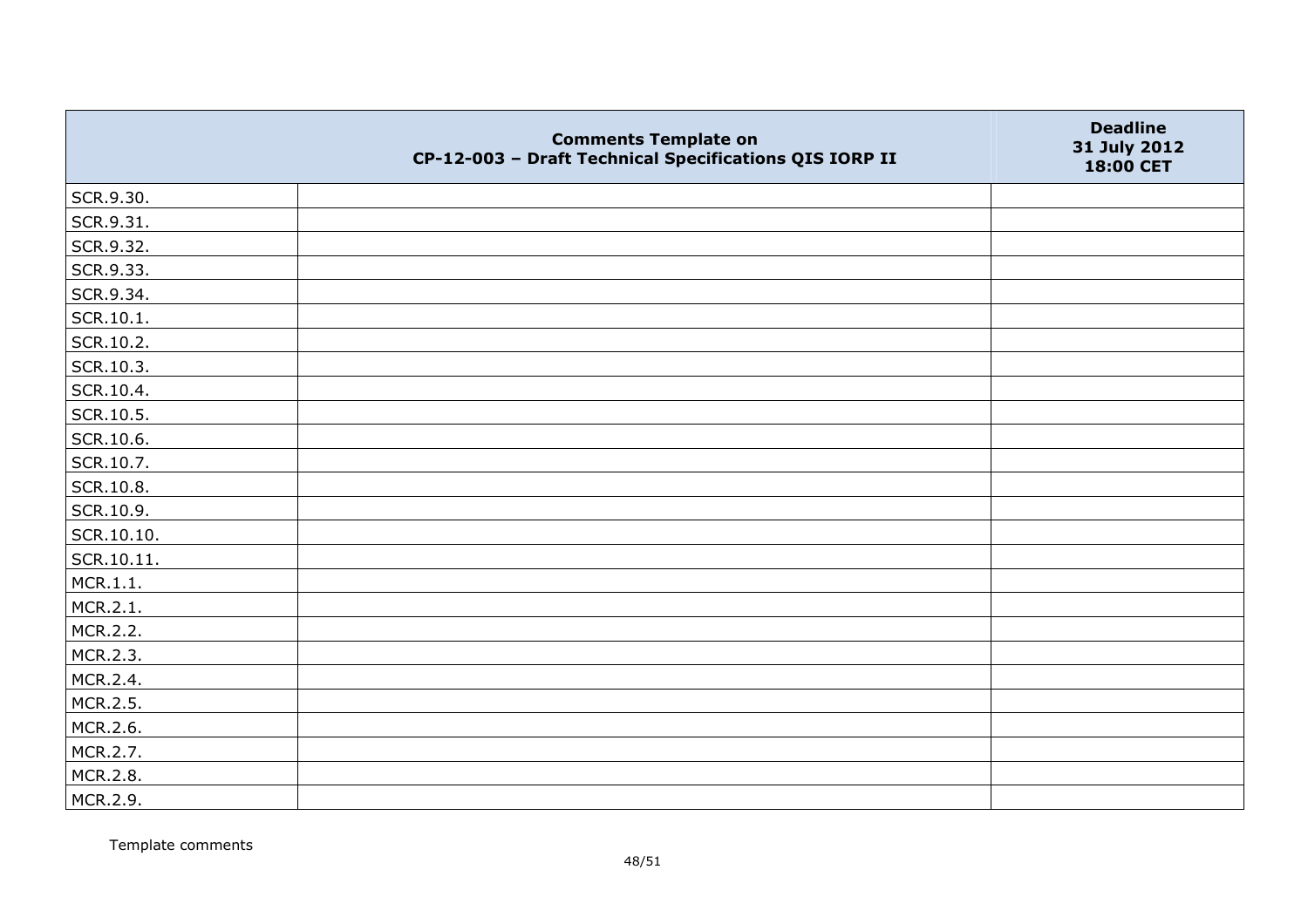|           | <b>Comments Template on</b><br>CP-12-003 - Draft Technical Specifications QIS IORP II | <b>Deadline</b><br>31 July 2012<br>18:00 CET |
|-----------|---------------------------------------------------------------------------------------|----------------------------------------------|
| PRO.1.1.  |                                                                                       |                                              |
| PRO.2.1.  |                                                                                       |                                              |
| PRO.2.2.  |                                                                                       |                                              |
| PRO.2.3.  |                                                                                       |                                              |
| PRO.2.4.  |                                                                                       |                                              |
| PRO.2.5.  |                                                                                       |                                              |
| PRO.2.6.  |                                                                                       |                                              |
| PRO.3.1.  |                                                                                       |                                              |
| PRO.3.2.  |                                                                                       |                                              |
| PRO.3.3.  |                                                                                       |                                              |
| PRO.3.4.  |                                                                                       |                                              |
| PRO.3.5.  |                                                                                       |                                              |
| PRO.3.6.  |                                                                                       |                                              |
| PRO.3.7.  |                                                                                       |                                              |
| PRO.3.8.  |                                                                                       |                                              |
| PRO.3.9.  |                                                                                       |                                              |
| PRO.3.10. |                                                                                       |                                              |
| PRO.3.11. |                                                                                       |                                              |
| PRO.3.12. |                                                                                       |                                              |
| PRO.3.13. |                                                                                       |                                              |
| PRO.3.14. |                                                                                       |                                              |
| PRO.3.15. |                                                                                       |                                              |
| PRO.3.16. |                                                                                       |                                              |
| PRO.3.17. |                                                                                       |                                              |
| PRO.3.18. |                                                                                       |                                              |
| PRO.3.19. |                                                                                       |                                              |